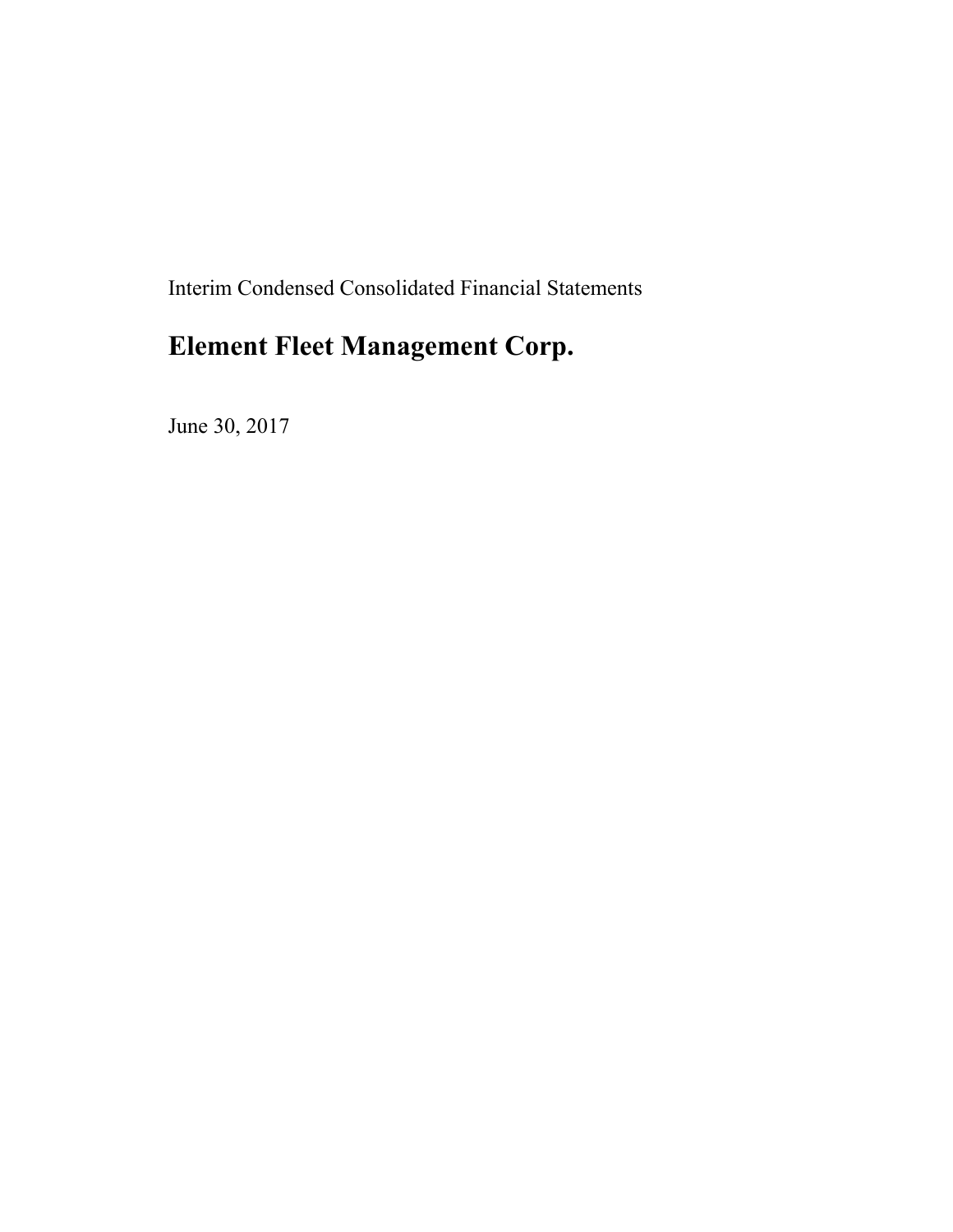#### **INTERIM CONDENSED CONSOLIDATED STATEMENTS OF FINANCIAL POSITION**

[unaudited, in thousands of Canadian dollars]

|                                                | As at                   | As at                |
|------------------------------------------------|-------------------------|----------------------|
|                                                | <b>June 30,</b><br>2017 | December 31,<br>2016 |
|                                                | \$                      | \$                   |
| <b>ASSETS</b>                                  |                         |                      |
| Cash                                           | 25,579                  | 12,638               |
| Restricted funds [notes 6 and 13]              | 543,543                 | 606,461              |
| Finance receivables [note 3]                   | 13,880,790              | 13,454,011           |
| Equipment under operating leases [note 4]      | 1,523,396               | 1,421,637            |
| Accounts receivable and other assets [note 5]  | 420,493                 | 435,901              |
| Notes receivable [note 11]                     | 19,434                  | 22,078               |
| Derivative financial instruments [note 13]     | 39,947                  | 67,238               |
| Property, equipment and leasehold improvements | 76,907                  | 80,742               |
| Deferred tax assets                            | 209,737                 | 156,895              |
| Intangible assets                              | 850,789                 | 880,420              |
| Goodwill                                       | 1,243,940               | 1,282,643            |
|                                                | 18,834,555              | 18,420,664           |
| <b>LIABILITIES AND SHAREHOLDERS' EQUITY</b>    |                         |                      |
| <b>Liabilities</b>                             |                         |                      |
| Accounts payable and accrued liabilities       | 653,423                 | 552,794              |
| Derivative financial instruments [note 13]     | 26,337                  | 27,532               |
| Secured borrowings [note 6]                    | 13,250,489              | 12,983,535           |
| Convertible debentures [note 7]                | 865,647                 | 855,688              |
| Deferred tax liabilities                       | 25,757                  | 19,761               |
|                                                | 14,821,653              | 14,439,310           |
| <b>Shareholders' equity [note 8]</b>           | 4,012,902               | 3,981,354            |
|                                                | 18,834,555              | 18,420,664           |
|                                                |                         |                      |

*See accompanying notes*

On behalf of the Board:

ACTES

 $f_{2}$  .  $\Omega$ 

Director Director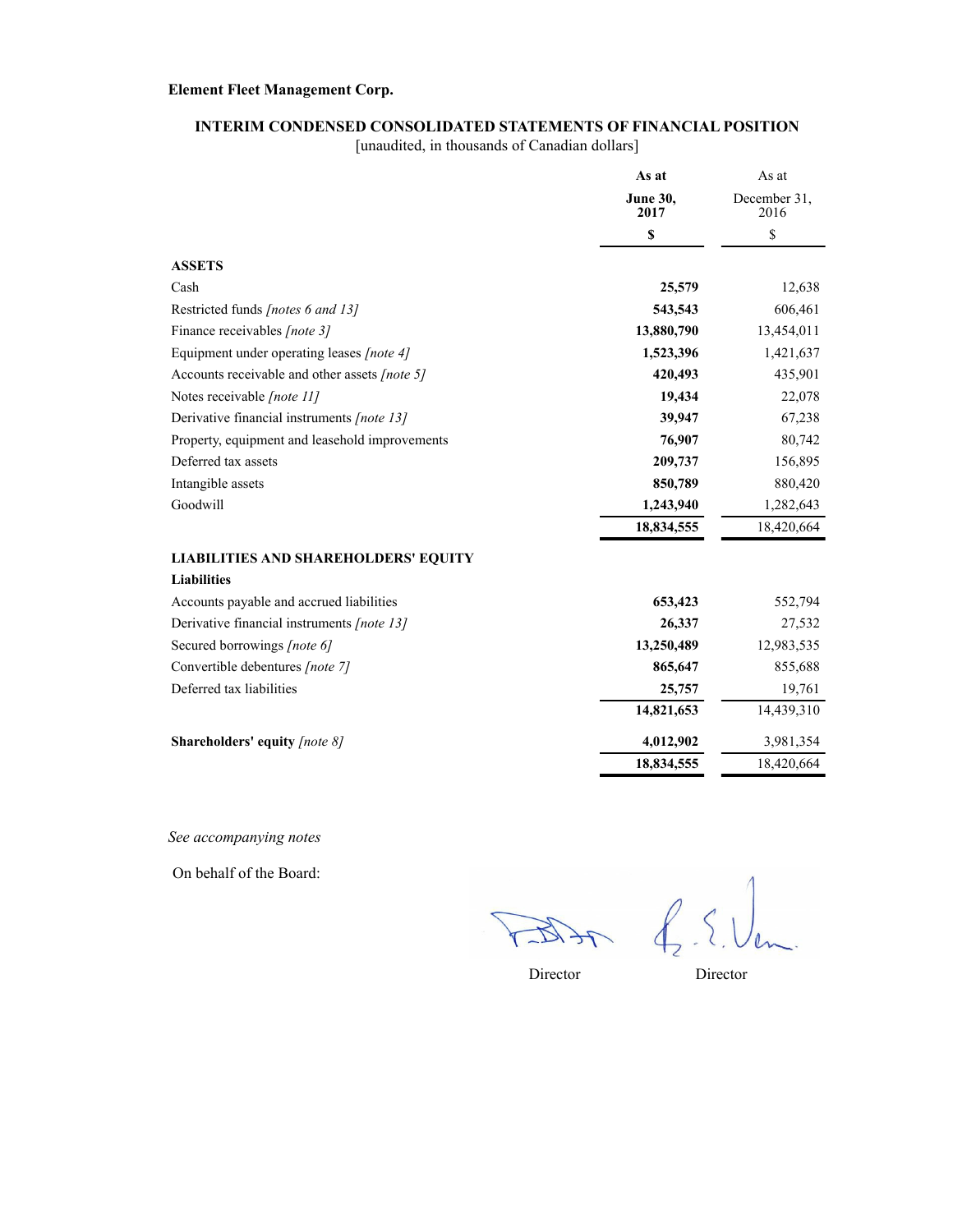### **INTERIM CONDENSED CONSOLIDATED STATEMENTS OF OPERATIONS**

[unaudited, in thousands of Canadian dollars, except for per share amounts]

|                                                                        |                    | Three-month<br>period ended |                                                                       | Three-month<br>period ended |
|------------------------------------------------------------------------|--------------------|-----------------------------|-----------------------------------------------------------------------|-----------------------------|
|                                                                        |                    | <b>June 30,</b><br>2017     |                                                                       | June 30,<br>2016            |
|                                                                        |                    | \$                          |                                                                       | \$                          |
| <b>NET REVENUE</b>                                                     |                    |                             |                                                                       |                             |
| Service and other revenue [note 10]                                    |                    | 153,556                     |                                                                       | 141,981                     |
| Interest income and rental revenue, net [note 10]                      |                    | 188,496                     |                                                                       | 192,644                     |
|                                                                        |                    | 342,052                     |                                                                       | 334,625                     |
| Interest expense                                                       |                    | 94,509                      |                                                                       | 85,280                      |
| Net revenue                                                            |                    | 247,543                     |                                                                       | 249,345                     |
| <b>OPERATING EXPENSES</b>                                              |                    |                             |                                                                       |                             |
| Salaries, wages and benefits                                           |                    | 79,271                      |                                                                       | 71,016                      |
| General and administrative expenses                                    |                    | 43,847                      |                                                                       | 44,409                      |
| Amortization of convertible debenture synthetic                        |                    |                             |                                                                       |                             |
| discount [note 7]<br>Share-based compensation [note 9]                 |                    | 3,260<br>3,589              |                                                                       | 3,053                       |
|                                                                        |                    | 129,967                     |                                                                       | 4,713<br>123,191            |
| BUSINESS ACQUISITION AND SEPARATION COSTS                              |                    |                             |                                                                       |                             |
| Amortization of intangible assets from acquisitions                    |                    | 14,773                      |                                                                       | 15,173                      |
| Transaction and integration costs                                      |                    | 31,315                      |                                                                       | 21,178                      |
|                                                                        |                    | 46,088                      |                                                                       | 36,351                      |
| Share of loss from and provision in joint venture [note 5]             |                    | 40,875                      |                                                                       |                             |
| Income before income taxes from continuing operations                  |                    | 30,613                      |                                                                       | 89,803                      |
| Provision for (recovery of) income taxes                               |                    | (6, 474)                    |                                                                       | 13,903                      |
| Net income for the period from continuing operations                   |                    | 37,087                      |                                                                       | 75,900                      |
| Net income for the period from distributed operations <i>[note 18]</i> |                    |                             |                                                                       | 23,933                      |
| Net income for the period                                              |                    | 37,087                      |                                                                       | 99,833                      |
| <b>Basic [note 12]</b>                                                 |                    |                             |                                                                       |                             |
| Continuing operations                                                  | \$                 | 0.07                        | \$                                                                    | 0.17                        |
| Distributed operations                                                 | \$                 |                             | \$                                                                    | 0.06                        |
| Total basic earnings per share                                         | $\mathbb S$        | 0.07                        | \$                                                                    | 0.24                        |
| Diluted [note 12]                                                      |                    |                             |                                                                       |                             |
| Continuing operations                                                  | $\mathbb S$        | 0.07                        | \$                                                                    | 0.17                        |
| Distributed operations                                                 | $\mathbb S$        |                             | $\mathbb{S}% _{t}\left( t\right) \equiv\mathbb{S}_{t}\left( t\right)$ | 0.06                        |
| Total diluted earnings per share                                       | $\pmb{\mathbb{S}}$ | 0.07                        | $\mathbb S$                                                           | 0.23                        |
| See accompanying notes                                                 |                    |                             |                                                                       |                             |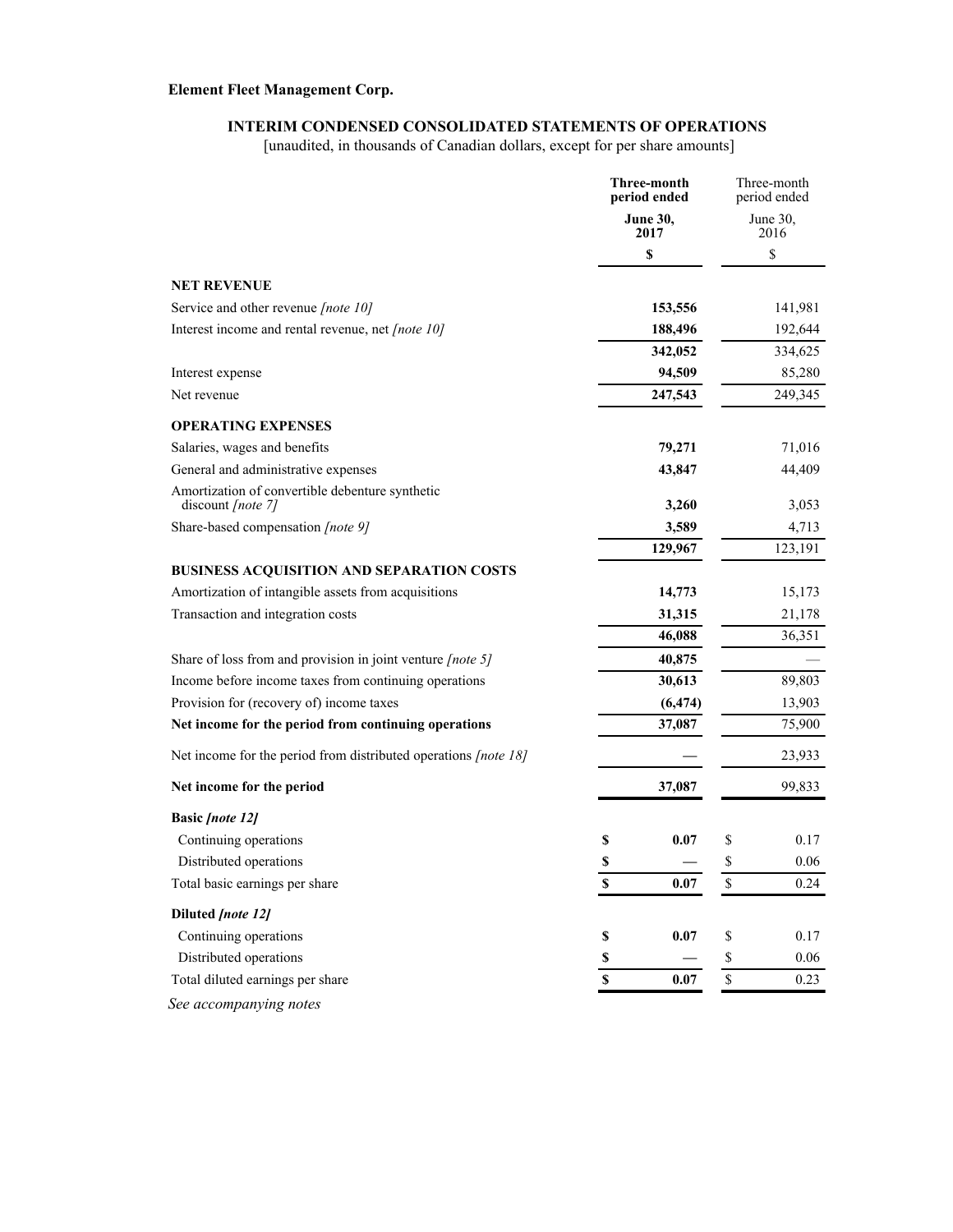### **INTERIM CONDENSED CONSOLIDATED STATEMENTS OF OPERATIONS**

[unaudited, in thousands of Canadian dollars, except for per share amounts]

|                                                                                                  |                    | Six-month<br>period ended |                         | Six-month<br>period ended |
|--------------------------------------------------------------------------------------------------|--------------------|---------------------------|-------------------------|---------------------------|
|                                                                                                  |                    | <b>June 30,</b><br>2017   |                         | June 30,<br>2016          |
|                                                                                                  |                    | \$                        |                         | \$                        |
| <b>NET REVENUE</b>                                                                               |                    |                           |                         |                           |
| Service and other revenue [note 10]                                                              |                    | 301,072                   |                         | 292,101                   |
| Interest income and rental revenue, net [note 10]                                                |                    | 368,480                   |                         | 396,516                   |
|                                                                                                  |                    | 669,552                   |                         | 688,617                   |
| Interest expense                                                                                 |                    | 183,597                   |                         | 169,473                   |
| Net revenue                                                                                      |                    | 485,955                   |                         | 519,144                   |
| <b>OPERATING EXPENSES</b>                                                                        |                    |                           |                         |                           |
| Salaries, wages and benefits                                                                     |                    | 154,203                   |                         | 146,375                   |
| General and administrative expenses                                                              |                    | 84,262                    |                         | 93,392                    |
| Amortization of convertible debenture synthetic                                                  |                    |                           |                         |                           |
| discount $[note 7]$                                                                              |                    | 6,466                     |                         | 6,056                     |
| Share-based compensation [note 9]                                                                |                    | 9,625                     |                         | 12,526                    |
|                                                                                                  |                    | 254,556                   |                         | 258,349                   |
| BUSINESS ACQUISITION AND SEPARATION COSTS<br>Amortization of intangible assets from acquisitions |                    | 29,594                    |                         | 31,299                    |
| Transaction and integration costs                                                                |                    | 67,361                    |                         | 52,547                    |
|                                                                                                  |                    | 96,955                    |                         | 83,846                    |
| Share of loss from and provision in joint venture [note 5]                                       |                    | 51,119                    |                         |                           |
| Income before income taxes from continuing operations                                            |                    | 83,325                    |                         | 176,949                   |
| Provision for income taxes                                                                       |                    | (5,607)                   |                         | 26,343                    |
| Net income for the period from continuing operations                                             |                    | 88,932                    |                         | 150,606                   |
| Net income for the period from distributed operations [note 18]                                  |                    |                           |                         | 50,496                    |
|                                                                                                  |                    |                           |                         |                           |
| Net income for the period                                                                        |                    | 88,932                    |                         | 201,102                   |
| <b>Basic [note 12]</b>                                                                           |                    |                           |                         |                           |
| Continuing operations                                                                            | \$                 | 0.18                      | \$                      | 0.34                      |
| Distributed operations                                                                           | \$                 |                           | \$                      | 0.13                      |
| Total basic earnings per share                                                                   | $\mathbb S$        | 0.18                      | $\mathbb{S}$            | 0.47                      |
| Diluted [note 12]                                                                                |                    |                           |                         |                           |
| Continuing operations                                                                            | $\mathbb S$        | 0.18                      | \$                      | 0.34                      |
| Distributed operations                                                                           | \$                 |                           | \$                      | 0.13                      |
| Total diluted earnings per share                                                                 | $\pmb{\mathbb{S}}$ | 0.18                      | $\overline{\mathbb{S}}$ | 0.47                      |
| See accompanying notes                                                                           |                    |                           |                         |                           |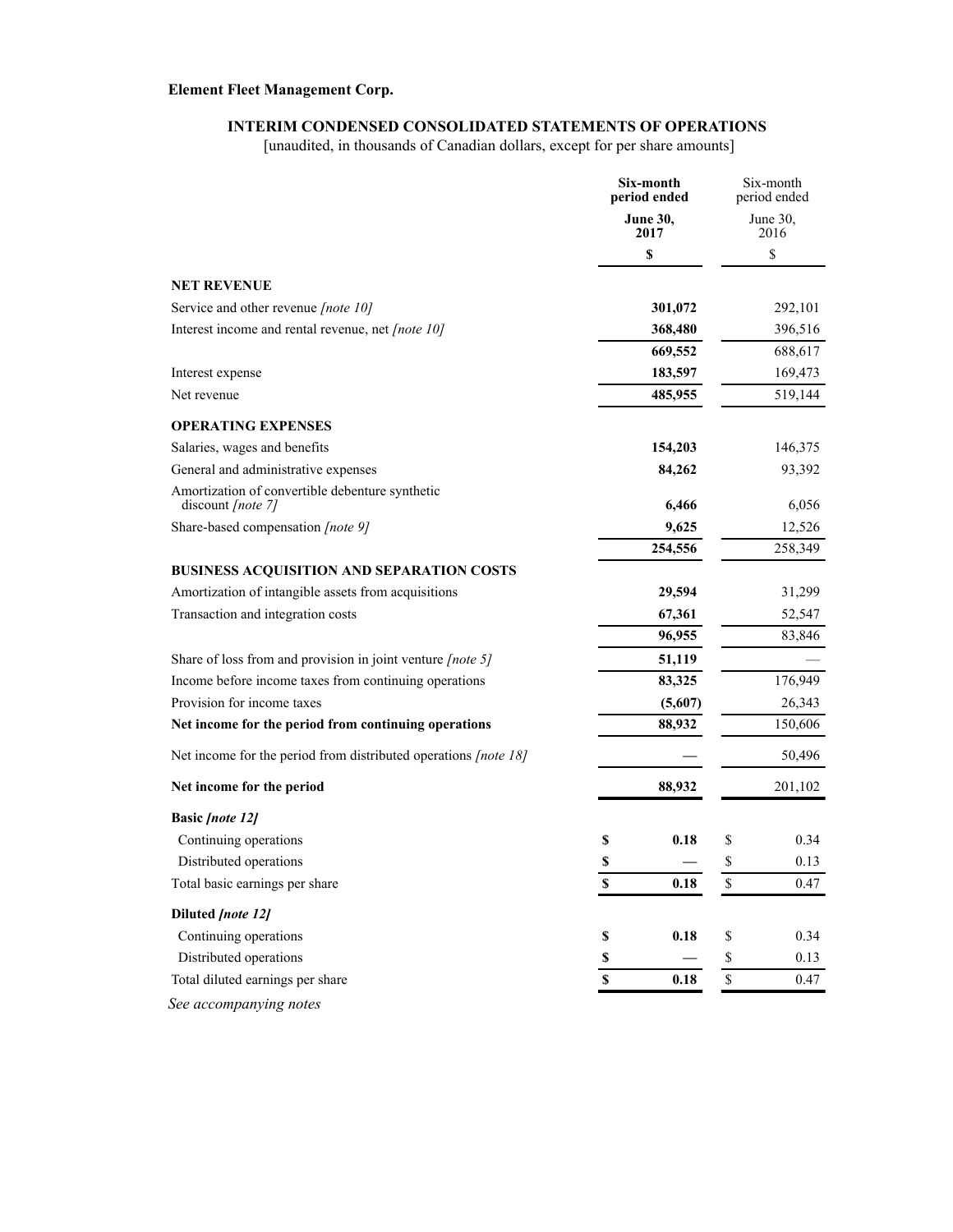### **INTERIM CONDENSED CONSOLIDATED STATEMENTS OF COMPREHENSIVE INCOME (LOSS)**

[unaudited, in thousands of Canadian dollars]

|                                                                        | <b>Three-month</b><br>period ended | Three-month<br>period ended |
|------------------------------------------------------------------------|------------------------------------|-----------------------------|
|                                                                        | <b>June 30,</b><br>2017            | June $30$ ,<br>2016         |
|                                                                        | S                                  | \$                          |
| Net income for the period                                              | 37,087                             | 99,833                      |
| OTHER COMPREHENSIVE INCOME (LOSS)                                      |                                    |                             |
| Cash flow and foreign exchange hedges [note 13]                        | (14, 134)                          | 20,323                      |
| Net unrealized foreign exchange loss                                   | (92,629)                           | (32, 818)                   |
|                                                                        | (106, 763)                         | (12, 495)                   |
| Deferred income tax expense (recovery)                                 | (4,020)                            | 9,788                       |
| Total other comprehensive loss from continuing operations              | (102,743)                          | (22, 283)                   |
| Total other comprehensive loss from distributed operations, net of tax |                                    | (25,352)                    |
| Total other comprehensive loss                                         | (102, 743)                         | (47, 635)                   |
| Comprehensive income (loss) for the period                             | (65, 656)                          | 52,198                      |

*See accompanying notes*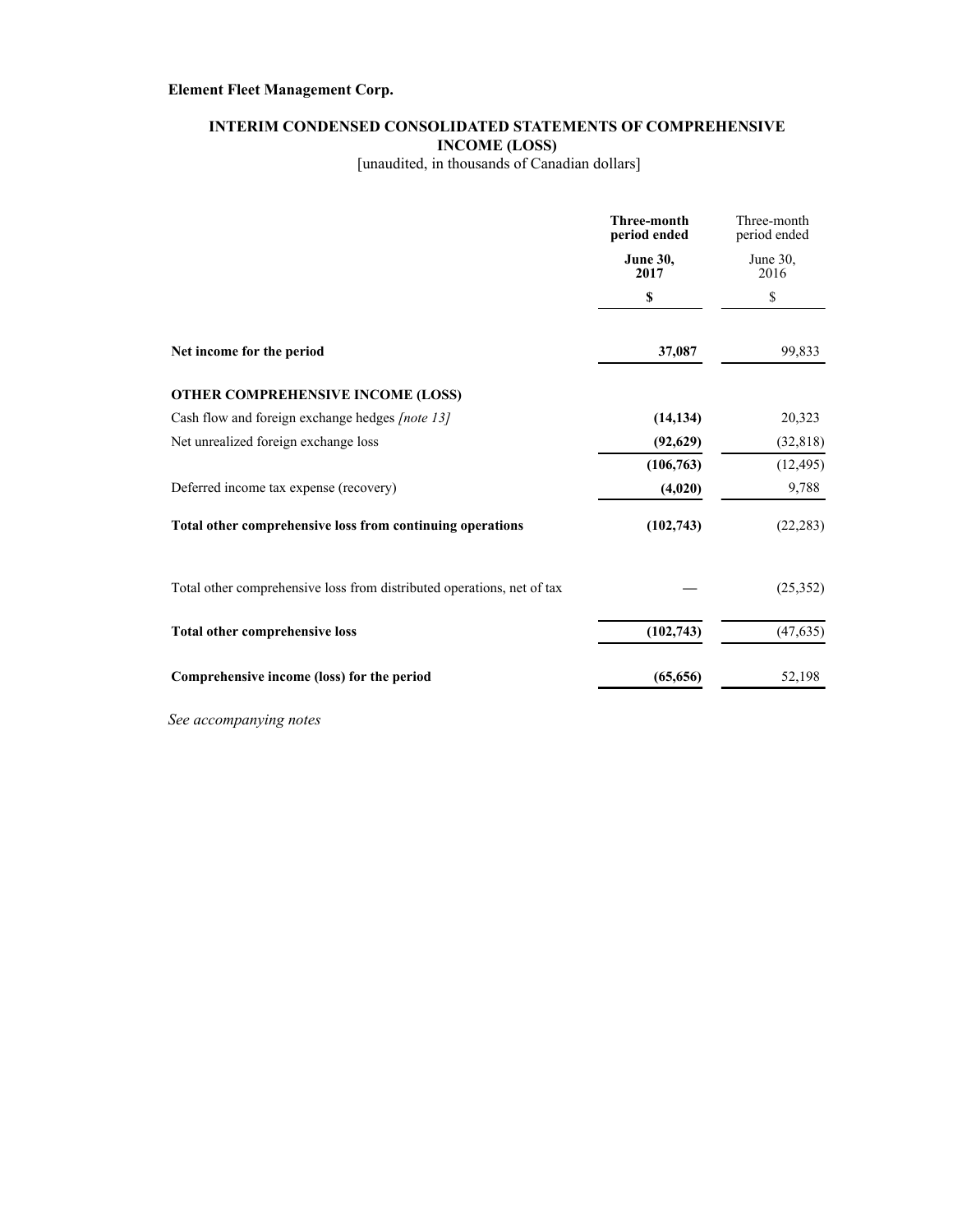### **INTERIM CONDENSED CONSOLIDATED STATEMENTS OF COMPREHENSIVE INCOME (LOSS)**

[unaudited, in thousands of Canadian dollars]

|                                                                        | Six-month<br>period ended | Six-month<br>period ended |
|------------------------------------------------------------------------|---------------------------|---------------------------|
|                                                                        | <b>June 30,</b><br>2017   | June $30$ ,<br>2016       |
|                                                                        | S                         | \$                        |
| Net income for the period                                              | 88,932                    | 201,102                   |
| OTHER COMPREHENSIVE INCOME (LOSS)                                      |                           |                           |
| Cash flow and foreign exchange hedges [note 13]                        | (45,756)                  | (10, 403)                 |
| Net unrealized foreign exchange loss                                   | (115,701)                 | (396, 830)                |
|                                                                        | (161, 457)                | (407, 233)                |
| Deferred income tax expense (recovery)                                 | (12, 307)                 | (4,060)                   |
| Total other comprehensive loss from continuing operations              | (149, 150)                | (403, 173)                |
| Total other comprehensive loss from distributed operations, net of tax |                           | (49, 734)                 |
| Total other comprehensive loss                                         | (149, 150)                | (452,907)                 |
| Comprehensive income (loss) for the period                             | (60, 218)                 | (251, 805)                |

*See accompanying notes*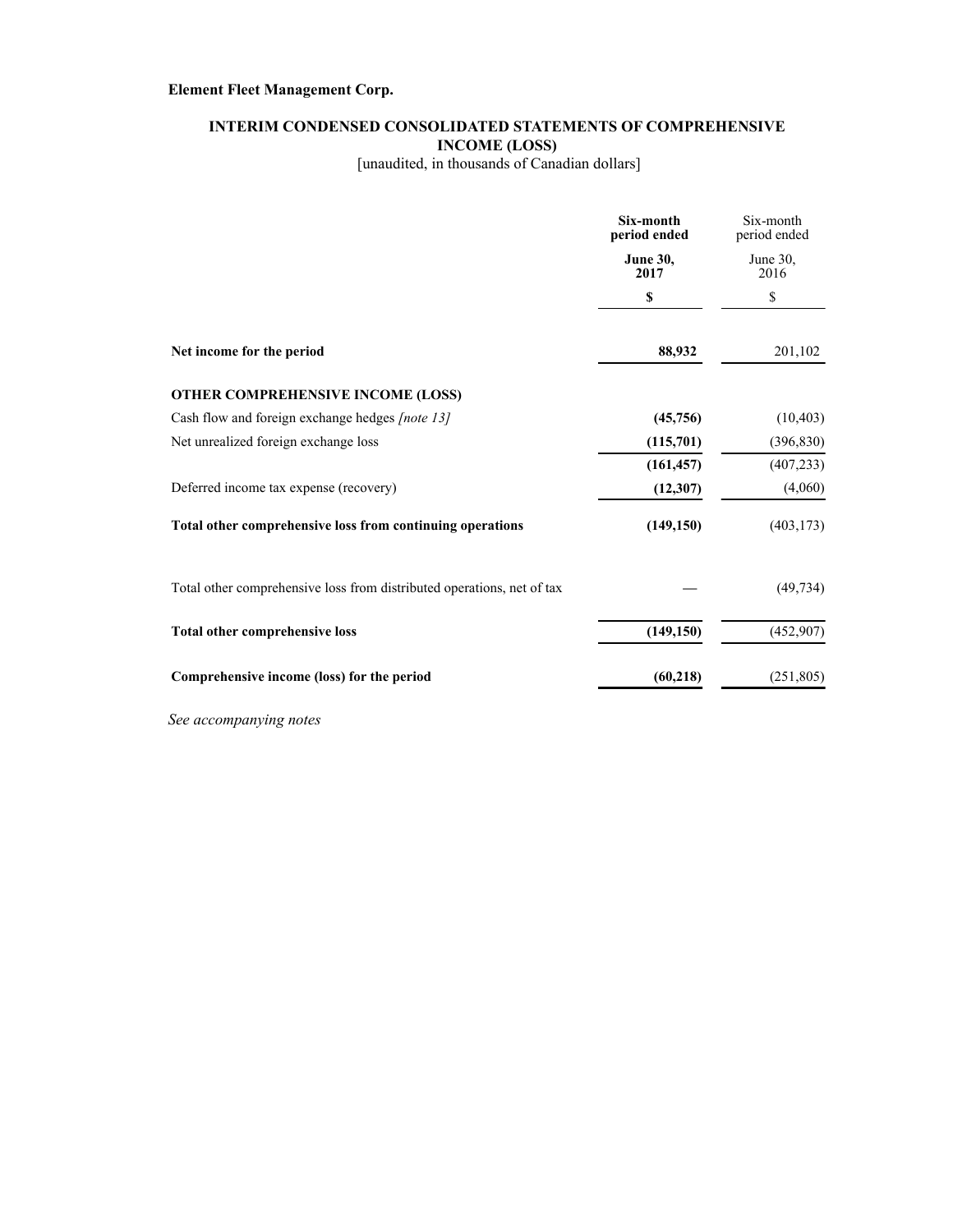#### **INTERIM CONDENSED CONSOLIDATED STATEMENTS OF CHANGES IN SHAREHOLDERS' EQUITY**

[unaudited, in thousands of Canadian dollars]

|                                              | <b>Common share</b><br>capital | <b>Preferred share</b><br>capital | <b>Equity</b><br>component of<br>convertible<br>debentures | Contributed<br>surplus | <b>Retained</b><br>earnings | Accumulated<br>other<br>comprehensive<br>income | <b>Total</b><br>shareholders'<br>equity |
|----------------------------------------------|--------------------------------|-----------------------------------|------------------------------------------------------------|------------------------|-----------------------------|-------------------------------------------------|-----------------------------------------|
|                                              | \$                             | \$                                | \$                                                         | \$                     | \$                          | \$                                              | \$                                      |
| Balance, December 31, 2016                   | 2,803,336                      | 533,656                           | 46,200                                                     | 78,974                 | 232,836                     | 286,352                                         | 3,981,354                               |
| Comprehensive income (loss) for the period   |                                |                                   |                                                            |                        | 88,932                      | (149, 150)                                      | (60, 218)                               |
| Dividends - Preferred shares [note 8]        |                                |                                   |                                                            |                        | (19, 165)                   |                                                 | (19, 165)                               |
| Dividends - Common shares                    |                                |                                   |                                                            |                        | (38, 840)                   |                                                 | (38, 840)                               |
| Net taxes on dividends paid                  |                                |                                   |                                                            |                        | (518)                       |                                                 | (518)                                   |
| Options exercised [notes 8 and 9]            | 15,452                         |                                   |                                                            | (7, 821)               |                             |                                                 | 7,631                                   |
| Issuance of shares, net of share issue costs |                                | 147,080                           |                                                            |                        |                             |                                                 | 147,080                                 |
| Shares repurchased for cancellation [note 8] | (9, 128)                       |                                   |                                                            | (1,967)                |                             |                                                 | (11,095)                                |
| Employee stock option expense [note 9]       |                                |                                   |                                                            | 6,673                  |                             |                                                 | 6,673                                   |
| Balance, June 30, 2017                       | 2,809,660                      | 680,736                           | 46,200                                                     | 75,859                 | 263,245                     | 137,202                                         | 4,012,902                               |
| Balance, December 31, 2015                   | 4,229,848                      | 533,656                           | 46,200                                                     | 61,867                 | 160,777                     | 684,735                                         | 5,717,083                               |
| Comprehensive income (loss) for the period   |                                |                                   |                                                            |                        | 201,102                     | (452,907)                                       | (251, 805)                              |
| Dividends - Preferred shares [note 8]        |                                |                                   |                                                            |                        | (17, 824)                   |                                                 | (17, 824)                               |
| Dividends - Common shares                    |                                |                                   |                                                            |                        | (19,307)                    |                                                 | (19,307)                                |
| Net taxes on dividends paid                  |                                |                                   |                                                            |                        | (499)                       |                                                 | (499)                                   |
| Options exercised [notes 8 and 9]            | 3,664                          |                                   |                                                            | (1,895)                |                             |                                                 | 1,769                                   |
| Employee stock option expense [note 9]       |                                |                                   |                                                            | 12,287                 |                             |                                                 | 12,287                                  |
| Balance, June 30, 2016                       | 4,233,512                      | 533,656                           | 46,200                                                     | 72,259                 | 324,249                     | 231,828                                         | 5,441,704                               |

*See accompanying notes*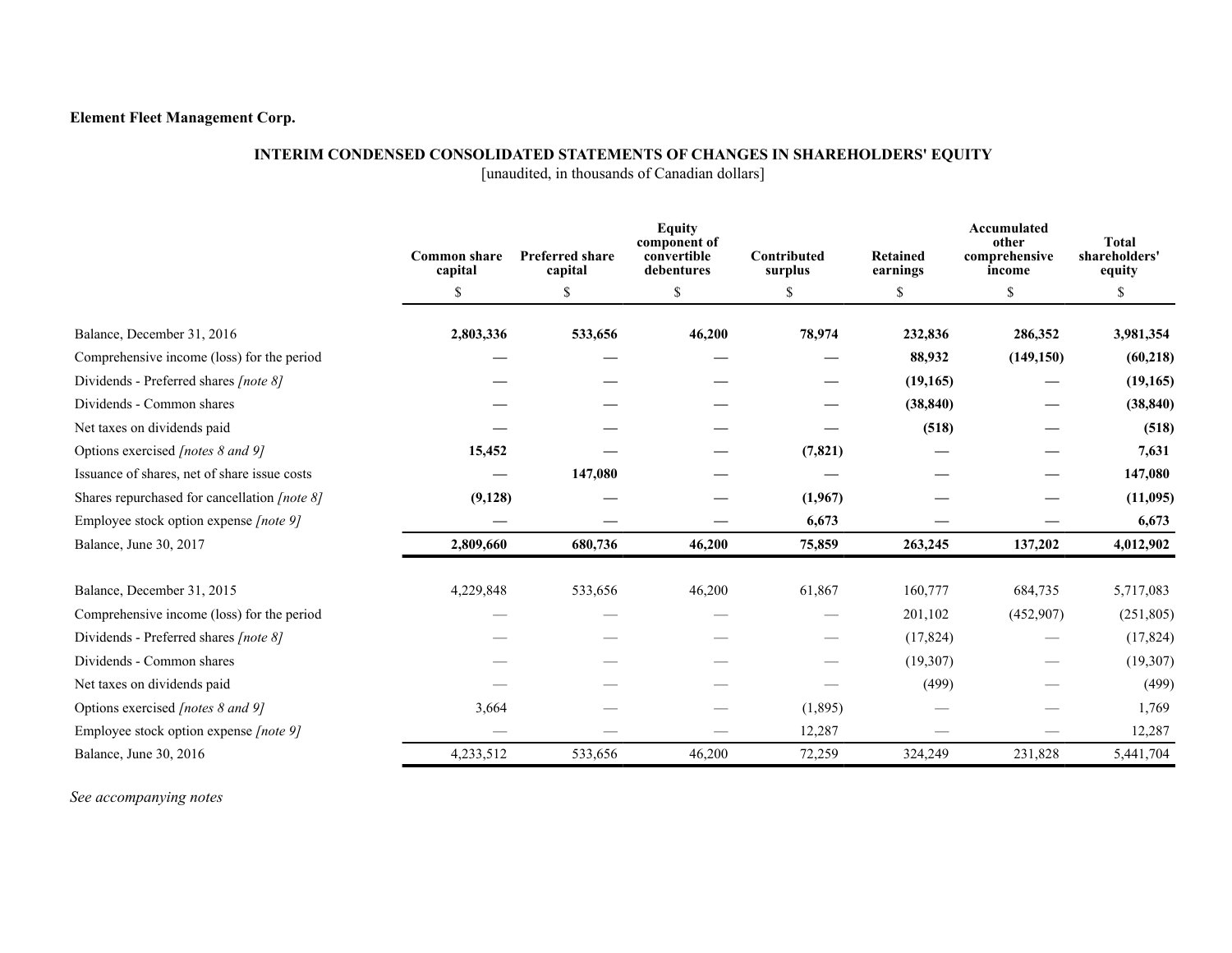### **INTERIM CONDENSED CONSOLIDATED STATEMENTS OF CASH FLOWS**

[unaudited, in thousands of Canadian dollars]

|                                                                                                                                            | Six-month<br>period ended | Six-month<br>period ended |
|--------------------------------------------------------------------------------------------------------------------------------------------|---------------------------|---------------------------|
|                                                                                                                                            | <b>June 30,</b>           | June 30,                  |
|                                                                                                                                            | 2017                      | 2016                      |
| <b>OPERATING ACTIVITIES</b> [note 17]                                                                                                      | \$                        | \$                        |
| Net income for the period from continuing operations<br>Items not affecting cash                                                           | 88,932                    | 150,606                   |
| Share-based compensation [note 9]                                                                                                          | 6,673                     | 9,255                     |
| Depreciation of property, equipment and leasehold improvements                                                                             | 5,424                     | 3,766                     |
| Amortization of intangible assets, including from acquisitions                                                                             | 31,717                    | 34,279                    |
| Amortization of deferred lease costs                                                                                                       | 9,865                     | 3,741                     |
| Amortization of deferred financing costs                                                                                                   | 15,206                    | 14,321                    |
| Amortization of equipment under operating leases                                                                                           | 182,322                   | 169,766                   |
| Amortization of convertible debenture synthetic discount and deferred costs                                                                | 9,959                     | 9,559                     |
| Share of loss from joint venture investment                                                                                                | 51,119                    |                           |
| Share of loss (earnings) from other equity accounted investments                                                                           | (9,490)                   | 1,790                     |
| Recovery of credit losses                                                                                                                  | (22)                      | (4,971)                   |
|                                                                                                                                            | 391,705                   | 392,112                   |
| Changes in non-cash operating assets and liabilities                                                                                       |                           |                           |
| Investment in finance receivables                                                                                                          | (3,239,421)               | (3,071,262)               |
| Repayments of finance receivables                                                                                                          | 2,264,960                 | 3,170,977                 |
| Investment in equipment under operating leases                                                                                             | (344, 916)                | (283, 559)                |
| Proceeds on disposal of equipment under operating leases                                                                                   | 114,188                   | 140,842                   |
| Syndications of finance receivables                                                                                                        | 158,707                   | 192,437                   |
| Other non-cash operating assets and liabilities [note 17]                                                                                  | (8,401)                   | (164, 776)                |
| Cash provided by (used in) operating activities - continuing operations                                                                    | (663, 178)                | 376,771                   |
| <b>INVESTING ACTIVITIES</b> [note 17]                                                                                                      |                           |                           |
| Business acquisition                                                                                                                       | (329)                     | 14,699                    |
| Proceeds from (investment) in managed fund                                                                                                 | 16,170                    | (3,390)                   |
| Investment in non-consolidated companies                                                                                                   | (2,403)                   |                           |
| Decrease (increase) in restricted funds                                                                                                    | 45,995                    | (269, 974)                |
| Purchase of property, equipment and leasehold improvements<br>Proceeds on disposals of property, equipment and leasehold improvements, and | (4,705)                   | (27, 278)                 |
| intangible assets                                                                                                                          | 1,538                     | 1,964                     |
| Purchase of intangible assets                                                                                                              | (26, 110)                 | (26, 466)                 |
| Decrease in notes receivable                                                                                                               | 2,644                     | 760                       |
| Decrease (increase) in deferred financing costs                                                                                            | (24,203)                  | 59,470                    |
| Cash used in investing activities - continuing operations                                                                                  | 8,597                     | (250, 215)                |
| <b>FINANCING ACTIVITIES</b> [note 17]                                                                                                      |                           |                           |
| Issuance of share capital, net <i>[note 8]</i>                                                                                             | 154,711                   | 1,769                     |
| Shares repurchased                                                                                                                         | (1,998)                   |                           |
| Issuance of secured borrowings, net                                                                                                        | 573,374                   | (79,980)                  |
| Dividends paid                                                                                                                             | (58,005)                  | (37, 131)                 |
| Cash provided by (used in) financing activities - continuing operations                                                                    | 668,082                   | (115,342)                 |
| Effects of foreign exchange rates on cash                                                                                                  | (560)                     | (2,195)                   |
| Net changes in cash provided by distributed operations [note 17]                                                                           |                           | 24,893                    |
| Net increase (decrease) in cash during the period                                                                                          | 12,941                    | 33,912                    |
| Cash, beginning of period                                                                                                                  | 12,638                    | 56,764                    |
| Cash, end of period from continuing operations                                                                                             | 25,579                    | 90,676                    |
|                                                                                                                                            |                           |                           |
| Supplemental cash flow information:                                                                                                        |                           |                           |
| Cash taxes paid                                                                                                                            | 26,279                    | 13,138                    |
| Cash interest paid                                                                                                                         | 189,427                   | 150,396                   |
| See accompanying notes                                                                                                                     |                           |                           |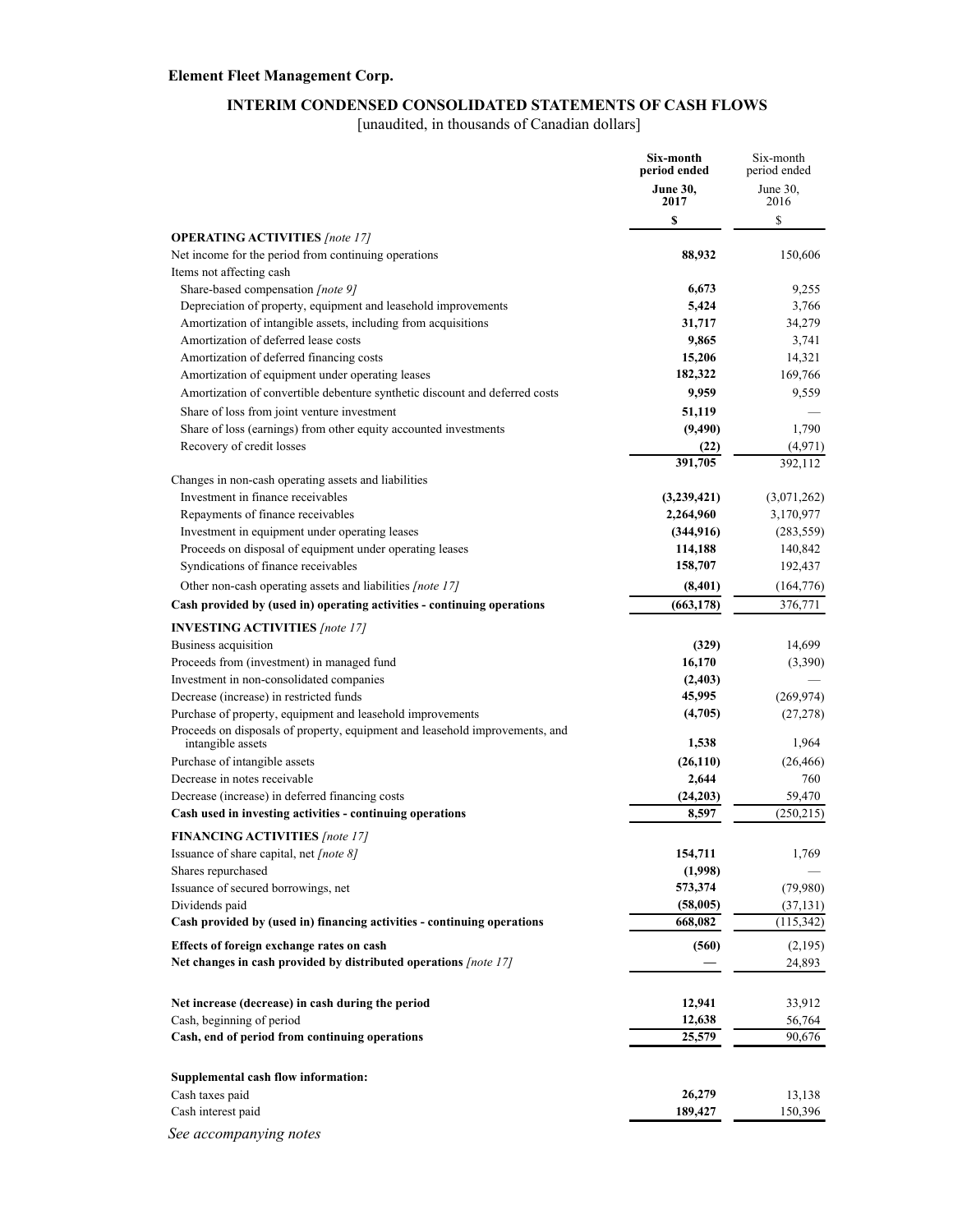[unaudited, in thousands of Canadian dollars, except where otherwise noted and per share amounts]

June 30, 2017

### **1. CORPORATE INFORMATION**

Element Fleet Management Corp. ["Element Fleet", "EFN" or the "Company"], formerly Element Financial Corporation ["Element"] was incorporated under the *Business Corporations Act* of Ontario (Canada) on May 11, 2007 and commenced operations on that date. The registered office of the Company is 161 Bay Street, Suite 3600, Toronto, Ontario. The Company is a public corporation traded on the Toronto Stock Exchange [the "TSX"] under the symbol "EFN".

On February 16, 2016, the Board of Directors of Element Financial Corporation approved a plan to separate Element into two publicly-traded companies [the "Separation"]. The plan involved the separation of the portion of Element and its subsidiaries comprising the Commercial and Vendor ["C&V"] Finance, Rail Finance and Aviation Finance verticals from the existing corporate structure into ECN Capital Corp. ["ECN Capital"], a newly created publicly traded company. The Separation was effective on October 3, 2016. On the Separation, common shareholders were granted one common share of Element Fleet and one common share of ECN Capital in exchange for each Element share.

Element Fleet is a publicly traded fleet management company with more than \$18.0 billion in assets and operations in the U.S., Canada, Mexico, Australia and New Zealand. Element Fleet is a leading global fleet management company, providing world-class services and financings for commercial vehicle and equipment fleets, serving 50 countries worldwide through the Element-Arval Global Alliance. EFN provides a comprehensive range of fleet services that span the total lifecycle, from vehicle acquisition and financing to program management and remarketing - helping more than 2,800 customers optimize their fleet performance and productivity.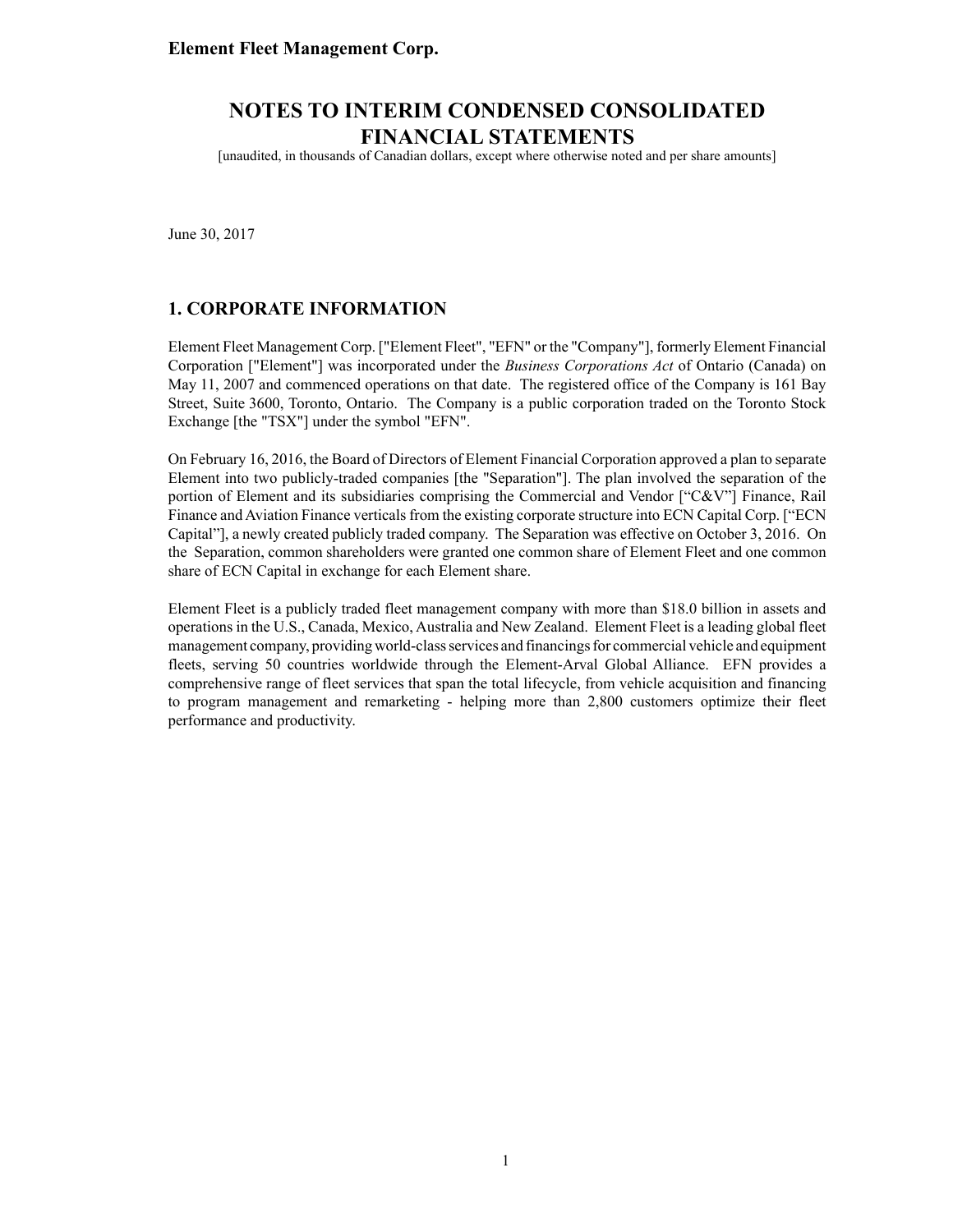[unaudited, in thousands of Canadian dollars, except where otherwise noted and per share amounts]

June 30, 2017

### **2. SUMMARY OF SIGNIFICANT ACCOUNTING POLICIES**

#### **Statement of compliance**

These interim condensed consolidated financial statements are prepared in accordance with International Accounting Standard 34, *Interim Financial Reporting,* as issued by the International Accounting Standards Board. These interim condensed consolidated financial statements have been prepared in conformity with accounting policies disclosed in the consolidated financial statements for the year ended December 31, 2016.

These interim condensed consolidated financial statements should be read in conjunction with the consolidated financial statements of the Company as at and for the year ended December 31, 2016, which includes information necessary or useful to understanding the Company's business and financial statement presentation. The results reported in these interim condensed consolidated financial statements should not be regarded as necessarily indicative of results that may be expected for the entire year.

These interim condensed consolidated financial statements were authorized for issuance by the Board of Directors of the Company on August 9, 2017.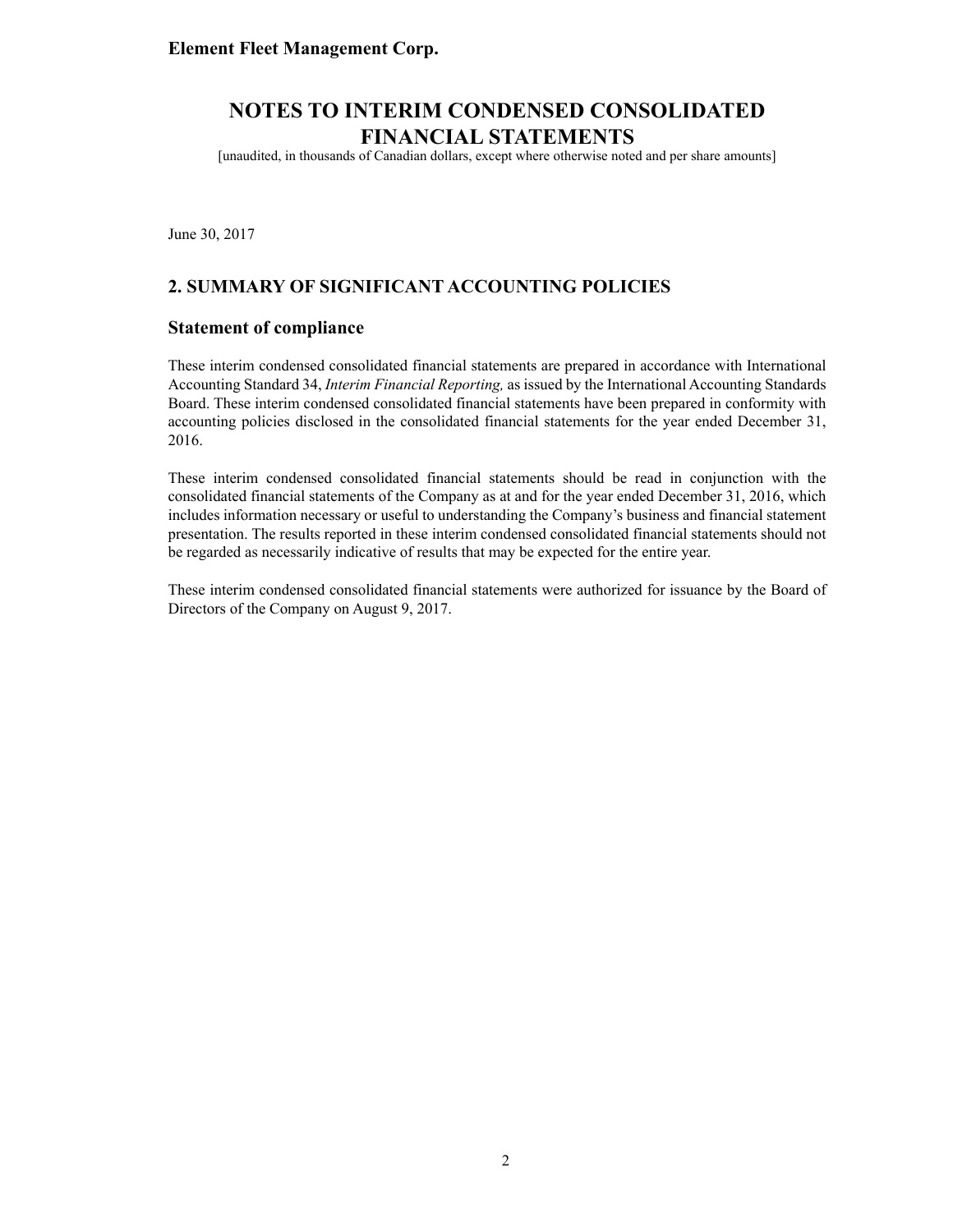[unaudited, in thousands of Canadian dollars, except where otherwise noted and per share amounts]

June 30, 2017

### **3. FINANCE RECEIVABLES**

The following tables present finance receivables based on the ultimate obligor's location:

|                                              |           | June 30, 2017 |           |              |  |
|----------------------------------------------|-----------|---------------|-----------|--------------|--|
|                                              | Canada    | <b>US</b>     | Other     | <b>Total</b> |  |
|                                              | \$        | \$            | \$        | \$           |  |
| Minimum lease payments                       | 1,486,414 | 11,072,622    | 261,813   | 12,820,849   |  |
| Unguaranteed residual values                 |           | 22,543        | 70,744    | 93,287       |  |
| Gross investment                             | 1,486,414 | 11,095,165    | 332,557   | 12,914,136   |  |
| Unearned income                              | (145,605) | (770, 189)    | (30, 592) | (946, 386)   |  |
| Net investment                               | 1,340,809 | 10,324,976    | 301,965   | 11,967,750   |  |
| Net realizable value of impaired receivables | 580       | 5,135         | 865       | 6,580        |  |
| Unamortized deferred costs and subsidies     | (5,923)   | (111, 154)    | (243)     | (117,320)    |  |
| Prepaid lease payments and security deposits | (6,218)   | (111,623)     | (21,966)  | (139, 807)   |  |
| Interim fundings                             | 62,734    | 1,194,389     | 1,730     | 1,258,853    |  |
| Fleet management service receivables         | 90,313    | 567,938       | 60,910    | 719,161      |  |
| Other receivables                            | 2,168     | 105,360       | 84,040    | 191,568      |  |
| Allowance for credit losses                  | (1,341)   | (2,769)       | (1,885)   | (5,995)      |  |
| <b>Total finance receivables</b>             | 1,483,122 | 11,972,252    | 425,416   | 13,880,790   |  |

|                                              | December 31, 2016 |            |          |            |
|----------------------------------------------|-------------------|------------|----------|------------|
|                                              | Canada            | US         | Other    | Total      |
|                                              | \$                | \$         | \$       | \$         |
| Minimum lease payments                       | 1,465,962         | 11,410,387 | 292,910  | 13,169,259 |
| Unguaranteed residual values                 |                   | 12,789     | 72,901   | 85,690     |
| Gross investment                             | 1,465,962         | 11,423,176 | 365,811  | 13,254,949 |
| Unearned income                              | (115, 729)        | (733, 527) | (33,160) | (882, 416) |
| Net investment                               | 1,350,233         | 10,689,649 | 332,651  | 12,372,533 |
| Net realizable value of impaired receivables | 635               | 1,499      | 1,029    | 3,163      |
| Unamortized deferred costs and subsidies     | (6,322)           | (123, 184) | (323)    | (129, 829) |
| Prepaid lease payments and security deposits | (7,385)           | (6,201)    | (13,982) | (27, 568)  |
| Interim fundings                             | 58,450            | 422,960    | 1,669    | 483,079    |
| Fleet management service receivables         | 79,457            | 496,526    | 47,865   | 623,848    |
| Other receivables                            | 693               | 72,564     | 61,609   | 134,866    |
| Allowance for credit losses                  | (1,350)           | (2,985)    | (1,746)  | (6,081)    |
| <b>Total finance receivables</b>             | 1,474,411         | 11,550,828 | 428,772  | 13,454,011 |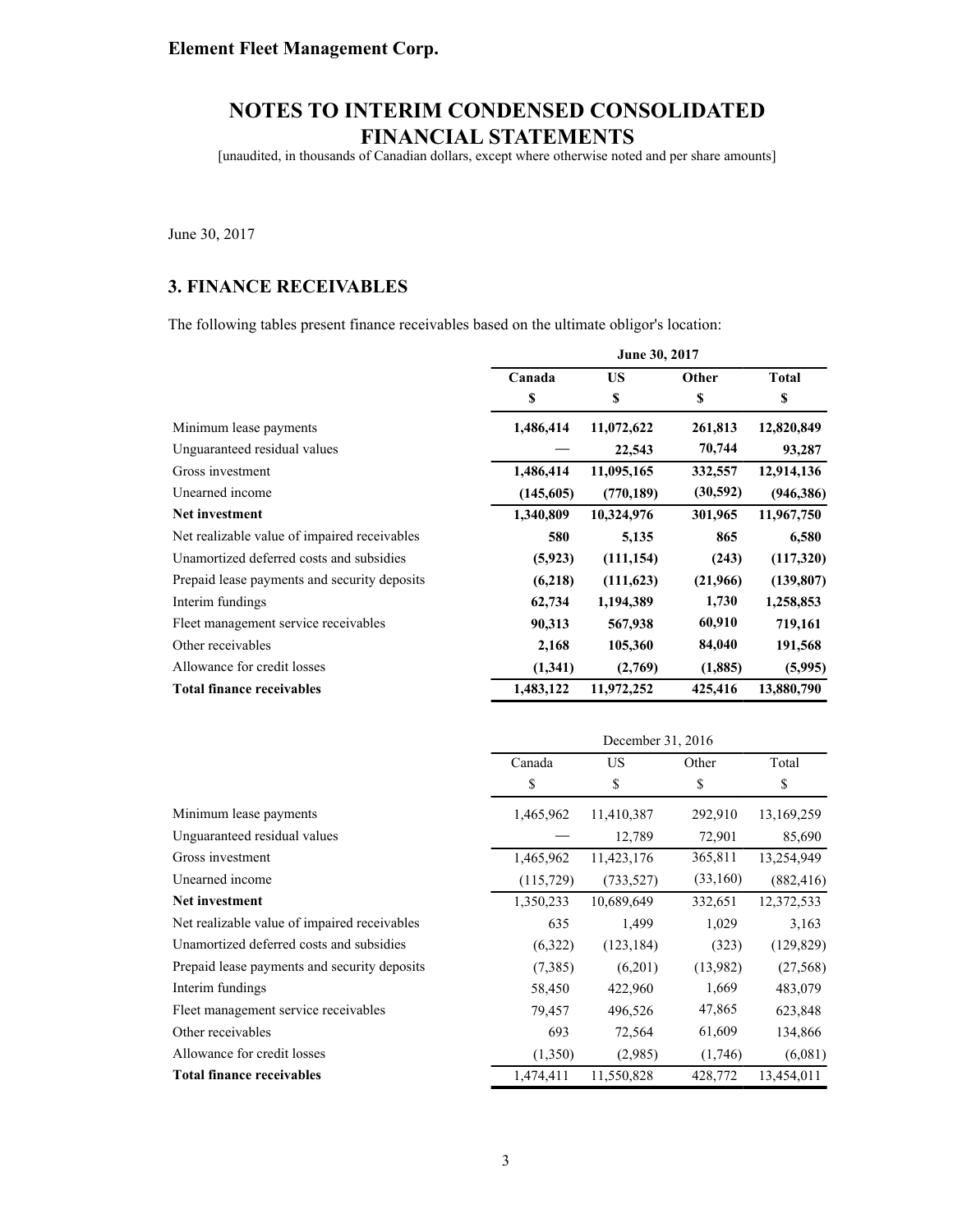[unaudited, in thousands of Canadian dollars, except where otherwise noted and per share amounts]

#### June 30, 2017

The following table presents the delinquency status of the net investment in finance receivables, by contract balance:

|                               | <b>June 30,</b><br>2017 |               | December 31.<br>2016 |        |
|-------------------------------|-------------------------|---------------|----------------------|--------|
|                               | S                       | $\frac{6}{9}$ | \$                   | $\%$   |
| $31-60$ days past due         | 8,722                   | 0.07          | 2,057                | 0.02   |
| 61-90 days past due           | 4,716                   | 0.04          | 250                  | 0.00   |
| Greater than 90 days past due | 2,709                   | 0.02          | 360                  | 0.00   |
| Total past due                | 16,147                  | 0.13          | 2,667                | 0.02   |
| Current                       | 11,951,603              | 99.87         | 12,369,866           | 99.98  |
| Total net investment          | 11,967,750              | 100.00        | 12,372,533           | 100.00 |

### **Selected characteristics of the finance receivables**

|                                                     | <b>June 30,</b><br>2017 |             | December 31.<br>2016(1) |  |           |
|-----------------------------------------------------|-------------------------|-------------|-------------------------|--|-----------|
|                                                     | Leases                  | Loans $(2)$ | Leases                  |  | Loans (2) |
| Net investment                                      | \$10,908,565<br>S       | 1,059,185   | \$11,484,494            |  | 888,039   |
| Weighted average fixed interest rate                | $3.91\%$                | 5.58%       | 4.01%                   |  | 5.29%     |
| Weighted average floating interest rate             | 3.73%                   | $8.95\%$    | 3.26%                   |  | 8.83%     |
| Percentage of portfolio with fixed<br>interest rate | 45.24%                  | 97.04%      | 45.09%                  |  | 94.23%    |

(1) December 31, 2016 leases and loans have been reclassified, and the weighted average interest rates adjusted, to reflect the characterization of the loans provided to the joint venture, instead of the assets contributed.

(2) Included are loans to 19th Capital joint venture of \$824,456, which have a weighted average fixed interest rate of 5.46% [December 31, 2016 - \$829,976, weighted average fixed interest rate of 5.28%].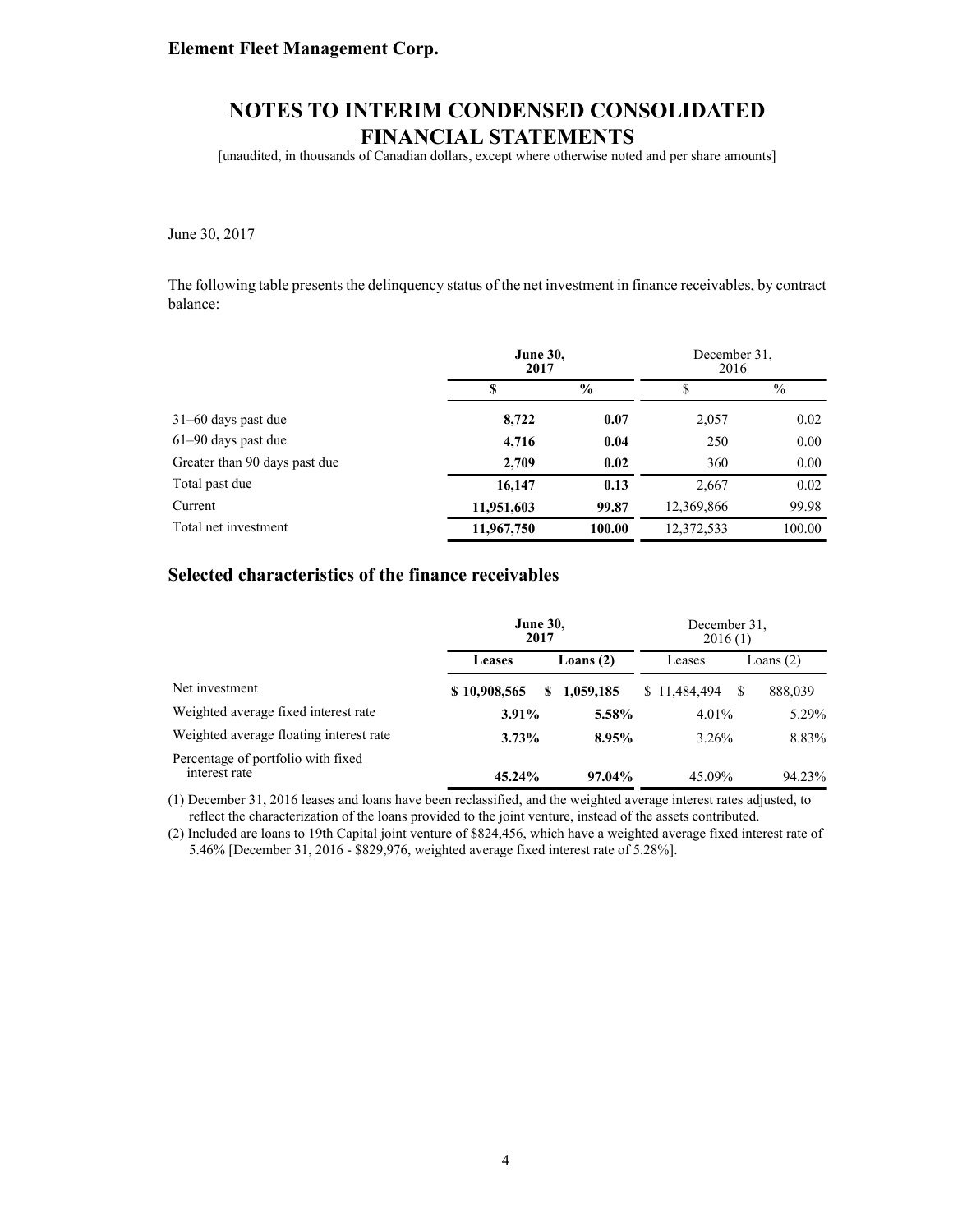[unaudited, in thousands of Canadian dollars, except where otherwise noted and per share amounts]

June 30, 2017

### **Allowance for credit losses**

An analysis of the Company's allowance for credit losses is as follows:

|                                                                                                                                                                                                                                 | Six-month<br>period ended<br>June 30, 2017 | Year ended<br>December 31.<br>2016(1) |
|---------------------------------------------------------------------------------------------------------------------------------------------------------------------------------------------------------------------------------|--------------------------------------------|---------------------------------------|
|                                                                                                                                                                                                                                 | S                                          | \$                                    |
| Allowance for credit losses, beginning of period                                                                                                                                                                                | 6,081                                      | 13,397                                |
| Provision for (recovery of) credit losses                                                                                                                                                                                       | (22)                                       | (3,834)                               |
| Charge-offs, net of recoveries                                                                                                                                                                                                  | (12)                                       | (2,654)                               |
| Impact of foreign exchange rates                                                                                                                                                                                                | (52)                                       | (828)                                 |
| Allowance for credit losses, end of period                                                                                                                                                                                      | 5,995                                      | 6,081                                 |
| Allowance as a percentage of finance receivables                                                                                                                                                                                | $0.04\%$                                   | 0.05%                                 |
| Finance receivables in arrears [90 days and over]                                                                                                                                                                               | 2,709                                      | 360                                   |
| Arrears [90 days and over] as a percentage of<br>net investment in finance receivables                                                                                                                                          | $0.02\%$                                   | $0.00\%$                              |
| Impaired receivables, at estimated net realizable value                                                                                                                                                                         | 6,580                                      | 3,163                                 |
| $\sim$ . The set of the set of the set of the set of the set of the set of the set of the set of the set of the set of the set of the set of the set of the set of the set of the set of the set of the set of the set of the s |                                            |                                       |

(1) Reflects amounts from continuing operation.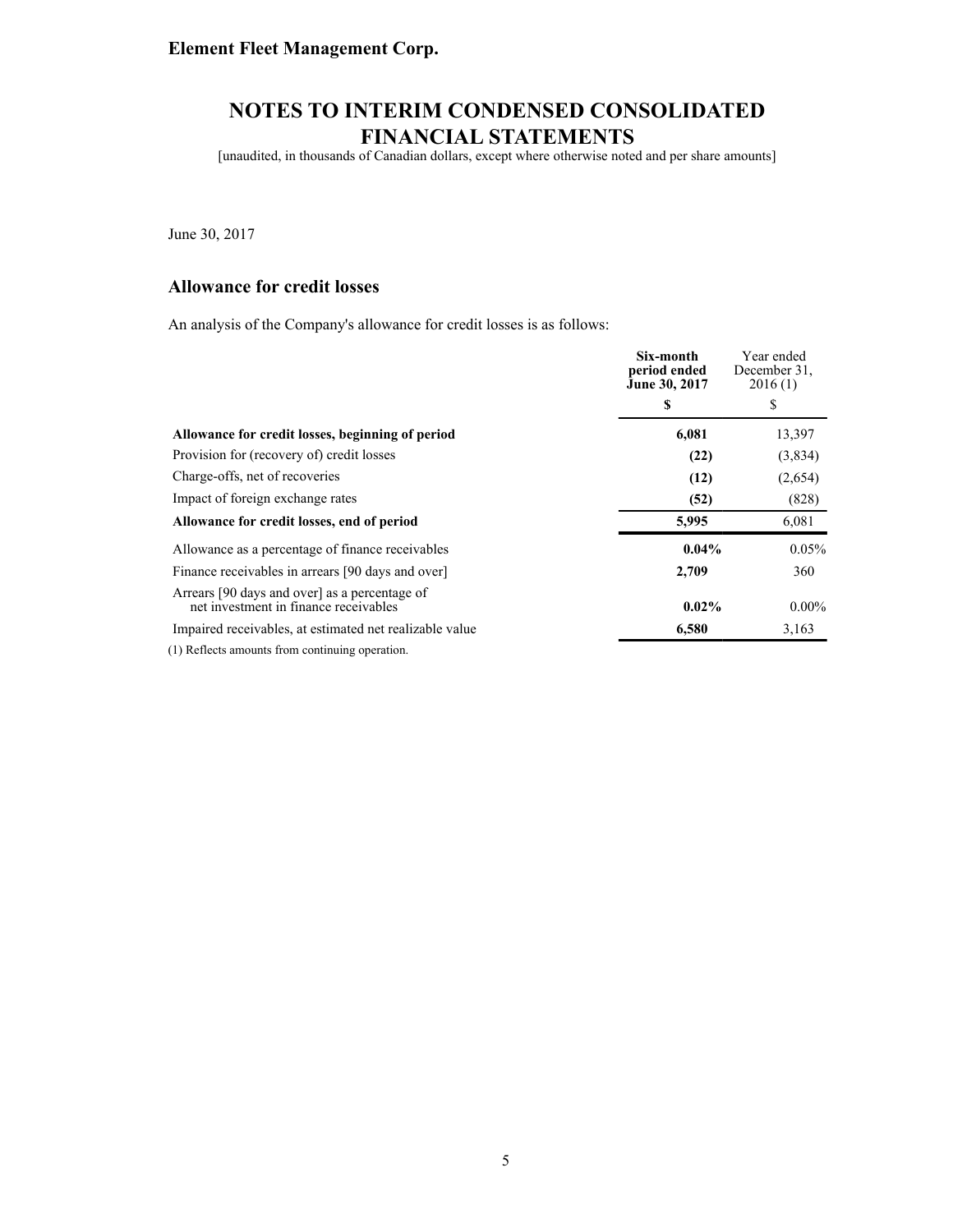[unaudited, in thousands of Canadian dollars, except where otherwise noted and per share amounts]

June 30, 2017

### **4. EQUIPMENT UNDER OPERATING LEASES**

The Company acts as a lessor in connection with equipment under operating leases and continues to recognize the leased assets in its interim condensed consolidated statements of financial position. The lease payments received, net of depreciation, are recognized in income as rental revenue, net.

|                                                         | <b>June 30,</b><br>2017 | December 31.<br>2016 |
|---------------------------------------------------------|-------------------------|----------------------|
|                                                         |                         |                      |
| Cost                                                    | 1,929,867               | 1,725,800            |
| Accumulated amortization                                | 406,471                 | 304,163              |
| Net carrying amount of equipment under operating leases | 1,523,396               | 1,421,637            |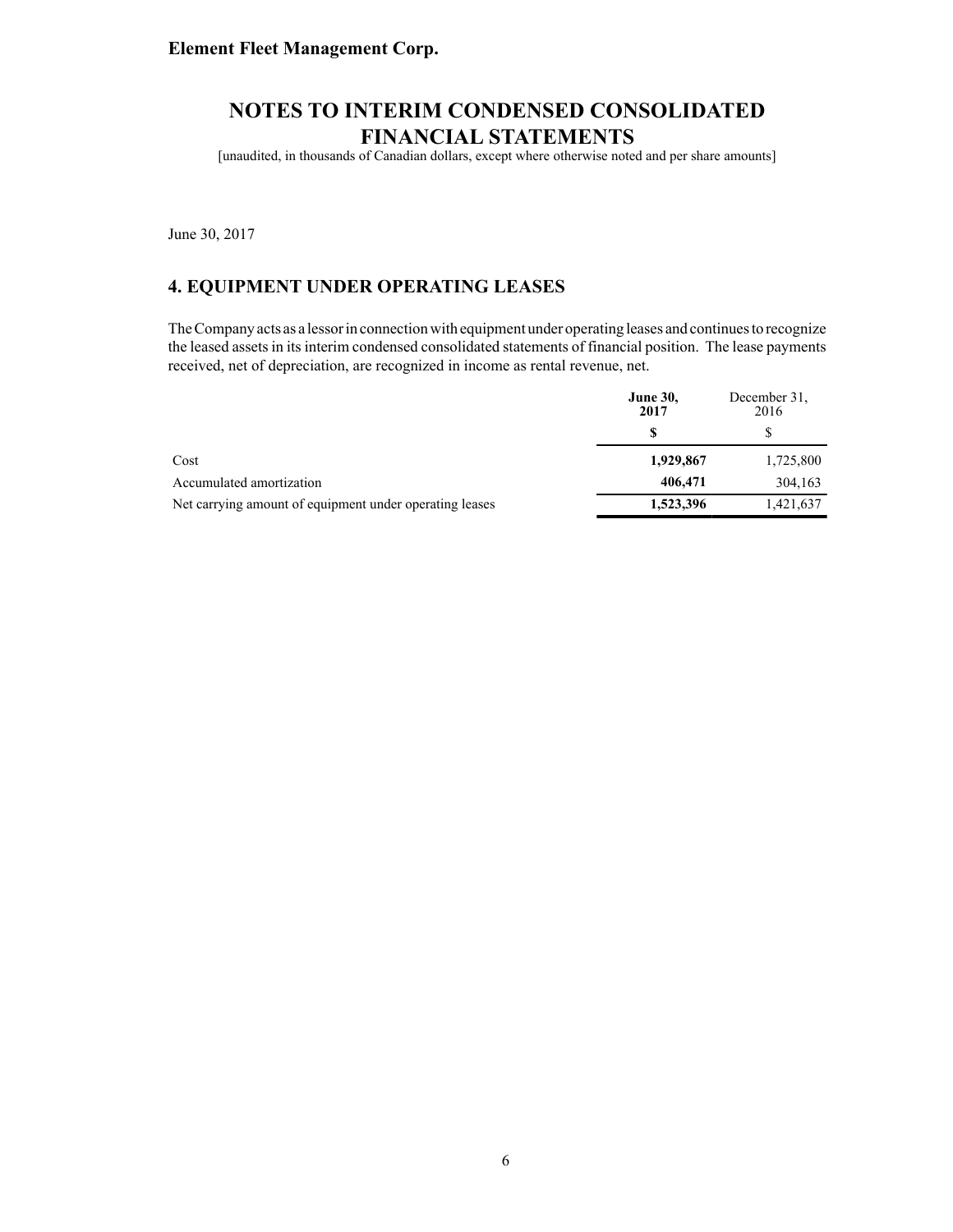[unaudited, in thousands of Canadian dollars, except where otherwise noted and per share amounts]

June 30, 2017

### **5. EQUITY ACCOUNTED INVESTMENTS**

#### **ECAF I Holdings Ltd.**

The Company has a 32.5% interest in ECAF I Holdings Ltd., which is the parent holding company of ECAF I LuxCo S.à r.l., an entity that has invested in Class E-1 notes of ECAF I Ltd., a rated pooled-aircraft assetbacked securities issuer. ECAF I Holdings Ltd. was accounted for using the equity method in the interim condensed consolidated financial statements of the Company. The carrying amount of the Company's investment is \$140,353 as at June 30, 2017 [December 31, 2016 - \$148,056] and is reported in accounts receivable and other assets on the interim condensed consolidated statements of financial position. For the three and six-month periods ended June 30, 2017, the Company has recorded \$4,674 and \$9,490, respectively, of income from its investment in associates [three and six-month periods ended June 30, 2016 - \$4,691 and \$9,695, respectively], which has been included in interest income on the interim condensed consolidated statements of operations.

#### **19th Capital Group LLC**

The Company has a 49.99% interest in 19th Capital Group LLC ["19th Capital"], a joint venture involved in the leasing of highway tractors in the U.S. The Company's interest in 19th Capital is accounted for using the equity method in the interim condensed consolidated financial statements. The carrying amount of the Company's investment is \$81,425 as at June 30, 2016 [December 31, 2016 - \$135,846] and is reported in accounts receivable and other assets on the interim condensed consolidated statements of financial position.

In addition, the Company has provided \$824,456 in loans to the joint venture that have a weighted average fixed interest rate of 5.46% [December 31, 2016 - \$829,976 at 5.28% interest rate]. The loans consist of [a] term loans of \$815,729 that have a weighted average fixed interest rate of 5.45% [December 31, 2016 - \$829,976 at 5.28%], with a latest maturity of December 31, 2023 and are secured by highway tractors and related leases; and [b] a revolving line of credit for working capital of \$8,720 at 7.00% [December 31, 2016 - \$nil]. The remaining available for draw on the unsecured line of credit was U.S. \$6,417 [December 31, 2016 - U.S. \$16,630].

For the three and six-month periods ended June 30, 2017, the Company has recorded \$40,875 and \$51,119, respectively, of non-cash losses from its investment in 19th Capital's [three and six-month periods ended June 30, 2016 - nil and nil, respectively]. Included in the Company's non-cash losses from its investment in 19th Capital are \$8,215 and \$18,216 of operating losses, \$2,660 and \$2,903 of losses on certain assets recognized in the joint ventures financial statements, and a further provision against certain assets of \$30,000 and \$30,000 for the three and six-month periods ended June 30, 2017, respectively.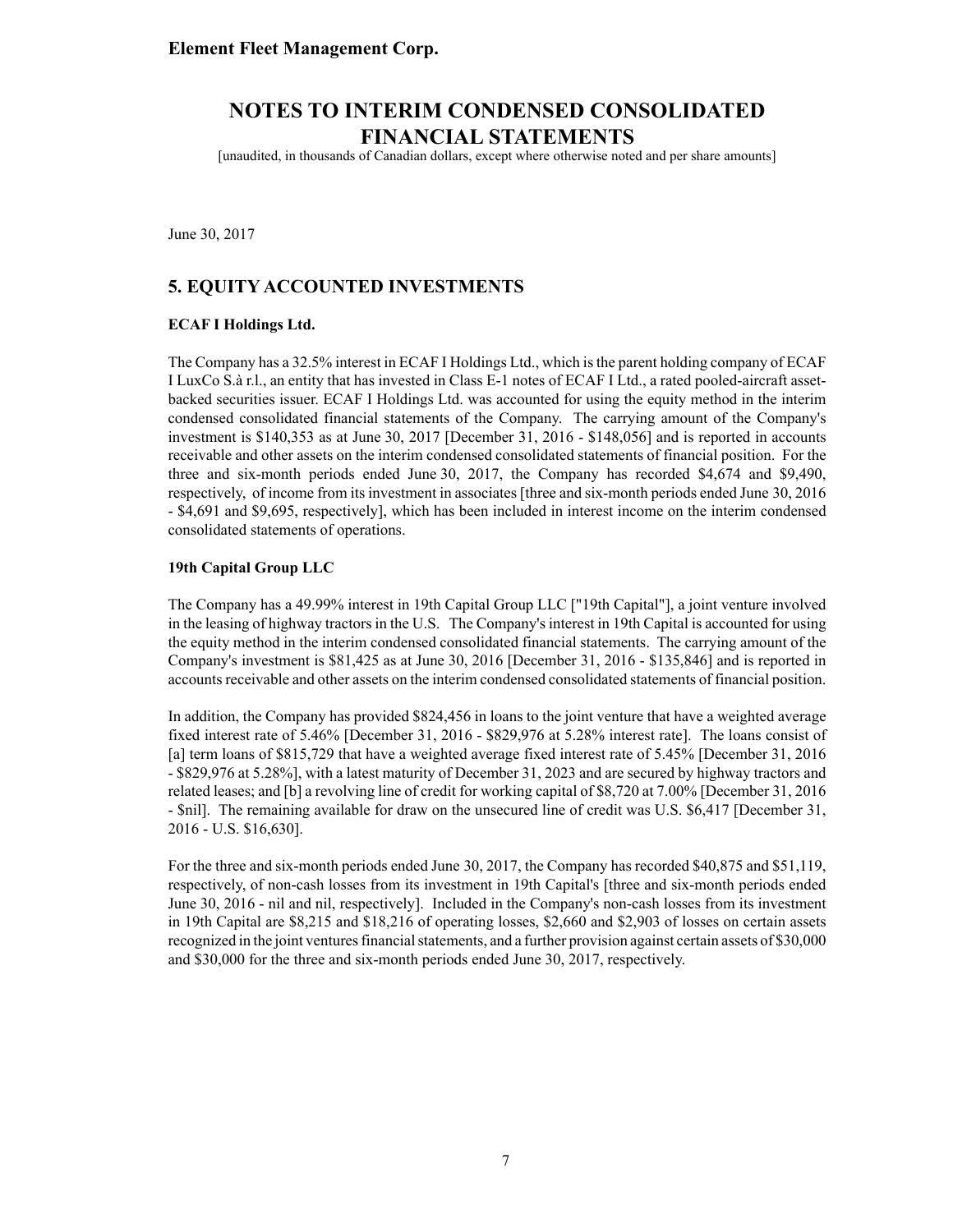[unaudited, in thousands of Canadian dollars, except where otherwise noted and per share amounts]

June 30, 2017

### **6. SECURED BORROWINGS**

Secured borrowings outstanding were as follows:

|                                      | June 30, 2017                 |                                            |                                                                                     |                      |  |  |  |
|--------------------------------------|-------------------------------|--------------------------------------------|-------------------------------------------------------------------------------------|----------------------|--|--|--|
|                                      | <b>Balance</b><br>outstanding | Weighted<br>average interest<br>rate $(1)$ | <b>Pledged finance</b><br>receivables and<br>equipment<br>under<br>operating leases | <b>Cash reserves</b> |  |  |  |
|                                      | \$                            | $\frac{0}{0}$                              | S                                                                                   | \$                   |  |  |  |
| Term notes, in amortization period   | 2,980,309                     | 2.11                                       | 3,157,740                                                                           | 56,517               |  |  |  |
| Term notes, in revolving period      | 1,555,608                     | 2.01                                       | 1,648,220                                                                           | 16,023               |  |  |  |
| Variable-funding notes               | 5,006,461                     | 1.97                                       | 5,298,844                                                                           | 53,182               |  |  |  |
| Other                                | 2,759                         | 5.07                                       | 2,127                                                                               |                      |  |  |  |
| Vehicle management asset-backed debt | 9,545,137                     | 2.02                                       | 10,106,931                                                                          | 125,722              |  |  |  |
| Term senior credit facility (2)      | 3,758,274                     | 2.56                                       |                                                                                     |                      |  |  |  |
|                                      | 13,303,411                    | 2.17                                       | 10,106,931                                                                          | 125,722              |  |  |  |
| Deferred financing costs             | (52, 922)                     |                                            |                                                                                     |                      |  |  |  |
| <b>Total secured borrowings</b>      | 13,250,489                    |                                            |                                                                                     |                      |  |  |  |
|                                      |                               | December 31, 2016                          |                                                                                     |                      |  |  |  |
|                                      |                               |                                            |                                                                                     |                      |  |  |  |
|                                      | <b>Balance</b><br>outstanding | Weighted<br>average interest<br>rate $(1)$ | Pledged finance<br>receivables and<br>equipment under<br>operating leases           | Cash reserves        |  |  |  |
|                                      | \$                            | $\frac{0}{0}$                              | S                                                                                   | \$                   |  |  |  |
| Term notes, in amortization period   | 3,001,980                     | 1.52                                       | 3,207,420                                                                           | 63,987               |  |  |  |
| Term notes, in revolving period      | 2,260,838                     | 2.03                                       | 2,377,640                                                                           | 29,446               |  |  |  |
| Variable-funding notes               | 4,786,118                     | 1.70                                       | 5,113,658                                                                           | 58,037               |  |  |  |
| Other                                | 2,123                         | 4.62                                       | 2,123                                                                               |                      |  |  |  |
| Vehicle management asset-backed debt | 10,051,059                    | 1.72                                       | 10,700,841                                                                          | 151,470              |  |  |  |
| Term senior credit facility (2)      | 2,978,122                     | 2.56                                       |                                                                                     |                      |  |  |  |
|                                      | 13,029,181                    | 1.91                                       | 10,700,841                                                                          | 151,470              |  |  |  |
| Deferred financing costs             | (45, 646)                     |                                            |                                                                                     |                      |  |  |  |

(1) Represents the weighted average stated interest rate of outstanding debt at period end, and excludes amortization of deferred financing costs, premiums or discounts, stand-by fees and the effects of hedging.

(2) The revolving senior credit facility is secured by a general security agreement in favour of the lenders consisting of a first priority interest on all property.

The Company was in compliance with all financial and reporting covenants with all of its lenders as at June 30, 2017.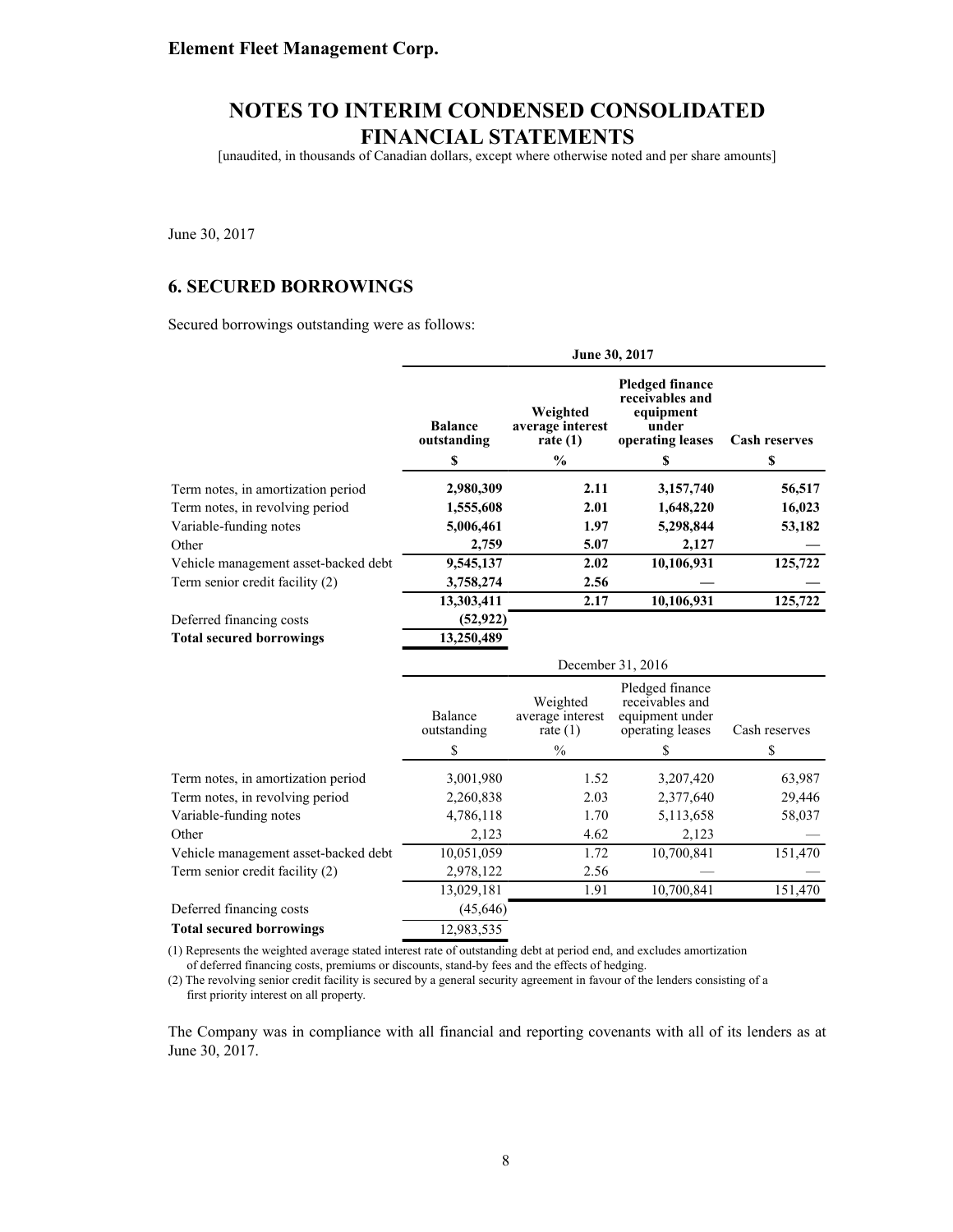[unaudited, in thousands of Canadian dollars, except where otherwise noted and per share amounts]

June 30, 2017

#### **Vehicle management asset-backed debt**

#### *Term notes, in amortization period*

During the first and second quarter of 2017, US \$700 million and US \$1,000 million, respectively, of revolving notes were converted into amortizing term notes.

During the second quarter of 2017, US \$1,039 million of amortizing term notes were repaid using available capacity from variable funding notes.

#### *Term notes, in revolving period*

During the first and second quarter of 2017, US \$700 million and US \$1,000 million, respectively, of revolving notes were converted into amortizing term notes.

During the second quarter of 2017, the Company issued US \$1,200 million of revolving term notes. The proceeds from this issuance were used to pay down variable-funding notes.

#### *Variable-funding notes*

During the first quarter of 2017, the Company renegotiated an existing variable-funding note program, and an additional series of variable funding notes was issued with commitments thereunder to become effective on April 7, 2017. The new series was established to facilitate the combination of Chesapeake Funding LLC and Chesapeake Funding II LLC. As part of the combination, Chesapeake Funding II LLC became the surviving entity for legal and tax purposes.

As at June 30, 2017, the Company has available capacity in variable-funding notes and other of \$2,905,211 [December 31, 2016 - \$4,156,828] under its vehicle management asset-backed debt facilities.

#### **Term senior credit facility**

As at June 30, 2017, the Company had available capacity of \$454,831 [December 31, 2016 - \$1,721,328] from the term senior credit facility.

#### **Restricted funds**

Restricted funds include [i] cash reserves of \$125,722 as at June 30, 2017 [December 31, 2016 - \$151,470], which represent restricted collateral for secured borrowing arrangements; and [ii] cash accumulated in the collection account of \$405,911 as at June 30, 2017 [December 31, 2016 - \$452,421], which represents repayments received on assets financed pursuant to the secured borrowing facilities, which are subsequently remitted back to the facilities on specific dates.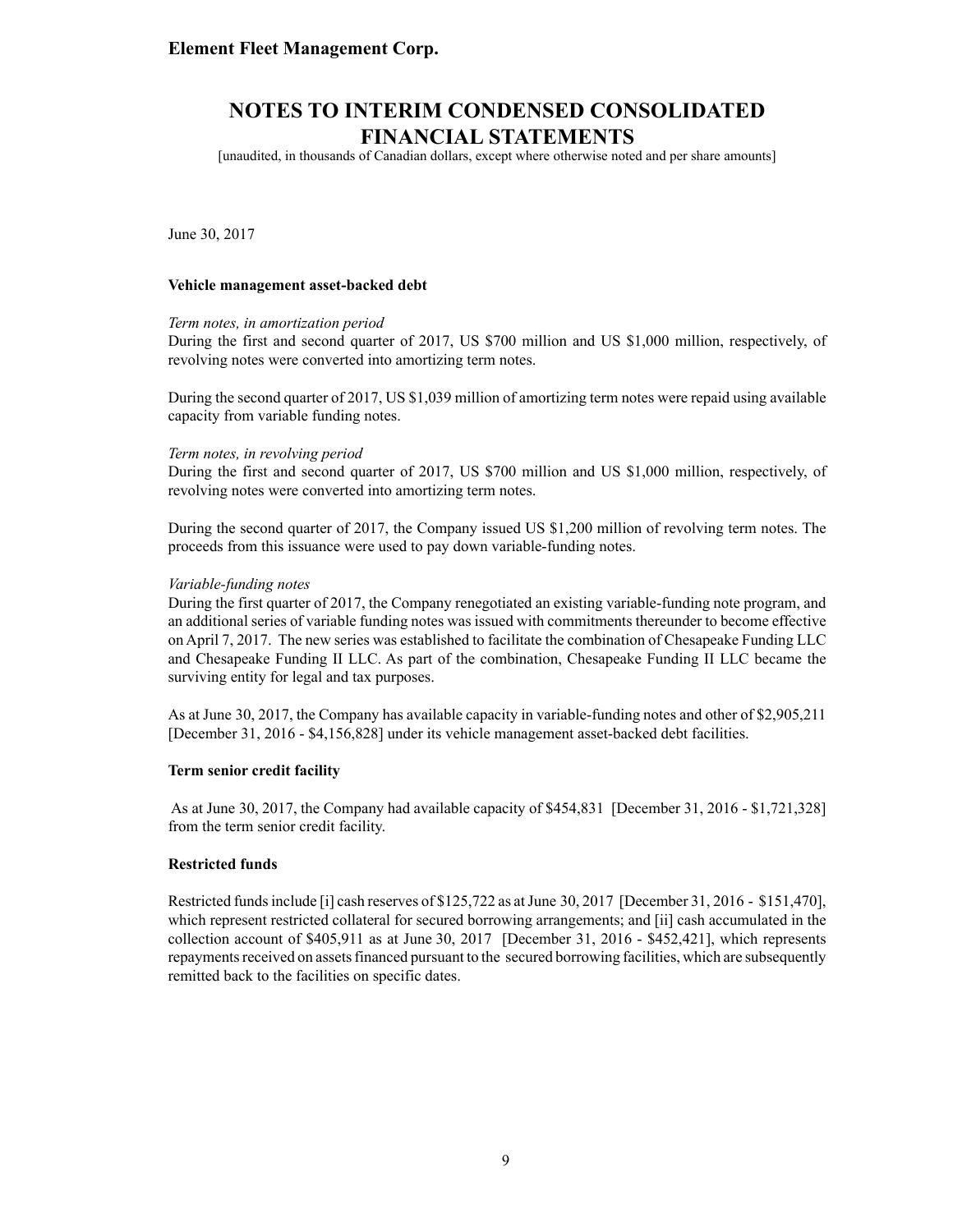[unaudited, in thousands of Canadian dollars, except where otherwise noted and per share amounts]

June 30, 2017

### **7. CONVERTIBLE DEBENTURES**

Convertible debentures consist of:

|                            |                           | June 30, 2017                          |                               |               |                          |                       |                                 |  |  |
|----------------------------|---------------------------|----------------------------------------|-------------------------------|---------------|--------------------------|-----------------------|---------------------------------|--|--|
|                            | Final<br>maturity<br>date | Conversion<br>price per<br>share $(2)$ | <b>Interest</b><br>rate $(1)$ | Face<br>value | <b>Deferred</b><br>costs | Synthetic<br>discount | <b>Net</b><br>carrying<br>value |  |  |
|                            |                           | \$                                     | $\frac{0}{0}$                 | \$            | \$                       | \$                    | \$                              |  |  |
| Issued on<br>June 18, 2014 | <b>June 30,</b><br>2019   | 13.98                                  | 5.125                         | 345,000       | (5,074)                  | (15, 173)             | 324,753                         |  |  |
| Issued on<br>May 29, 2015  | <b>June 30,</b><br>2020   | 18.65                                  | 4.250                         | 575,000       | (14, 778)                | (19,328)              | 540,894                         |  |  |
|                            |                           |                                        |                               | 920,000       | (19, 852)                | (34,501)              | 865,647                         |  |  |
|                            |                           | December 31, 2016                      |                               |               |                          |                       |                                 |  |  |
|                            | Final<br>maturity<br>date | Conversion<br>price per<br>share       | Interest<br>rate $(1)$        | Face<br>value | Deferred<br>costs        | Synthetic<br>discount | Net<br>carrying<br>value        |  |  |
|                            |                           | \$                                     | $\%$                          | \$            | \$                       | \$                    | \$                              |  |  |
| Issued on                  | June 30,                  |                                        |                               |               |                          |                       |                                 |  |  |
| June 18, 2014              | 2019                      | 14.18                                  | 5.125                         | 345,000       | (6,253)                  | (18,626)              | 320,121                         |  |  |
| Issued on<br>May 29, 2015  | June $30$ ,<br>2020       | 18.91                                  | 4.250                         | 575,000       | (17,092)                 | (22, 341)             | 535,567                         |  |  |
|                            |                           |                                        |                               | 920,000       | (23, 345)                | (40, 967)             | 855,688                         |  |  |

(1) Stated interest rate on principal face value.

(2) The conversion price was adjusted on June 28, 2017, the ex-dividend date for dividends to be paid on July 14, 2017, to \$13.98488 for the June 18, 2014 issuance and \$18.64650 for the May 29, 2015 issuance.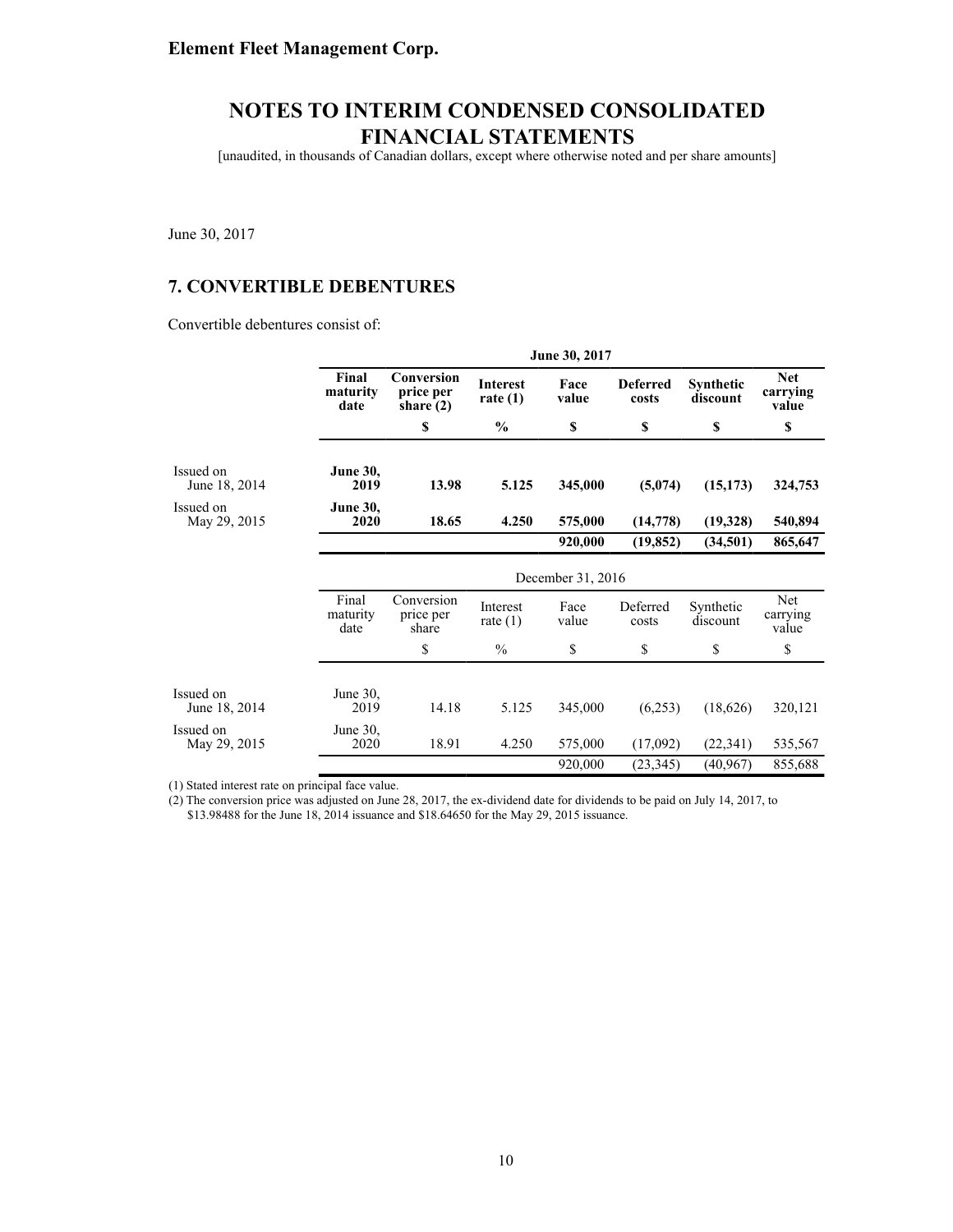[unaudited, in thousands of Canadian dollars, except where otherwise noted and per share amounts]

June 30, 2017

#### **8. SHARE CAPITAL**

The Company is currently authorized to issue [i] an unlimited number of common shares without nominal or par value and [ii] an unlimited number of preferred shares, issuable in series.

|                                                 | <b>Common shares</b> |             |  |
|-------------------------------------------------|----------------------|-------------|--|
|                                                 | <b>Shares</b>        | Amount      |  |
|                                                 | #                    | \$          |  |
| <b>Balance, December 31, 2016</b>               | 387,116,660          | 2,803,336   |  |
| Exercise of options                             | 1,906,325            | 15,452      |  |
| Shares repurchased                              | (1,259,800)          | (9,128)     |  |
| <b>Balance, June 30, 2017</b>                   | 387,763,185          | 2,809,660   |  |
| Balance, December 31, 2015                      | 386, 134, 550        | 4,229,848   |  |
| Exercise of options                             | 982,110              | 6,436       |  |
| Share issue costs, adjustment                   |                      | 11,500      |  |
| Distribution dividend (allocated share capital) |                      | (1,444,448) |  |
| <b>Balance, December 31, 2016</b>               | 387,116,660          | 2.803.336   |  |

#### **Shares repurchased**

On June 8, 2017, the TSX approved the Company's notice of intention to commence a Normal Course Issuer Bid [the "NCIB"]. The NCIB allows the Company to repurchase on the open market [or as otherwise permitted], at its discretion during the period commencing on June 12, 2017 and ending on the earlier of June 11, 2018 and the completion of purchases under the NCIB, up to 38,582,483 common shares of the Company, subject to the normal terms and limitations of such bids. Under this bid during the three and six months ended June 30, 2017, 1,259,800 common shares have been repurchased for cancellation for \$11,905 at a volume weighted average price of \$8.807 per common share.

#### **Common share dividends**

During the three and six-month periods ended June 30, 2017, the Company paid \$29,163 and \$38,840, respectively, in common share dividends, or \$0.025 and \$0.10 per common share, respectively [three and six-month periods ended June 30, 2016 - \$9,653 and \$19,307, respectively, or \$0.025 and \$0.05 per common share, respectively].

As at June 30, 2017, un-accrued common share dividends were \$29,082, or \$0.075 per common share [December 31, 2016 - \$9,678, or \$0.025 per common share].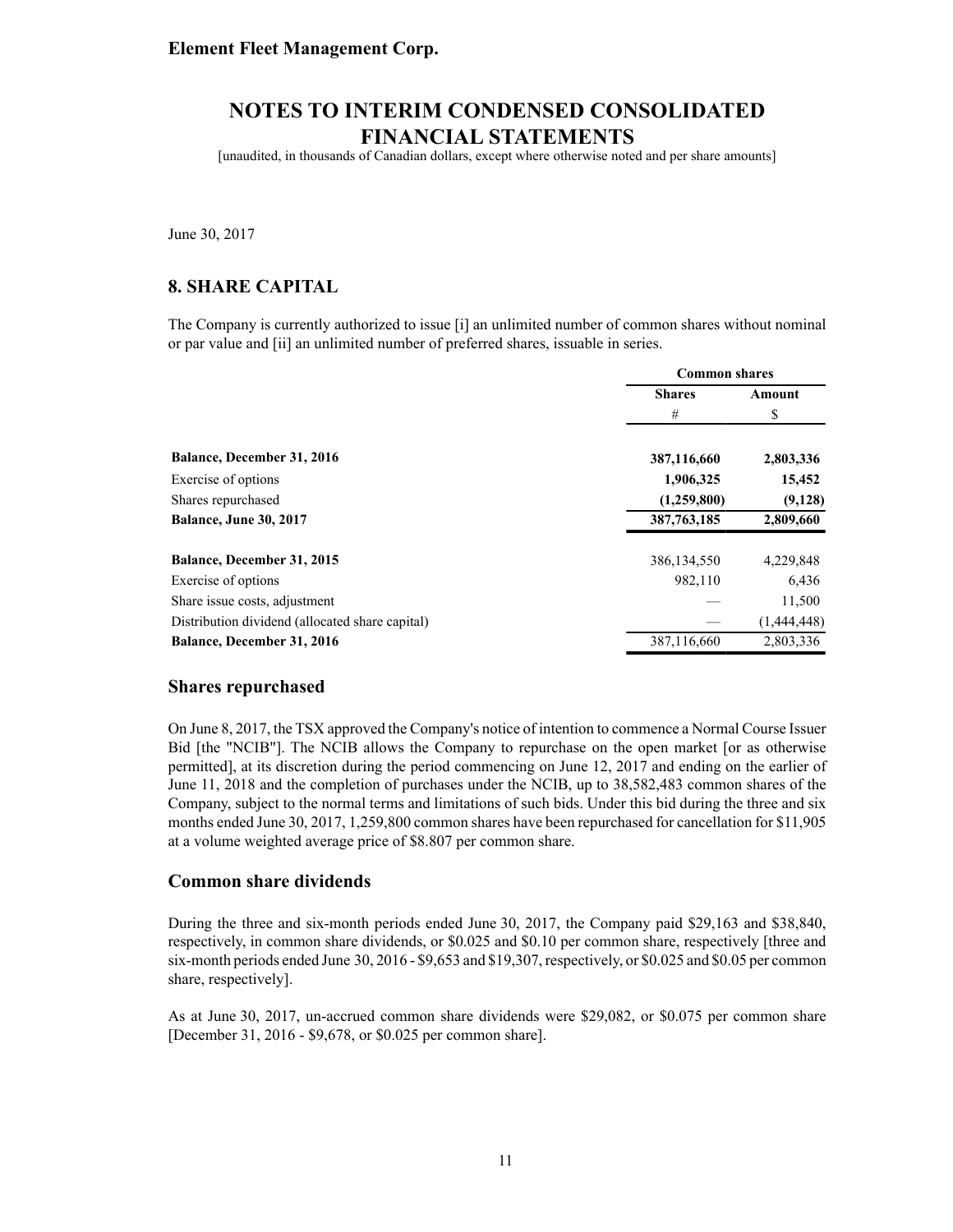[unaudited, in thousands of Canadian dollars, except where otherwise noted and per share amounts]

June 30, 2017

|                                      | <b>Preferred Shares.</b><br><b>Series A</b> |        | <b>Preferred Shares,</b><br><b>Series C</b> |         | <b>Preferred Shares.</b><br><b>Series E</b> |         | <b>Preferred Shares.</b><br><b>Series G</b> |                   | <b>Preferred Shares,</b><br><b>Series I</b> |         |
|--------------------------------------|---------------------------------------------|--------|---------------------------------------------|---------|---------------------------------------------|---------|---------------------------------------------|-------------------|---------------------------------------------|---------|
|                                      | <b>Shares</b>                               | Amount | <b>Shares</b>                               | Amount  | <b>Shares</b>                               | Amount  | <b>Shares</b>                               | Amount            | <b>Shares</b>                               | Amount  |
|                                      | #                                           | S      | #                                           | S       | #                                           | S       | #                                           | S                 | #                                           | S       |
| Balance,<br><b>December 31, 2016</b> | 4.600.000                                   |        | 110.375 5.126.400                           | 124,744 | 5,321,900                                   | 129.994 | 6.900.000                                   | 168.543           |                                             |         |
| Issuance of shares, net<br>of costs  |                                             |        |                                             |         |                                             |         |                                             | $\hspace{0.05cm}$ | 6.000.000                                   | 147,080 |
| Balance,<br>June 30, 2017            | 4.600.000                                   |        | 110.375 5.126.400                           |         | 124,744 5.321,900                           | 129,994 | 6.900.000                                   | 168,543           | 6.000.000                                   | 147,080 |

#### **Preferred shares**

On May 5, 2017, the Company issued, through a public offering, 6,000,000 5.75% Cumulative 5-Year Rate Reset Preferred Shares, Series I ["Series I shares"] at a price of \$25.00 per preferred share for gross proceeds of \$150,000. The issuance included pre-tax transaction costs of \$3,931 [or after-tax transaction costs of \$2,920].

For each five-year period, holders of the Series I shares are entitled to receive a fixed, cumulative, preferential cash dividend, if, as and when declared by the Board of Directors, payable quarterly on the last business day of March, June, September and December in each year. The annual dividend rate will reset at each five-year period to the non-callable Government of Canada bond yield with a term to maturity of five years plus 4.64%, provided that, in any event, the annual fixed dividend rate shall not be less than 5.75%. The Company will have the right to redeem the Series I shares on June 30, 2022, and on June 30 every five years thereafter for \$25 per Series I share, plus accrued and unpaid dividends. Subject to the right of the Company to redeem the Series I shares, the holders of the Series I shares will have the right on June 30, 2022, and on June 30 every five years thereafter, to convert all or any of the Series I shares into Series J shares, on the basis of one Series J share for each Series I share converted. Holders of Series J shares are entitled to receive floating rate cumulative preferential cash dividends, if, as and when declared by the Board of Directors, payable quarterly on the last business day of March, June, September and December in each year. The annualized floating quarterly dividend rate will equal the sum of the average three-month Government of Canada Treasury Bill rate plus 4.64%.

#### **Preferred share dividends**

During the three and six-month periods ended June 30, 2017, the Company paid \$8,912 and \$17,824, respectively, in preference share dividends [three and six-month periods ended June 30, 2016 - \$8,912 and \$17,824, respectively].

As at June 30, 2017, the un-accrued cumulative preference share dividends were \$98 [December 31, 2016 - \$98].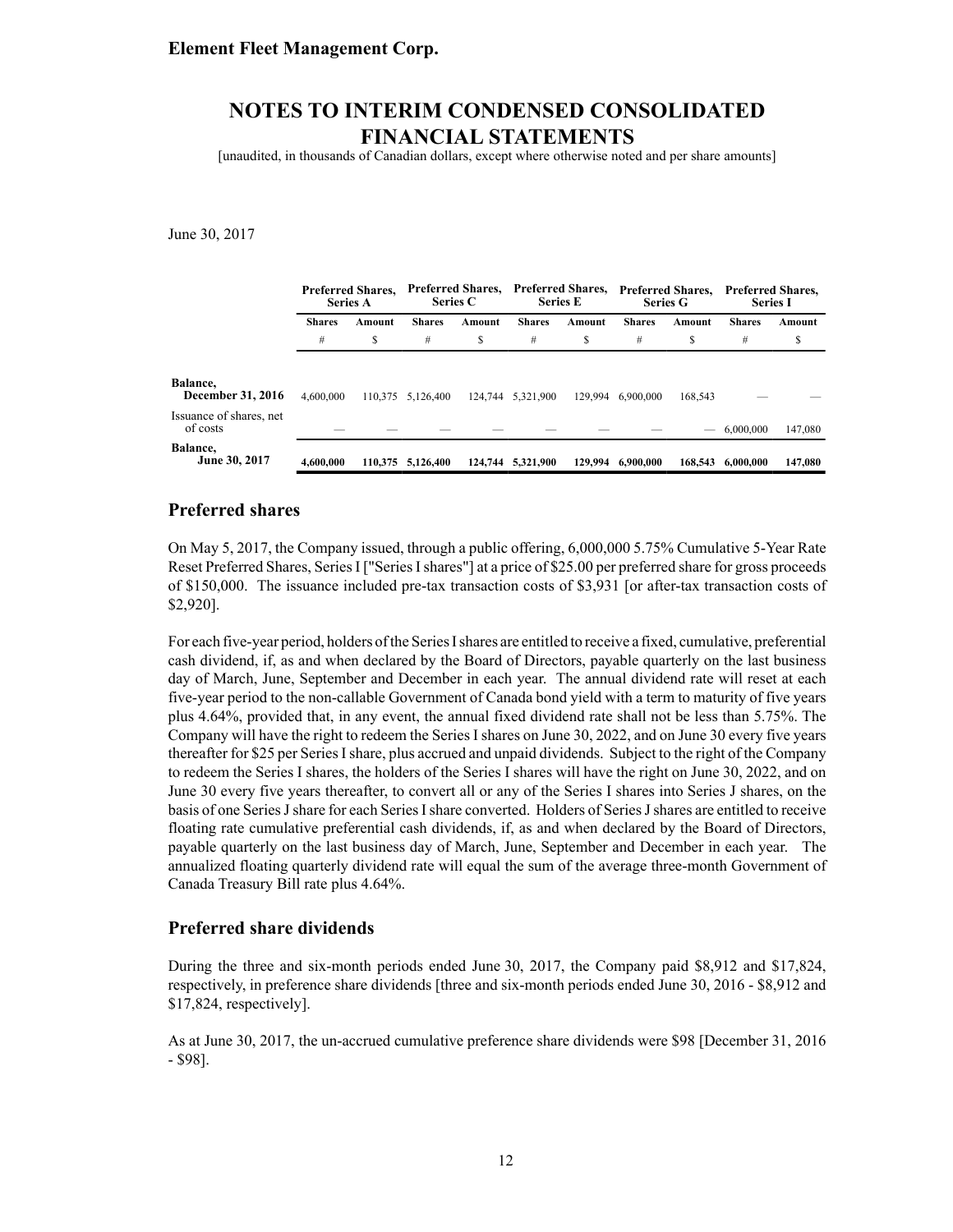[unaudited, in thousands of Canadian dollars, except where otherwise noted and per share amounts]

June 30, 2017

### **9. SHARE-BASED COMPENSATION**

Share-based compensation expense consists of the following for the periods ended:

|                                   | Three-month period ended |                         | Six-month period ended  |                         |  |  |
|-----------------------------------|--------------------------|-------------------------|-------------------------|-------------------------|--|--|
|                                   | <b>June 30,</b><br>2017  | <b>June 30,</b><br>2016 | <b>June 30,</b><br>2017 | <b>June 30,</b><br>2016 |  |  |
|                                   | \$                       | \$                      | \$                      | \$                      |  |  |
| [a] Stock options                 | 3,340                    | 4,132                   | 6,673                   | 9,255                   |  |  |
| [b] Deferred share units          | 807                      | 609                     | 2,696                   | 2,188                   |  |  |
| [c] Performance share units       | (4,920)                  | 2,893                   | (2,488)                 | 15,363                  |  |  |
| [d] Restricted share units        | 458                      |                         | 1,724                   |                         |  |  |
|                                   | (315)                    | 7,634                   | 8,605                   | 26,806                  |  |  |
| Allocated as:                     |                          |                         |                         |                         |  |  |
| Share-based compensation (1)      | 3,589                    | 4,713                   | 9,625                   | 12,526                  |  |  |
| Transaction and integration costs |                          | 2,921                   | 2,884                   | 14,280                  |  |  |
| Other revenue $(2)$               | (3,904)                  |                         | (3,904)                 |                         |  |  |
|                                   | (315)                    | 7,634                   | 8,605                   | 26,806                  |  |  |

(1) Excluded in the three and six-month periods ended June 30, 2016 is \$1,388 and \$3,032 of stock option expenses, respectively, and \$426 and \$852 of PSU expenses, respectively, for share-based compensation recognized in the net income from distributed operations.

(2) During the three and six-month periods ended June 30, 2017, a PSU liability expired without vesting for a participant from ECN Capital Corp. The original expense for this PSU was recognized in discontinued operations and was not included as share-based compensation in the statement of operations of the Company. As a result, the reversal of the liability was recorded to other revenue.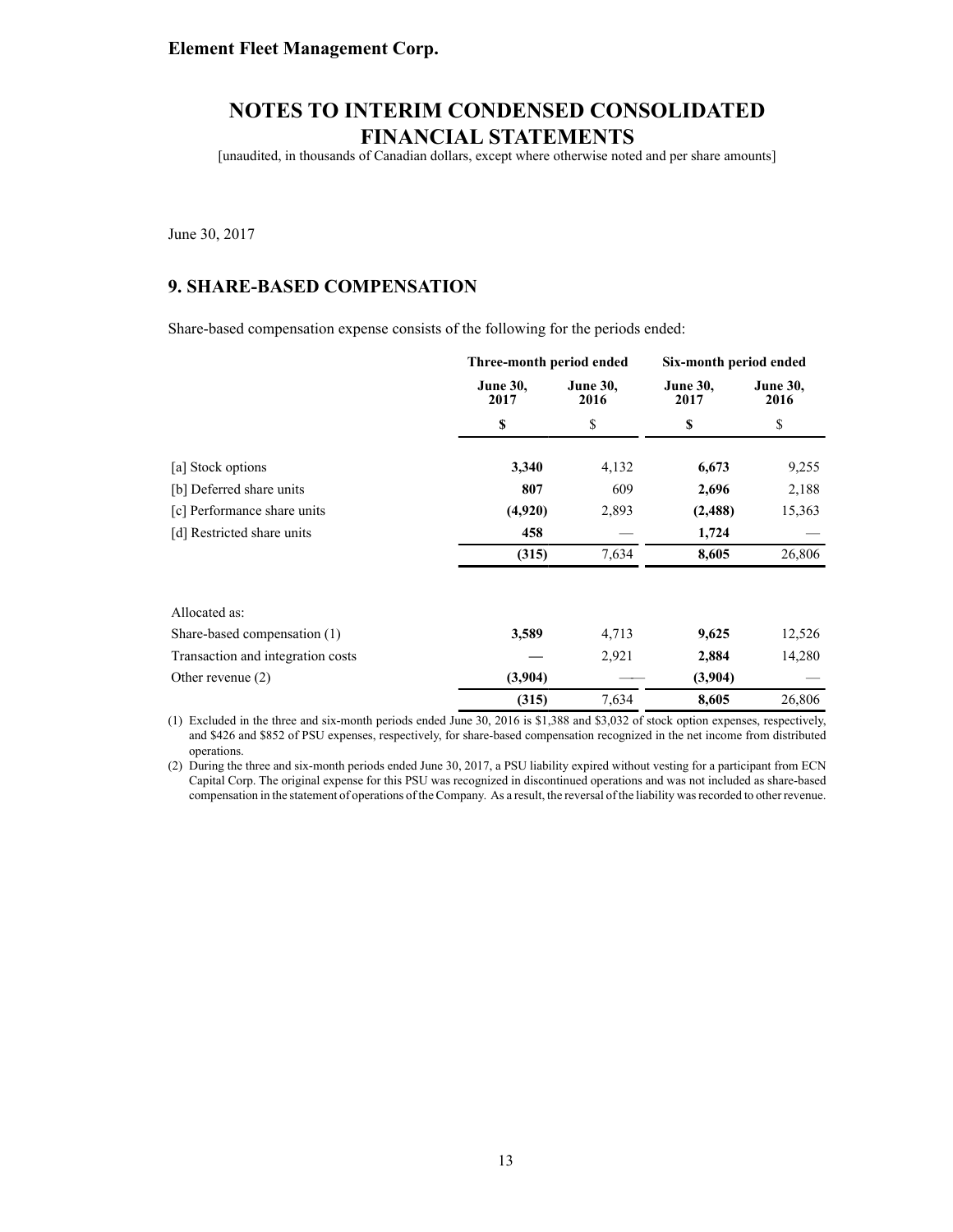[unaudited, in thousands of Canadian dollars, except where otherwise noted and per share amounts]

June 30, 2017

#### **[a] Stock options**

The changes in the number of stock options during the periods were as follows:

|                                       | Number of<br>options | Weighted<br>average<br>exercise price<br>(2) |
|---------------------------------------|----------------------|----------------------------------------------|
|                                       | #                    | \$                                           |
| <b>Outstanding, December 31, 2015</b> | 22,353,854           | 12.31                                        |
| Granted                               | 4,083,574            | 12.18                                        |
| Forfeited                             | (404, 797)           | 14.52                                        |
| Expired                               | (64, 190)            | 11.75                                        |
| Exercised (1)                         | (1,230,879)          | 5.22                                         |
| <b>Outstanding, December 31, 2016</b> | 24,737,562           | 10.37                                        |
| Granted                               | 963,639              | 12.73                                        |
| Forfeited                             | (101, 841)           | 12.42                                        |
| Expired                               | (332,523)            | 12.41                                        |
| Exercised (1)                         | (3,292,954)          | 7.72                                         |
| Outstanding, June 30, 2017            | 21,973,883           | 10.83                                        |

(1) Weighted average share price of options exercised during the six-month period ended June 30, 2017 was \$12.99 [year ended December 31, 2016 - \$14.25].

(2) On October 3, 2016, upon the Separation, the exercise price of an Element Fleet option was adjusted to approximately 79.4% of the original exercise price. At the time of the Separation there were 22,556,684 options outstanding with a weighted average strike price of \$12.61, and the weighted average share price on these options was adjusted to \$10.02.

The fair value of the options granted during the periods was determined using the Black-Scholes option valuation model with inputs to the model as follows:

|                                           | Unit          | Six-month<br>period ended<br>June 30, 2017 | <b>Year ended</b><br>December 31,<br>2016 |
|-------------------------------------------|---------------|--------------------------------------------|-------------------------------------------|
| Weighted average share price              | \$            | 12.73                                      | 13.17                                     |
| Average term to exercise                  | Years         | 7.0                                        | 7.0                                       |
| Share price volatility                    | $\%$          | <b>29.0</b>                                | 33.1                                      |
| Weighted average expected annual dividend | \$            | 0.30                                       | 0.10                                      |
| Risk-free interest rate                   | $\frac{0}{0}$ | 1.40                                       | 1.21                                      |
| Forfeiture rate                           | $\frac{0}{0}$ | 1.02                                       | 1.02                                      |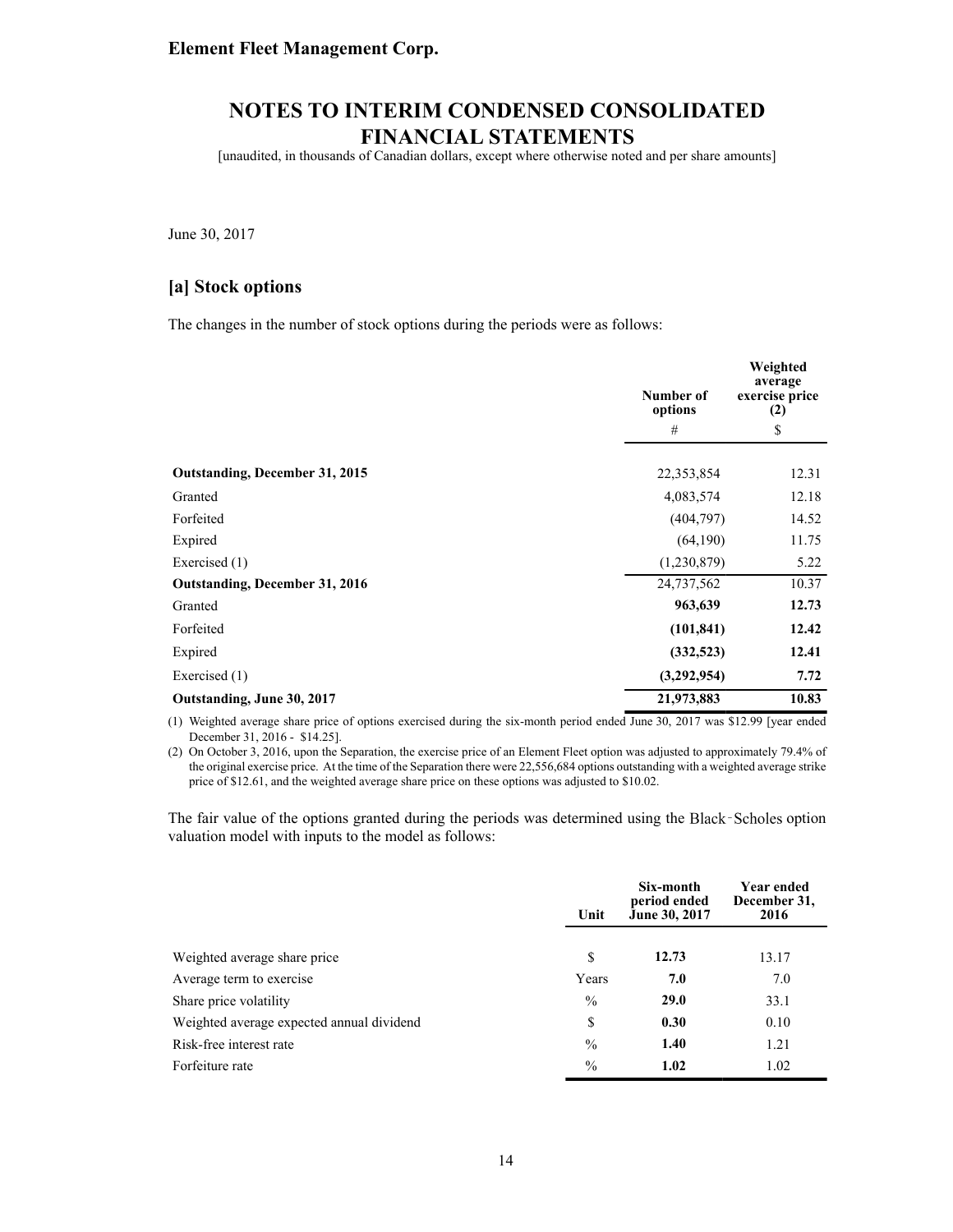[unaudited, in thousands of Canadian dollars, except where otherwise noted and per share amounts]

June 30, 2017

### **[b] Deferred share units, performance share units and restricted share units**

|                                       | <b>Deferred</b><br>share units | Performance<br>share units | Performance<br>share units<br>referenced to<br><b>ECN Capital</b><br>Corp. | <b>Restricted</b><br>share units |
|---------------------------------------|--------------------------------|----------------------------|----------------------------------------------------------------------------|----------------------------------|
|                                       | #                              | #                          | #                                                                          | #                                |
| Outstanding, December 31, 2015        | 1,450,521                      | 2,222,952                  |                                                                            |                                  |
| Granted                               | 210,115                        | 141,922                    |                                                                            | 636,352                          |
| Issued on Separation                  | 379,641                        |                            | 1,386,576                                                                  |                                  |
| Forfeited                             |                                | (48, 187)                  | (2,206)                                                                    |                                  |
| Redeemed                              | (335, 266)                     | (984, 916)                 | (57, 418)                                                                  |                                  |
| <b>Outstanding, December 31, 2016</b> | 1,705,011                      | 1,331,771                  | 1,326,952                                                                  | 636,352                          |
| Granted                               | 97,837                         | 268,334                    | 3,692                                                                      | 226,739                          |
| Forfeited                             |                                | (247, 363)                 | (246,360)                                                                  |                                  |
| Redeemed                              | (294, 421)                     | (1,031,586)                | (1,028,016)                                                                |                                  |
| Outstanding, June 30, 2017            | 1,508,427                      | 321,156                    | 56,268                                                                     | 863,091                          |

#### **[i] Deferred share units ["DSU"]**

As at June 30, 2017, the fair value of DSUs recorded on the interim condensed consolidated statements of financial position as accounts payable and accrued liabilities was \$13,425 [December 31, 2016 – \$21,244].

#### **[ii] Performance share units ["PSU"]**

As at June 30, 2017, 321,156 EFN PSUs and 56,268 ECN Capital PSUs remain unvested and outstanding, and the amortized fair value of PSUs recorded on the interim condensed consolidated statements of financial position as accounts payable and accrued liabilities was \$1,685 [December 31, 2016 - 1,331,771 EFN PSUs and 1,326,952 ECN Capital PSUs and \$18,770 of liabilities]. Certain PSUs issued during 2017 contain a multiplier factor and the final number of PSUs that will vest will range from 50% to 200% of the initial number awarded based on certain performance targets. The PSUs outstanding will vest on achievement of specific performance conditions over 2017, 2018 and 2019.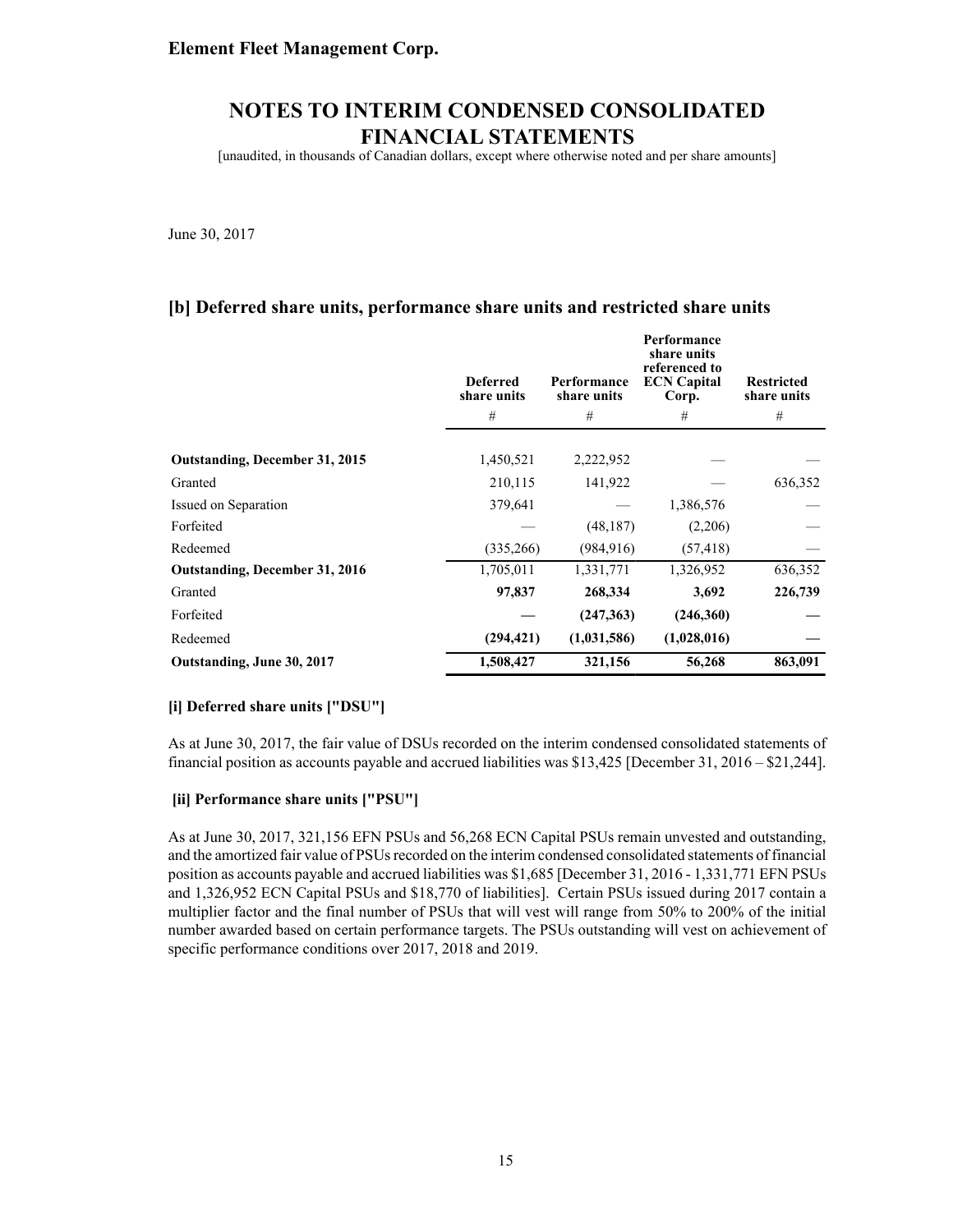[unaudited, in thousands of Canadian dollars, except where otherwise noted and per share amounts]

June 30, 2017

#### **[iii] Restricted share units ["RSU"]**

As at June 30, 2017, 863,091 RSUs remain unvested and outstanding, and the amortized fair value of RSUs recorded on the interim condensed consolidated statements of financial position as accounts payable and accrued liabilities was \$2,091 [December 31, 2016 - 636,352 RSUs and \$376 of liabilities]. The RSUs outstanding will vest over one, two and three years.

#### **[iv] Hedging of DSUs, PSUs and RSUs**

As at June 30, 2017, the Company has hedged 2,545,826 Element Fleet referenced share units and 56,268 ECN Capital referenced share units, with net derivative liabilities of \$8,101, which will be applied to the settlement of PSU, RSU and DSU awards [December 31, 2016 - 1,399,652 EFN and 1,326,953 ECN Capital referenced share units hedged and net derivative liabilities of \$2,078 for PSU and RSU awards].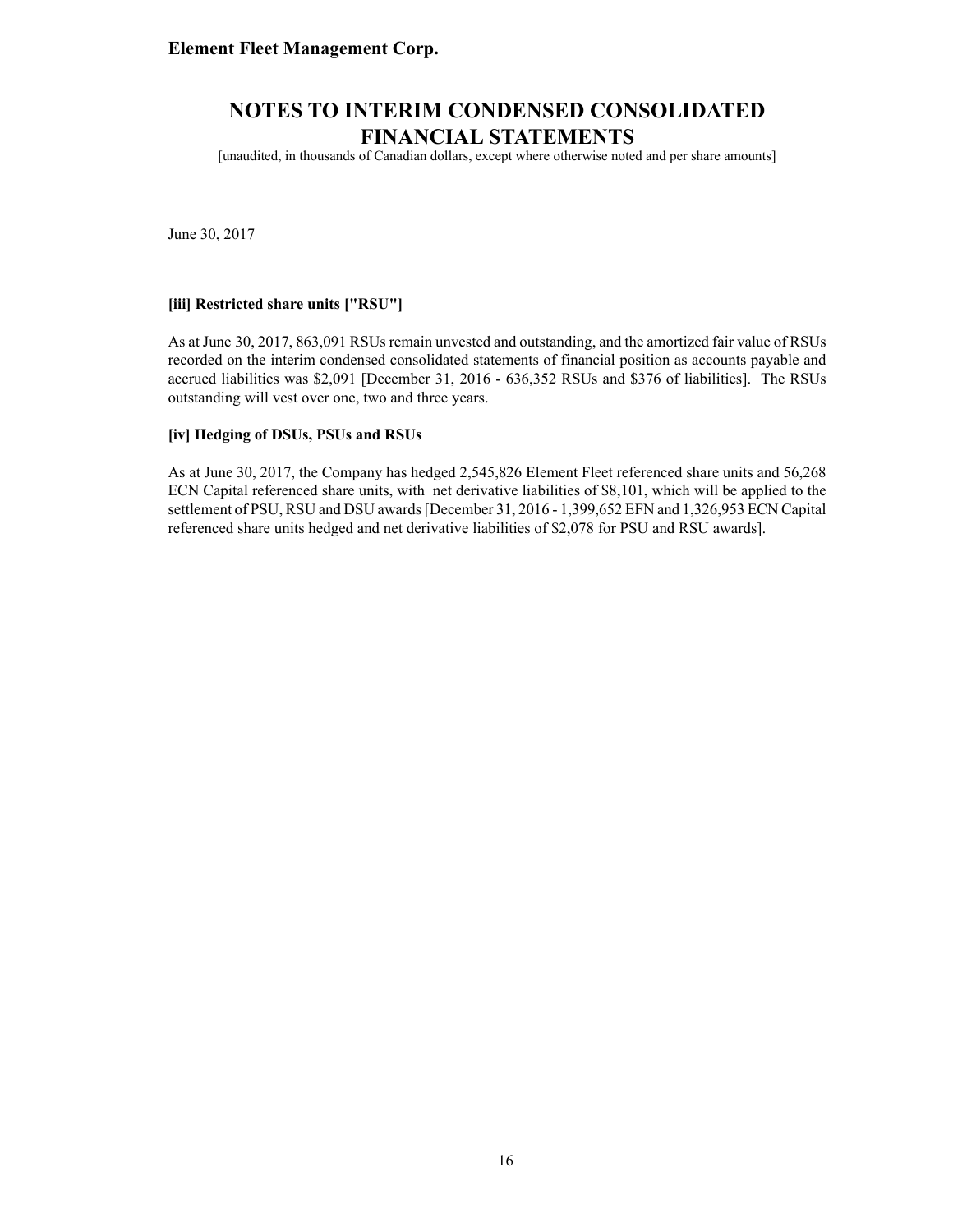[unaudited, in thousands of Canadian dollars, except where otherwise noted and per share amounts]

June 30, 2017

#### **10. REVENUES**

Service and other revenue, includes fuel cards, accident management services and maintenance services revenues. Also included in service and other revenue are syndication fees, which represent commissions received when the Company facilitates a lease arrangement between a lessee and a third party lessor. The comparative periods have been adjusted to reflect removing internal expenses related to service delivery from service and other revenue to salaries, wages and benefits, and general and administrative expenses to be consistent with the current period presentation. The adjustment for internal expenses for the three and six-month comparative periods ended June 30, 2016 were \$15,422 and \$31,385, respectively.

Interest income and rental revenue, net consists of the following:

|                                                  | Three-month period ended |                     | Six-month period ended  |                  |  |  |
|--------------------------------------------------|--------------------------|---------------------|-------------------------|------------------|--|--|
|                                                  | <b>June 30,</b><br>2017  | June $30$ .<br>2016 | <b>June 30,</b><br>2017 | June 30.<br>2016 |  |  |
|                                                  | S                        | S                   | S                       | \$               |  |  |
| Interest income                                  | 160,513                  | 163,999             | 313,122                 | 337,998          |  |  |
| Recovery of credit losses <i>[note 3]</i>        | (22)                     | (4,331)             | (22)                    | (4,971)          |  |  |
| Interest income, net                             | 160,535                  | 168,330             | 313,144                 | 342,969          |  |  |
| Rental revenue                                   | 121,253                  | 109,495             | 237,658                 | 223,313          |  |  |
| Amortization of equipment under operating leases | (93,292)                 | (85, 181)           | (182,322)               | (169, 766)       |  |  |
| Rental revenue, net                              | 27,961                   | 24,314              | 55,336                  | 53,547           |  |  |
| Interest income and rental revenue, net          | 188,496                  | 192,644             | 368,480                 | 396,516          |  |  |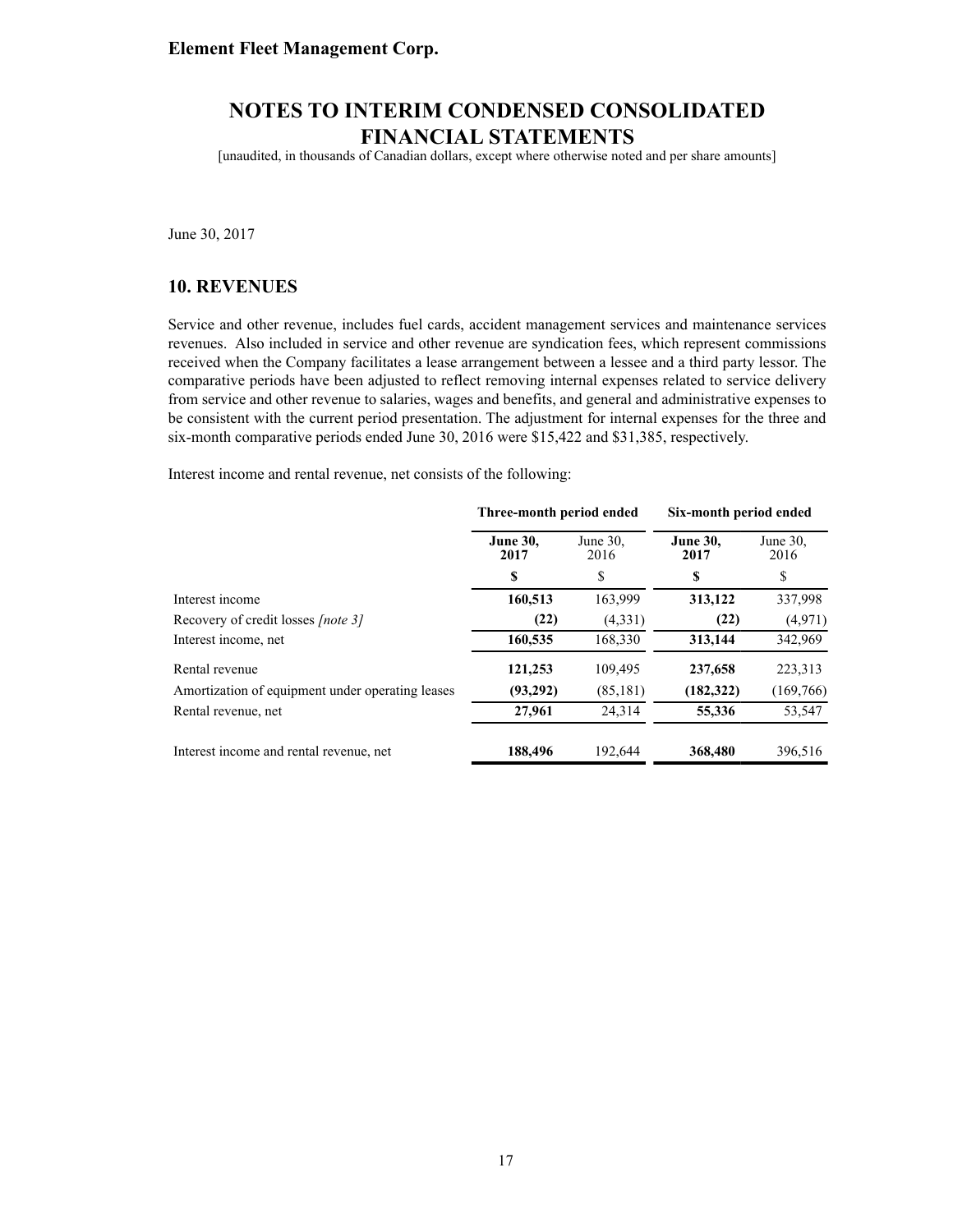[unaudited, in thousands of Canadian dollars, except where otherwise noted and per share amounts]

June 30, 2017

### **11. NOTES RECEIVABLE**

The notes receivable of \$19,434 as at June 30, 2017 [December 31, 2016 - \$22,078] represent loans to certain employees and officers of the Company. These loans bear interest at a rate of 3% per annum. Interest is payable monthly or annually, and the principal is payable on demand in the event of non-payment of interest. The loans were granted in order to help finance the purchase of the Company's shares and are secured by the shares purchased with full recourse to the employee.

The changes in the notes receivable during the periods were as follows:

|                                                | Six-month<br>period ended<br>June 30, 2017 | Year ended<br>December 31.<br>2016 |
|------------------------------------------------|--------------------------------------------|------------------------------------|
|                                                | S                                          | S                                  |
| Notes receivable, beginning of period          | 22,078                                     | 50,819                             |
| Additions                                      |                                            | 6,060                              |
| Interest income                                | 281                                        | 1,236                              |
| Repayments [interest and principal]            | (2,925)                                    | (5,176)                            |
| Transferred to ECN Capital Corp. on separation |                                            | (30, 861)                          |
| Notes receivable, end of period                | 19,434                                     | 22,078                             |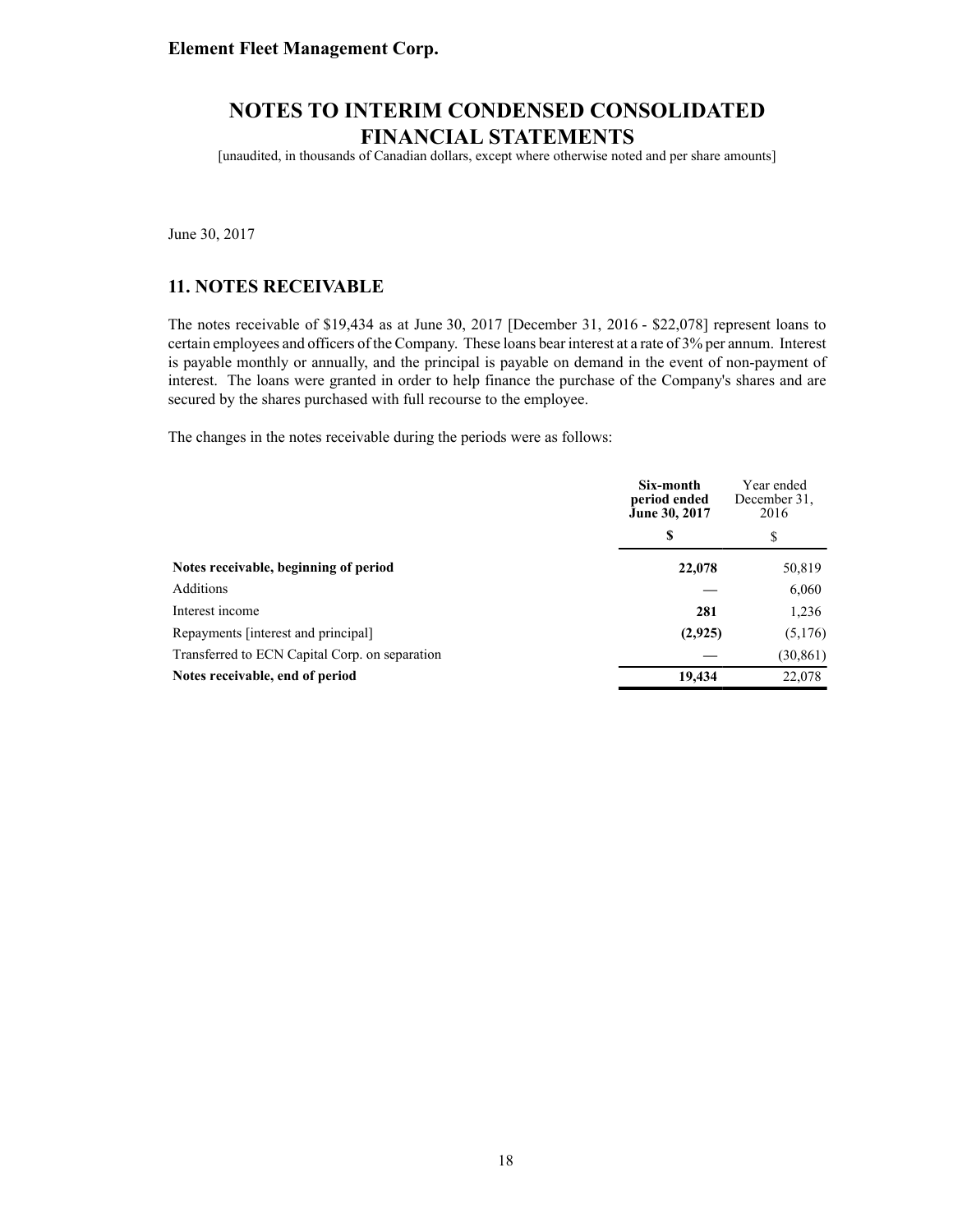[unaudited, in thousands of Canadian dollars, except where otherwise noted and per share amounts]

June 30, 2017

### **12. EARNINGS PER SHARE**

Basic earnings per share are as follows:

|                                                                               | Three-month period ended |                         |    | Six-month period ended |          |                         |     |                  |
|-------------------------------------------------------------------------------|--------------------------|-------------------------|----|------------------------|----------|-------------------------|-----|------------------|
|                                                                               |                          | <b>June 30,</b><br>2017 |    | June $30$ .<br>2016    |          | <b>June 30,</b><br>2017 |     | June 30.<br>2016 |
| Net income from continuing operations.<br>attributable to shareholders        | \$                       | 37,087 \$               |    | 75,900                 | \$.      | 88,932 \$               |     | 150,606          |
| Cumulative dividends on preferred shares                                      | \$                       | $(10,253)$ \$           |    | (8,912)                | S        | $(19,165)$ \$           |     | (17, 824)        |
| Net income from continuing operations available<br>to common shareholders     | \$                       | 26,834 \$               |    | 66,988                 | S        | 69,767 \$               |     | 132,782          |
| Net income from distributed operations<br>attributable to common shareholders | S                        |                         | \$ | 23,933                 | <b>S</b> |                         | \$  | 50,496           |
| Total net income attributable to common<br>shareholders                       | \$                       | 26,834 \$               |    | 90,921                 | S        | 69,767 \$               |     | 183,278          |
| Weighted average number of common shares<br>outstanding - basic [number]      |                          | 388,957,849             |    | 386,282,325            |          | 388, 337, 788           |     | 386,210,635      |
| Basic earnings per share from continuing<br>operations                        | \$                       | 0.07 S                  |    | 0.17                   | -8       | 0.18 S                  |     | 0.34             |
| Basic earnings per share from distributed<br>operations                       | \$                       |                         | \$ | 0.06                   | S        |                         | \$  | 0.13             |
| Total basic earnings per share                                                | \$                       | 0.07 S                  |    | 0.24                   | S        | 0.18                    | \$. | 0.47             |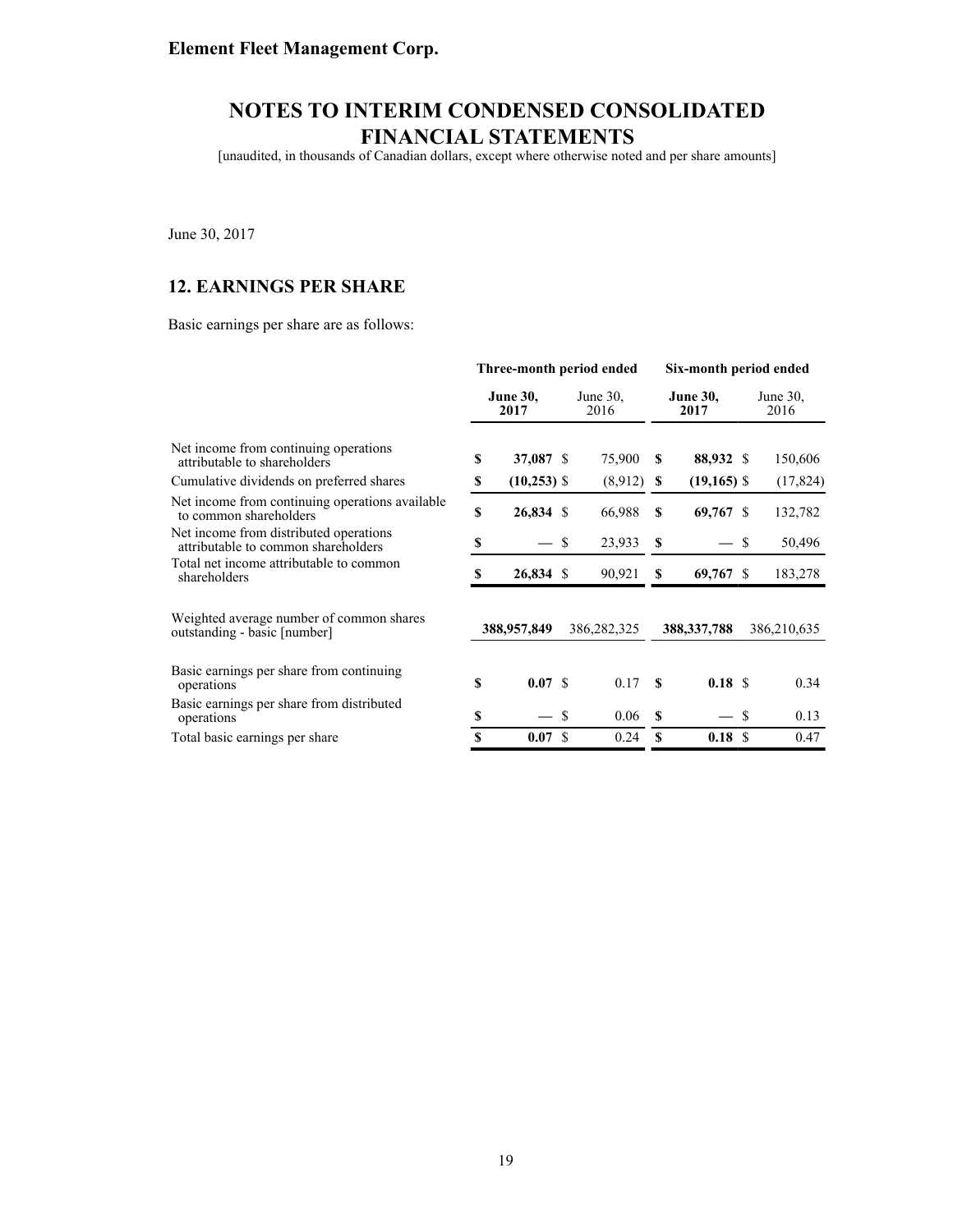[unaudited, in thousands of Canadian dollars, except where otherwise noted and per share amounts]

June 30, 2017

Diluted earnings per share is as follows:

|                                                                                                                    | Three-month period ended |               |               | Six-month period ended |          |                         |               |                     |
|--------------------------------------------------------------------------------------------------------------------|--------------------------|---------------|---------------|------------------------|----------|-------------------------|---------------|---------------------|
|                                                                                                                    | <b>June 30,</b><br>2017  |               |               | June 30.<br>2016       |          | <b>June 30,</b><br>2017 |               | June $30$ .<br>2016 |
| Net income from continuing operations available<br>to common shareholders adjusted for the effects<br>of dilution  | S                        | 26,834 \$     |               | 66,988                 | <b>S</b> | $69,767$ \$             |               | 132,782             |
| Net income from distributed operations available<br>to common shareholders adjusted for the effects<br>of dilution | \$                       |               | \$            | 23,933                 | S        |                         | S             | 50,496              |
| Total net income available to common<br>shareholders adjusted for the effects of dilution                          | S                        | 26,834 \$     |               | 90,921                 | S        | $69,767$ \$             |               | 183,278             |
| Weighted average number of common shares<br>outstanding - basic [number]                                           |                          | 388,957,849   |               | 386, 282, 325          |          | 388, 337, 788           |               | 386,210,635         |
| Dilutive stock options and warrants [number]                                                                       |                          | 2,359,914     |               | 4,350,055              |          | 3,331,672               |               | 4,383,357           |
| Weighted average number of common shares<br>outstanding - diluted [number]                                         |                          | 391, 317, 763 |               | 390,632,380            |          | 391,669,460             |               | 390,593,992         |
| Diluted earnings per share from continuing<br>operations                                                           | \$                       | 0.07 S        |               | 0.17                   | £.       | 0.18 S                  |               | 0.34                |
| Diluted earnings per share from distributed<br>operations                                                          | \$                       |               | \$            | 0.06                   | <b>S</b> |                         | <sup>\$</sup> | 0.13                |
| Total diluted earnings per share                                                                                   | \$                       | 0.07          | <sup>\$</sup> | 0.23                   | S        | 0.18S                   |               | 0.47                |

Instruments outstanding as at June 30, 2017 that could potentially dilute basic earnings per share in the future, but were not included in the calculation of diluted earnings per share because they were anti-dilutive, include 15,222,948 and 12,370,949 stock options for the three and six-month periods ended June 30, 2017 [three and six-month periods ended June 30, 2016 - 11,809,842 and 11,815,221 stock options, respectively].

In addition, the convertible debentures *[note 7]* were excluded from the diluted earnings per share calculation as these were anti-dilutive for the three and six-month periods ended June 30, 2017 and 2016.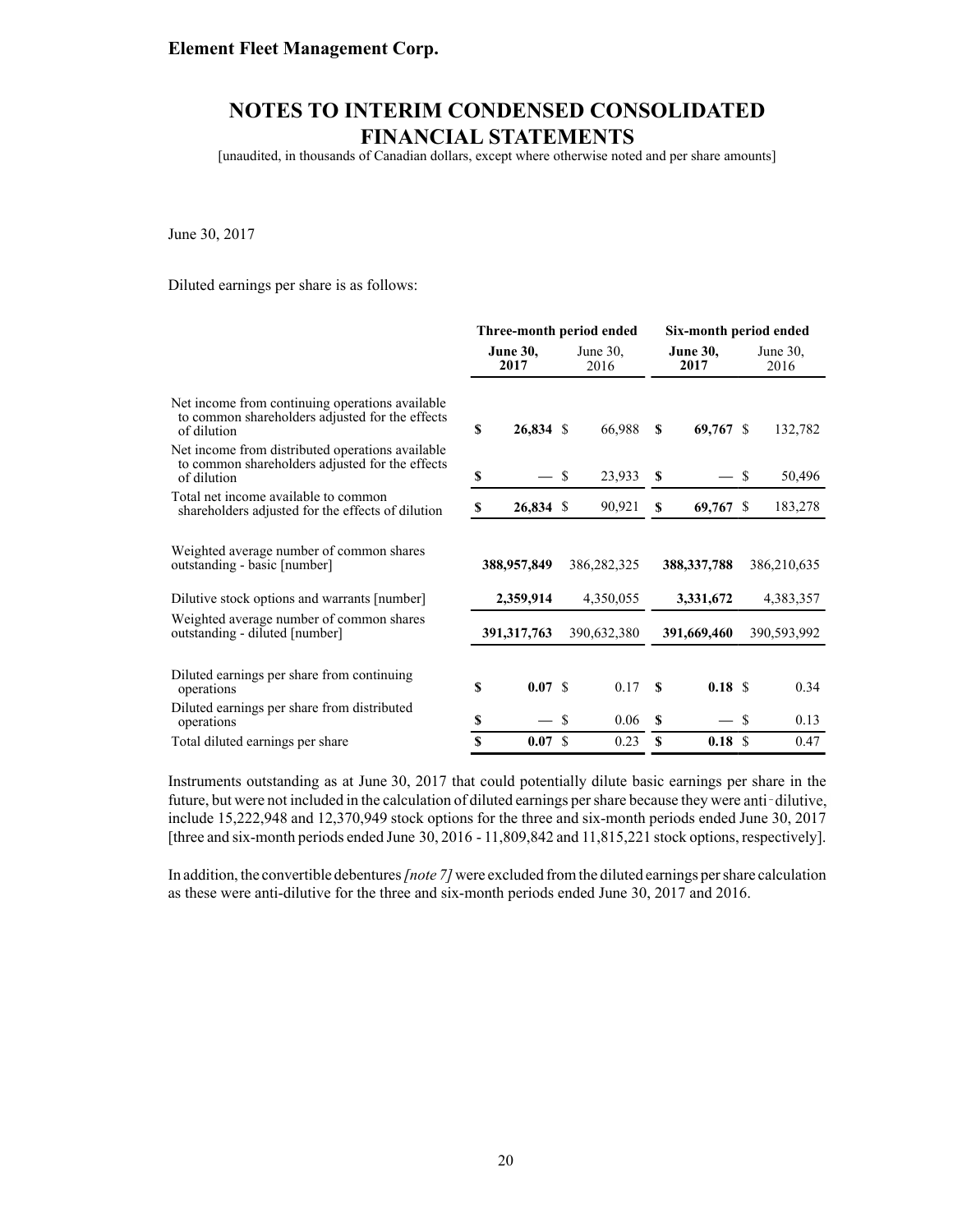[unaudited, in thousands of Canadian dollars, except where otherwise noted and per share amounts]

June 30, 2017

### **13. DERIVATIVE FINANCIAL INSTRUMENTS**

In the normal course of business, and consistent with its risk management program, the Company enters into interest rate derivatives to manage interest rate risk, foreign exchange forward agreements to manage foreign currency exposure, and total return swaps to manage exposure to share-based compensation.

#### **Cash flow hedging relationships**

The following table presents the fair value changes related to the cash flow hedges included in the Company's results for the periods ended:

|                                                                     | Three-month period ended |                     | Six-month period ended  |                     |
|---------------------------------------------------------------------|--------------------------|---------------------|-------------------------|---------------------|
|                                                                     | <b>June 30,</b><br>2017  | June $30$ ,<br>2016 | <b>June 30,</b><br>2017 | June $30$ ,<br>2016 |
|                                                                     | S                        | \$                  | \$                      | \$                  |
| Foreign exchange agreements recorded in other<br>revenues           | (1,297)                  | (6.352)             | (5,964)                 | (30, 366)           |
| Fair value changes recorded in other comprehensive<br>income (loss) | (14, 134)                | 20.323              | (45, 756)               | (10, 403)           |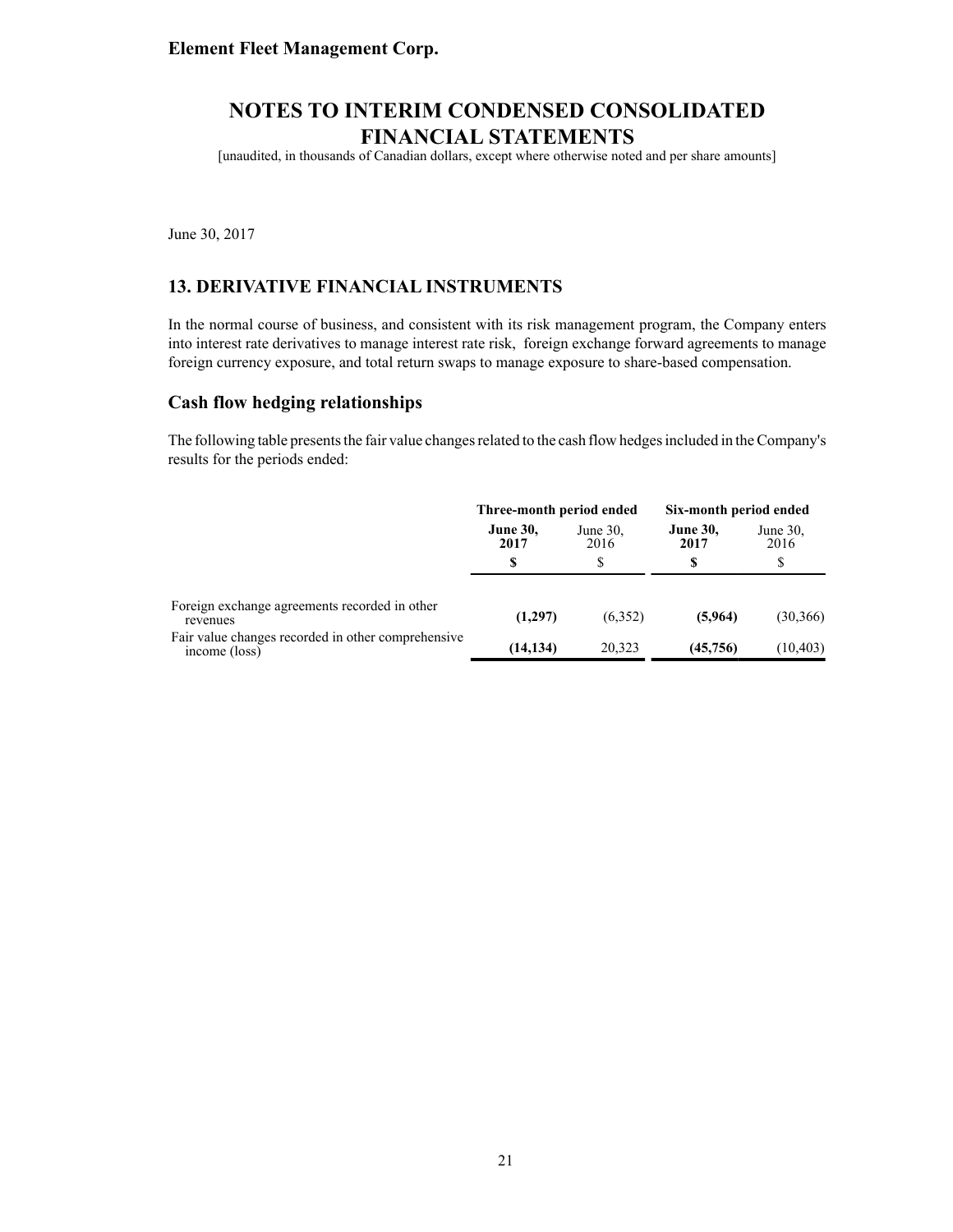[unaudited, in thousands of Canadian dollars, except where otherwise noted and per share amounts]

June 30, 2017

### **Notional amounts and fair values of derivative instruments**

The following table summarizes the notional principal and fair values of the derivative financial instruments outstanding:

|                               | <b>June 30,</b><br>2017 | December 31.<br>2016 |
|-------------------------------|-------------------------|----------------------|
|                               | \$                      | \$                   |
| Notional principal            |                         |                      |
| Derivative assets             |                         |                      |
| Interest rate contracts       | 4,341,078               | 3,981,063            |
| Foreign exchange agreements   | 922,631                 | 553,394              |
| Total return swaps            | 2,139                   |                      |
| Derivative assets             | 5,265,848               | 4,534,457            |
| Derivative liabilities        |                         |                      |
| Interest rate contracts       | 3,103,161               | 3,271,452            |
| Foreign exchange agreements   | 329,754                 | 385,843              |
| Total return swaps            | 33,899                  | 24,128               |
| Derivative liabilities        | 3,466,814               | 3,681,423            |
| <b>Fair values</b>            |                         |                      |
| Restricted funds - collateral | 11,910                  | 2,570                |
| Derivative assets             |                         |                      |
| Interest rate contracts       | 22,226                  | 27,298               |
| Foreign exchange agreements   | 17,411                  | 39,940               |
| Total return swaps            | 310                     |                      |
| Derivative assets             | 39,947                  | 67,238               |
| Derivative liabilities        |                         |                      |
| Interest rate contracts       | 17,443                  | 24,173               |
| Foreign exchange agreements   | 483                     | 1,281                |
| Total return swaps            | 8,411                   | 2,078                |
| Derivative liabilities        | 26,337                  | 27,532               |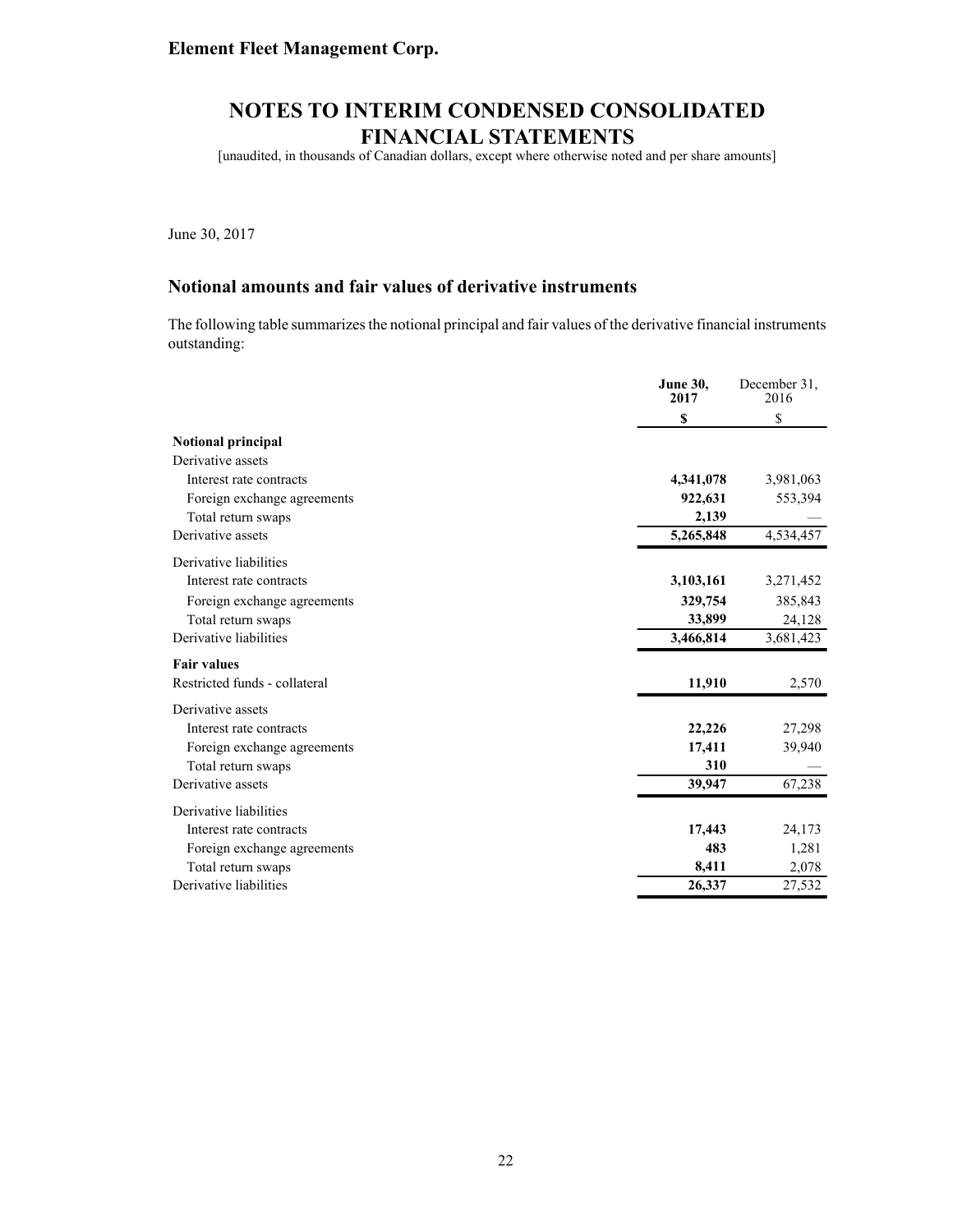[unaudited, in thousands of Canadian dollars, except where otherwise noted and per share amounts]

June 30, 2017

### **Fair values of derivatives designated in hedging relationships**

The following table summarizes the fair values of the derivative financial instruments designated in an accounting hedging relationship, as at:

|                             | <b>June 30,</b><br>2017 | December 31,<br>2016 |
|-----------------------------|-------------------------|----------------------|
|                             | S                       | \$                   |
| Interest rate contracts     | 4,783                   | 3,125                |
| Foreign exchange agreements | 16,928                  | 38,659               |
| Total return swaps          | (8,101)                 | (2,078)              |
|                             | 13,610                  | 39,706               |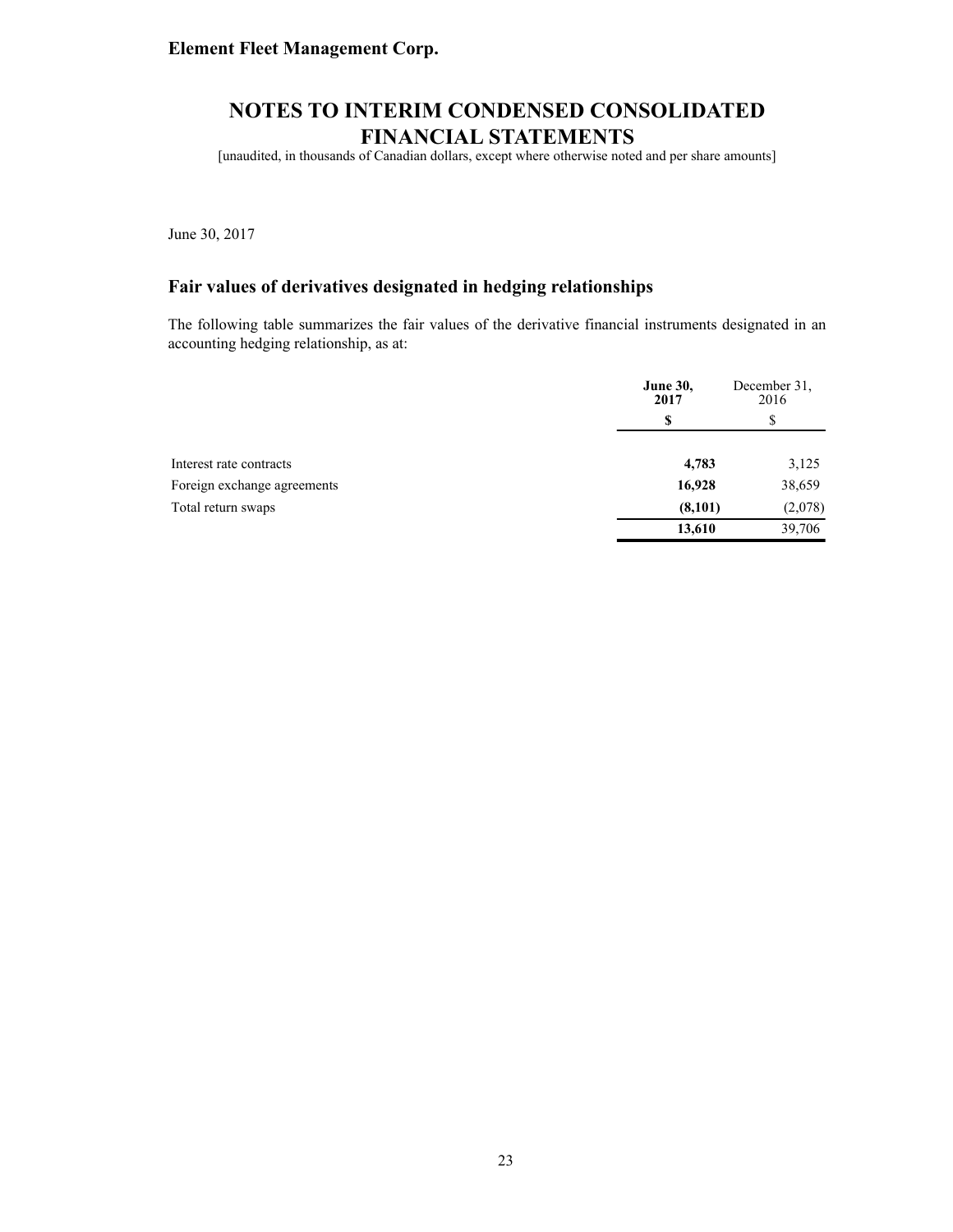[unaudited, in thousands of Canadian dollars, except where otherwise noted and per share amounts]

June 30, 2017

#### **Offsetting of derivative assets and liabilities**

The following table presents a summary of the Company's derivative portfolio, which includes the gross amounts of recognized financial assets and liabilities; the amounts offset in the interim condensed consolidated statements of financial position; the net amounts presented in the interim condensed consolidated statements of financial position; the amounts subject to an enforceable master netting arrangement or similar agreement that were not included in the offset amount mentioned above; and the amount of cash collateral received or pledged.

|                                                |                                                                                                                                                                       |                                                                                                                                                             |                                                                                                                                       | Amounts subject to an enforceable<br>master netting arrangement or<br>similar agreement that are not set-<br>off in the Consolidated Statements<br>of Financial Position |            |                   |
|------------------------------------------------|-----------------------------------------------------------------------------------------------------------------------------------------------------------------------|-------------------------------------------------------------------------------------------------------------------------------------------------------------|---------------------------------------------------------------------------------------------------------------------------------------|--------------------------------------------------------------------------------------------------------------------------------------------------------------------------|------------|-------------------|
|                                                | <b>Gross amounts</b><br>of recognized<br>financial<br>instruments<br>before<br>netting on the<br>Consolidated<br><b>Statements of</b><br>Financial<br><b>Position</b> | <b>Gross amounts</b><br>of recognized<br>financial<br>instruments<br>set-off in the<br>Consolidated<br><b>Statements of</b><br>Financial<br><b>Position</b> | Net amount<br>of financial<br>instruments<br>presented in the<br>Consolidated<br><b>Statements of</b><br>Financial<br><b>Position</b> | Amounts<br>subject to an<br>enforceable<br>master netting<br>agreement                                                                                                   | Collateral | <b>Net amount</b> |
|                                                | s                                                                                                                                                                     | \$                                                                                                                                                          | \$                                                                                                                                    | \$                                                                                                                                                                       | \$         | \$                |
| As at June 30, 2017                            |                                                                                                                                                                       |                                                                                                                                                             |                                                                                                                                       |                                                                                                                                                                          |            |                   |
| Derivative financial<br>instrument assets      | 39,947                                                                                                                                                                |                                                                                                                                                             | 39,947                                                                                                                                | 16,136                                                                                                                                                                   |            | 23,811            |
| Derivative financial<br>instrument liabilities | 26,337                                                                                                                                                                |                                                                                                                                                             | 26,337                                                                                                                                | 16,136                                                                                                                                                                   | 11,910     | (1,709)           |
| As at December 31,<br>2016                     |                                                                                                                                                                       |                                                                                                                                                             |                                                                                                                                       |                                                                                                                                                                          |            |                   |
| Derivative financial<br>instrument assets      | 67,238                                                                                                                                                                |                                                                                                                                                             | 67,238                                                                                                                                | 21,770                                                                                                                                                                   |            | 45,468            |
| Derivative financial<br>instrument liabilities | 27,532                                                                                                                                                                |                                                                                                                                                             | 27,532                                                                                                                                | 21,770                                                                                                                                                                   | 2,570      | 3,192             |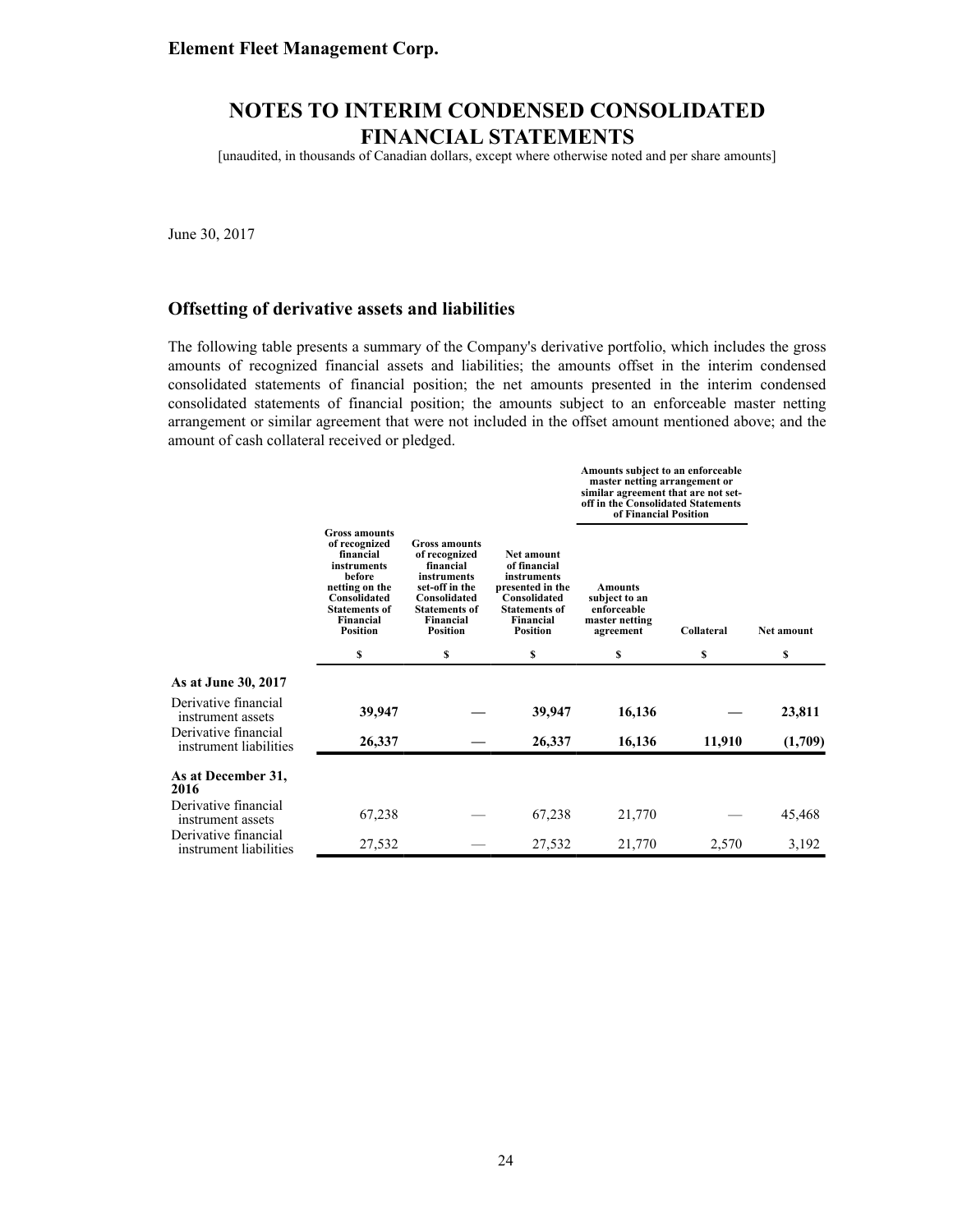[unaudited, in thousands of Canadian dollars, except where otherwise noted and per share amounts]

June 30, 2017

### **14. CAPITAL DISCLOSURES**

The Company's objectives when managing capital are to ensure sufficient liquidity to support its financial objectives and strategic plans, to ensure its financial covenants are met and to maximize shareholder value.

The Company's capitalization is as follows, as at:

|                        | <b>June 30,</b><br>2017 | December 31.<br>2016 |
|------------------------|-------------------------|----------------------|
|                        | \$                      | \$                   |
| Secured borrowings     | 13,250,489              | 12,983,535           |
| Convertible debentures | 865,647                 | 855,688              |
| Total debt             | 14,116,136              | 13,839,223           |
| Shareholders' equity   | 4,012,902               | 3,981,354            |
|                        | 18,129,038              | 17,820,577           |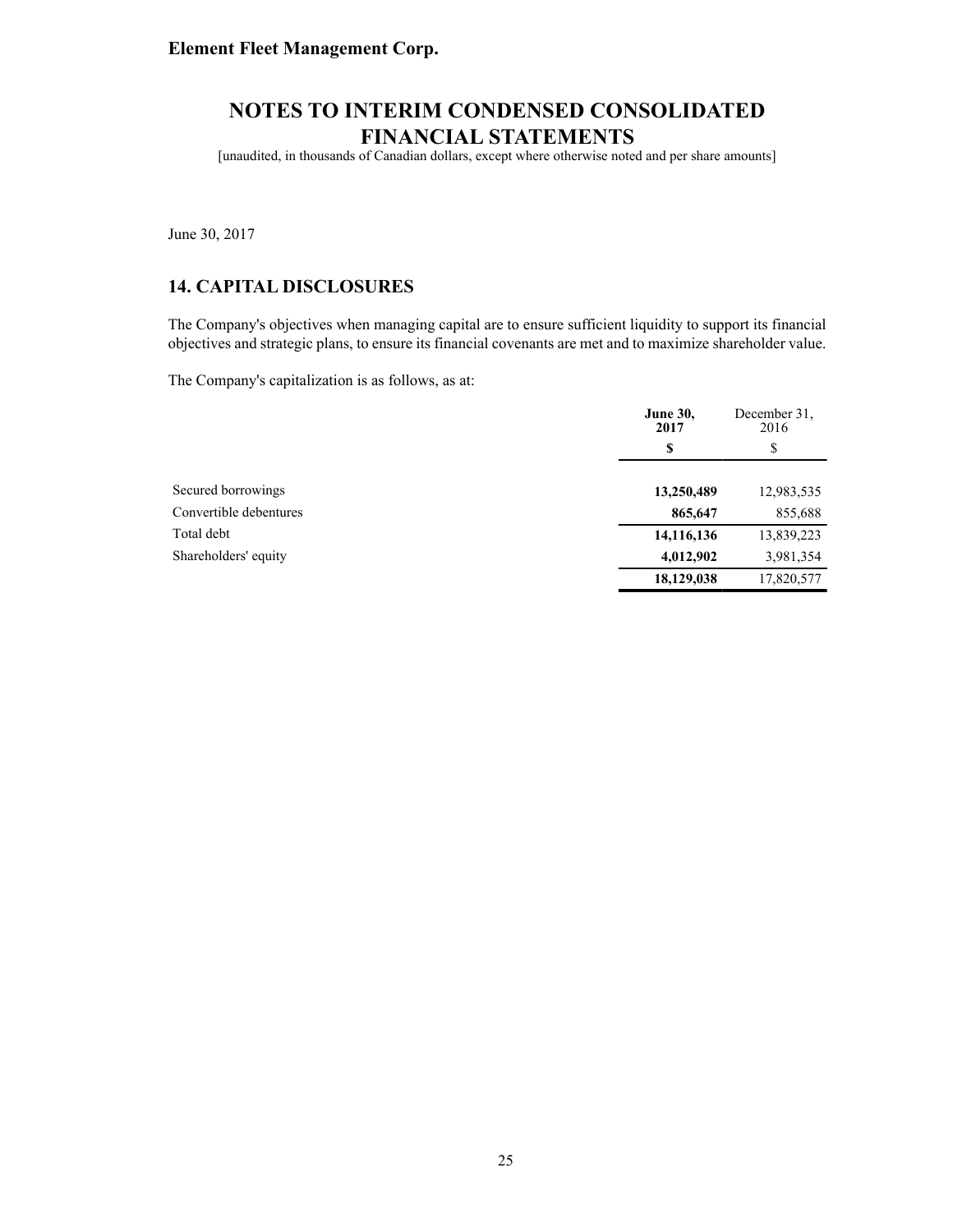[unaudited, in thousands of Canadian dollars, except where otherwise noted and per share amounts]

June 30, 2017

### **15. SEGMENTED INFORMATION**

### **[A] Operating Segments**

Post Separation, certain assets have remained with or acquired by Element that are not considered pure fleet assets and/or typical earnings assets in a pure fleet management company. Assets have remained from Separation for various commercial and structuring reasons, and the related strategy for each is dependent upon many factors including, but not limited to, cross-selling opportunities with core fleet services, current and expected market conditions related to valuation, and overall risk relative to the size of the Company.

Due to the differing characteristics of these assets and operations from pure fleet management, the Company amended its internal management reporting process during the quarter ended June 30, 2017, resulting in the Company moving from a single segment to two operating and reporting segments consisting of [a] the Fleet Management segment and, [b] the Non-Core segment. The segments are evaluated on reported and adjusted measures such as net revenue, adjusted operating expenses, adjusted operating income, return on tangible equity and leverage.

#### **Segmented Operating Results**

|                                                             |                     | Three-month period ended June 30, 2017 |          | Three-month period ended June 30, 2016 |          |         |  |
|-------------------------------------------------------------|---------------------|----------------------------------------|----------|----------------------------------------|----------|---------|--|
|                                                             | Fleet<br>Management | <b>Non-Core</b>                        | Total    | Fleet<br>Management                    | Non-Core | Total   |  |
|                                                             | \$                  | \$                                     | \$       | \$                                     | \$       | \$      |  |
| Net revenue                                                 |                     |                                        |          |                                        |          |         |  |
| Service and other revenue                                   | 143,392             | 10,164                                 | 153,556  | 135,386                                | 6,595    | 141,981 |  |
| Interest and rental revenue, net                            | 164,311             | 24,185                                 | 188,496  | 161,246                                | 31,398   | 192,644 |  |
|                                                             | 307,703             | 34,349                                 | 342,052  | 296,632                                | 37,993   | 334,625 |  |
| Interest expense                                            | 83,251              | 11,258                                 | 94,509   | 74,133                                 | 11,147   | 85,280  |  |
| Net revenue                                                 | 224,452             | 23,091                                 | 247,543  | 222,499                                | 26,846   | 249,345 |  |
| <b>Operating Expenses</b>                                   |                     |                                        |          |                                        |          |         |  |
| Salaries, wages and benefits                                | 78,287              | 984                                    | 79,271   | 70,694                                 | 322      | 71,016  |  |
| General and administrative expenses                         | 43,191              | 656                                    | 43,847   | 42,969                                 | 1,440    | 44,409  |  |
|                                                             | 121,478             | 1,640                                  | 123,118  | 113,663                                | 1,762    | 115,425 |  |
| Net segment operating income (before<br>tax)                | 102,974             | 21,451                                 | 124,425  | 108,836                                | 25,084   | 133,920 |  |
| Share of loss from joint venture                            |                     | 40,875                                 | 40,875   |                                        |          |         |  |
| Net segment income (before tax)                             | 102,974             | (19, 424)                              | 83,550   | 108,836                                | 25,084   | 133,920 |  |
| Share-based compensation                                    |                     |                                        | 3,589    |                                        |          | 4,713   |  |
| Amortization of convertible debenture<br>synthetic discount |                     |                                        | 3,260    |                                        |          | 3,053   |  |
| Business acquisition and separation costs                   |                     |                                        | 46,088   |                                        |          | 36,351  |  |
| Provision for (recovery) income taxes                       |                     |                                        | (6, 474) |                                        |          | 13,903  |  |
| Net income for the period from<br>continuing operations     |                     |                                        | 37,087   |                                        |          | 75,900  |  |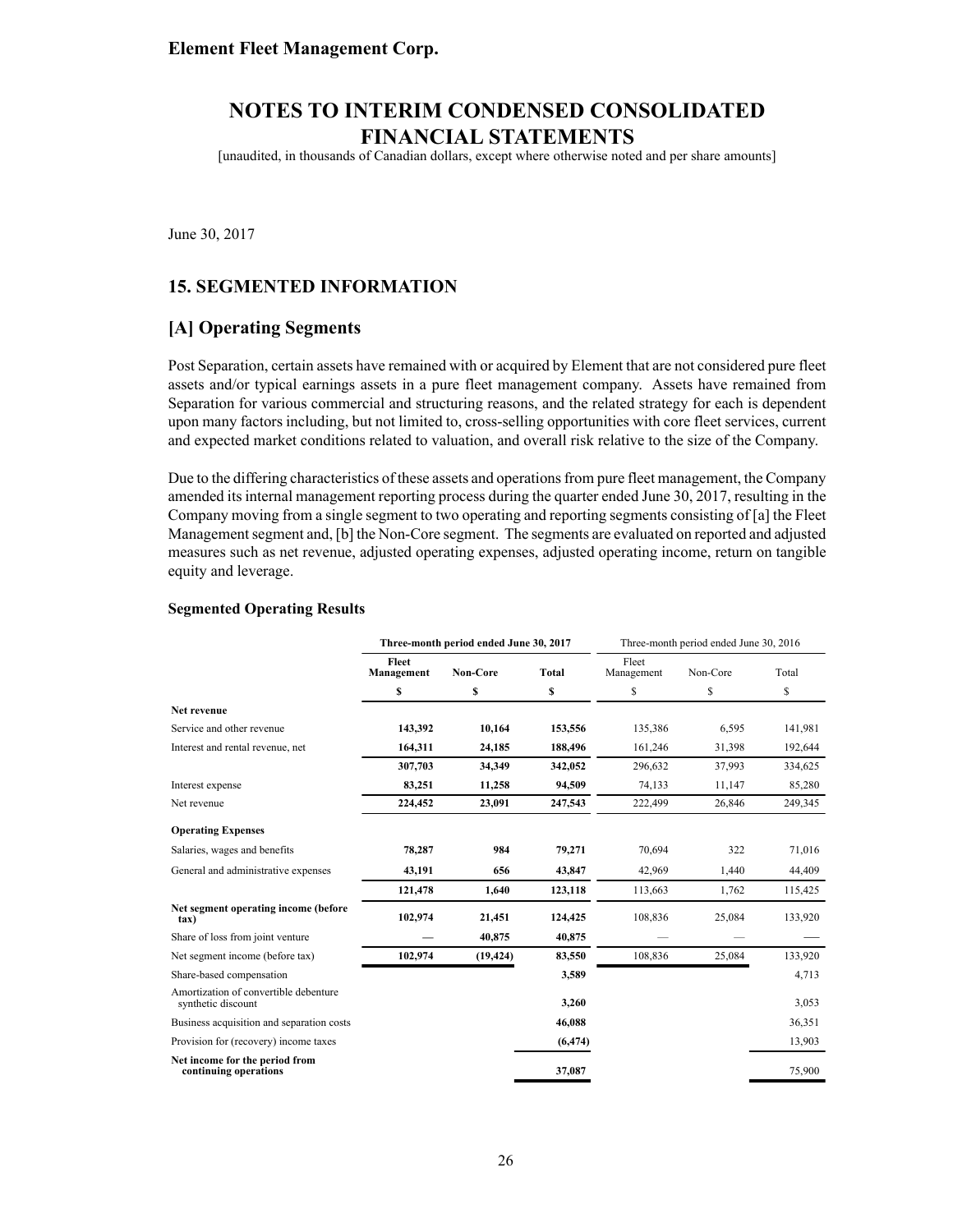[unaudited, in thousands of Canadian dollars, except where otherwise noted and per share amounts]

June 30, 2017

|                                                             | Six-month period ended June 30, 2017 |          |         | Six-month period ended June 30, 2016 |          |         |
|-------------------------------------------------------------|--------------------------------------|----------|---------|--------------------------------------|----------|---------|
|                                                             | Fleet<br>Management                  | Non-Core | Total   | Fleet<br>Management                  | Non-Core | Total   |
|                                                             | \$                                   | \$       | \$      | \$                                   | \$       | \$      |
| Net revenue                                                 |                                      |          |         |                                      |          |         |
| Service and other revenue                                   | 271,835                              | 29,237   | 301,072 | 269,643                              | 22,458   | 292,101 |
| Interest and rental revenue, net                            | 326,498                              | 41,982   | 368,480 | 329,219                              | 67,297   | 396,516 |
|                                                             | 598,333                              | 71,219   | 669,552 | 598,862                              | 89,755   | 688,617 |
| Interest expense                                            | 161,878                              | 21,719   | 183,597 | 149,208                              | 20,265   | 169,473 |
| Net revenue                                                 | 436,455                              | 49,500   | 485,955 | 449,654                              | 69,490   | 519,144 |
| <b>Operating Expenses</b>                                   |                                      |          |         |                                      |          |         |
| Salaries, wages and benefits                                | 152,431                              | 1,772    | 154,203 | 145,709                              | 666      | 146,375 |
| General and administrative expenses                         | 82,992                               | 1,270    | 84,262  | 90,405                               | 2,987    | 93,392  |
|                                                             | 235,423                              | 3.042    | 238,465 | 236,114                              | 3,653    | 239,767 |
| Net segment operating income (before<br>tax)                | 201,032                              | 46,458   | 247,490 | 213,540                              | 65,837   | 279,377 |
| Share of loss from joint venture                            |                                      | 51,119   | 51,119  |                                      |          |         |
| Net segment income (before tax)                             | 201,032                              | (4,661)  | 196,371 | 213,540                              | 65,837   | 279,377 |
| Share-based compensation                                    |                                      |          | 9,625   |                                      |          | 12,526  |
| Amortization of convertible debenture<br>synthetic discount |                                      |          | 6,466   |                                      |          | 6,056   |
| Business acquisition and separation costs                   |                                      |          | 96,955  |                                      |          | 83,846  |
| Provision for (recovery) income taxes                       |                                      |          | (5,607) |                                      |          | 26,343  |
| Net income for the period from<br>continuing operations     |                                      |          | 88.932  |                                      |          | 150,606 |

#### **Segmented Financial Position**

|                                         | As at June 30, 2017 |                 |            | As at December 31, 2016 |           |            |  |
|-----------------------------------------|---------------------|-----------------|------------|-------------------------|-----------|------------|--|
|                                         | Fleet<br>Management | <b>Non-Core</b> | Total      | Fleet<br>Management     | Non-Core  | Total      |  |
|                                         |                     | \$              | S          | S                       |           | \$         |  |
| <b>Select balance sheet information</b> |                     |                 |            |                         |           |            |  |
| Finance receivables                     | 12,780,472          | 1,100,318       | 13,880,790 | 12,555,776              | 898,235   | 13,454,011 |  |
| Equipment under operating leases        | 1,523,396           |                 | 1,523,396  | 1,421,637               |           | 1,421,637  |  |
| Investment in joint venture $(1)$       |                     | 81,425          | 81,425     |                         | 135,846   | 135,846    |  |
| Other earning assets (1)                |                     | 161,623         | 161,623    |                         | 170,889   | 170,889    |  |
| Goodwill and intangible assets          | 2.094.729           |                 | 2,094,729  | 2,163,063               |           | 2,163,063  |  |
| <b>Total select segment assets</b>      | 16,398,597          | 1,343,366       | 17,741,963 | 16,140,476              | 1,204,970 | 17,345,446 |  |
| Corporate assets                        |                     |                 | 1,092,592  |                         |           | 1,075,218  |  |
| <b>Total assets</b>                     |                     |                 | 18,834,555 |                         |           | 18,420,664 |  |

(1) Included in accounts receivable and other assets on the interim condensed consolidated statements of financial position.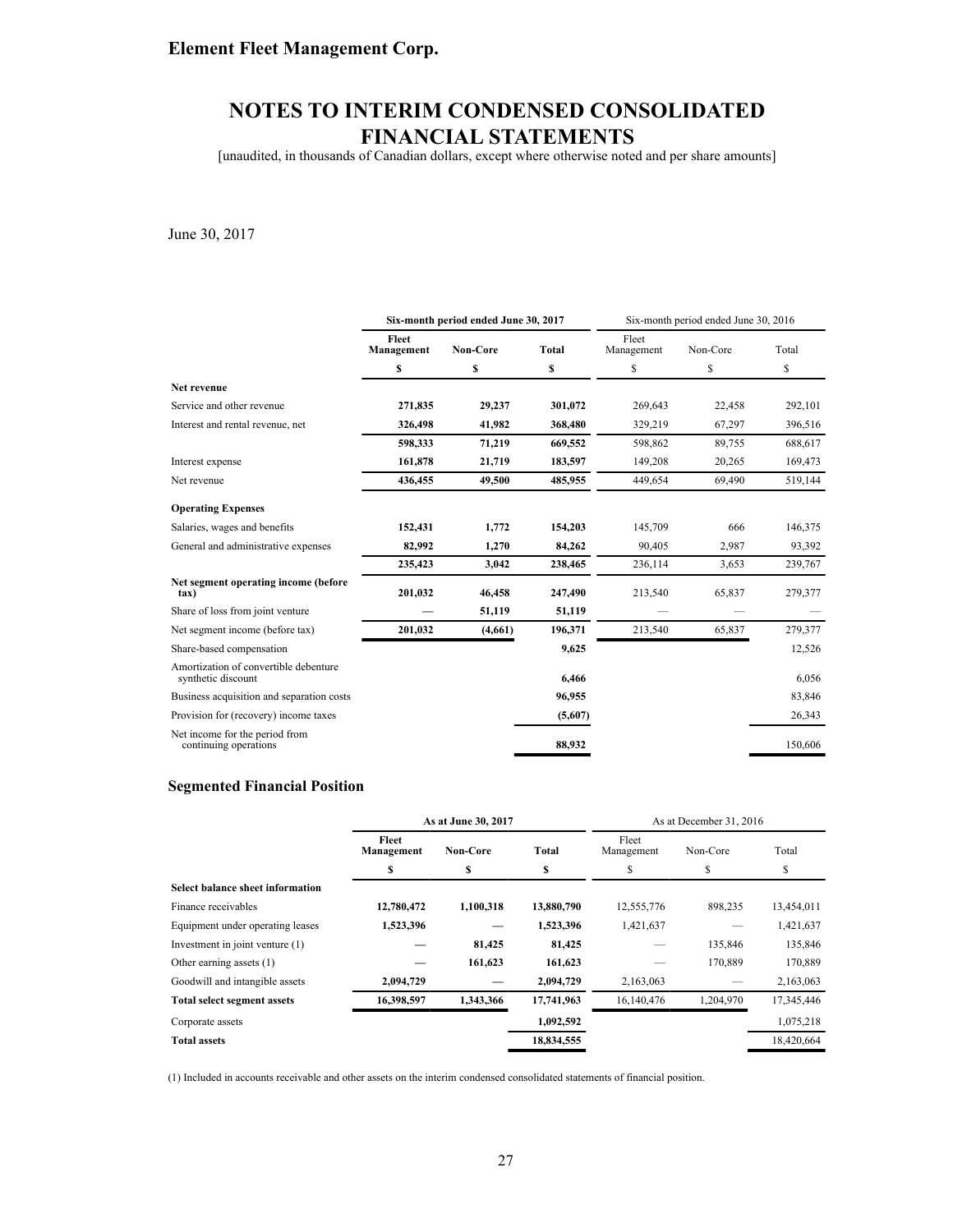[unaudited, in thousands of Canadian dollars, except where otherwise noted and per share amounts]

June 30, 2017

### **[B] Geographic information**

The Company primarily operates in Canada, the US and Other.

Geographic information for the periods ended is as follows:

|                                                                      | June 30, 2017 |               |           | June 30, 2016 |           |                   |           |            |
|----------------------------------------------------------------------|---------------|---------------|-----------|---------------|-----------|-------------------|-----------|------------|
|                                                                      | Canada        | <b>US</b>     | Other     | <b>Total</b>  | Canada    | <b>US</b>         | Other     | Total      |
| For the three-month period<br>ended                                  | \$            | \$            | \$        | S             | \$        | \$                | \$        | \$         |
| Net revenue excluding interest<br>expense from continuing operations | 39,012        | 238,891       | 64,149    | 342,052       | 28,267    | 236,450           | 69,908    | 334,625    |
| Interest expense from continuing<br>operations                       |               |               |           | (94, 509)     |           |                   |           | (85,280)   |
| Net revenue from continuing<br>operations                            |               |               |           | 247,543       |           |                   |           | 249,345    |
| For the six-month period ended                                       |               |               |           |               |           |                   |           |            |
| Net revenue excluding interest<br>expense from continuing operations | 83,414        | 461,527       | 124,611   | 669,552       | 56,795    | 480,148           | 151,674   | 688,617    |
| Interest expense from continuing<br>operations                       |               |               |           | (183, 597)    |           |                   |           | (169, 473) |
| Net revenue from continuing<br>operations                            |               |               |           | 485,955       |           |                   |           | 519,144    |
|                                                                      |               | June 30, 2017 |           |               |           | December 31, 2016 |           |            |
|                                                                      | Canada        | <b>US</b>     | Other     | <b>Total</b>  | Canada    | <b>US</b>         | Other     | Total      |
| As at                                                                | \$            | \$            | \$        | \$            | \$        | \$                | \$        | \$         |
| <b>Select assets</b>                                                 |               |               |           |               |           |                   |           |            |
| Finance receivables                                                  | 1,483,122     | 11,972,252    | 425,416   | 13,880,790    | 1,474,411 | 11,550,828        | 428,772   | 13,454,011 |
| Equipment under operating leases                                     |               |               | 1,523,396 | 1,523,396     |           |                   | 1,421,637 | 1,421,637  |
| Goodwill and intangible assets (1)                                   | 201,759       | 1,863,733     | 29,237    | 2,094,729     | 203,362   | 1,932,035         | 27,666    | 2,163,063  |
| Property, equipment and leasehold<br>improvements                    | 5.585         | 55,780        | 15.542    | 76.907        | 8.559     | 55.373            | 16.810    | 80.742     |

(1) December 31, 2016 has been retrospectively adjusted to reflect finalization of purchase price allocation, including segment allocation for the acquisition of CEI Capital Group, Inc.

improvements **5,585 55,780 15,542 76,907** 8,559 55,373 16,810 80,742

**1,690,466 13,891,765 1,993,591 17,575,822** 1,686,332 13,538,236 1,894,885 17,119,453

Geographic net revenue, excluding interest expense is based on the location of customers, and select assets are based on the location of the assets.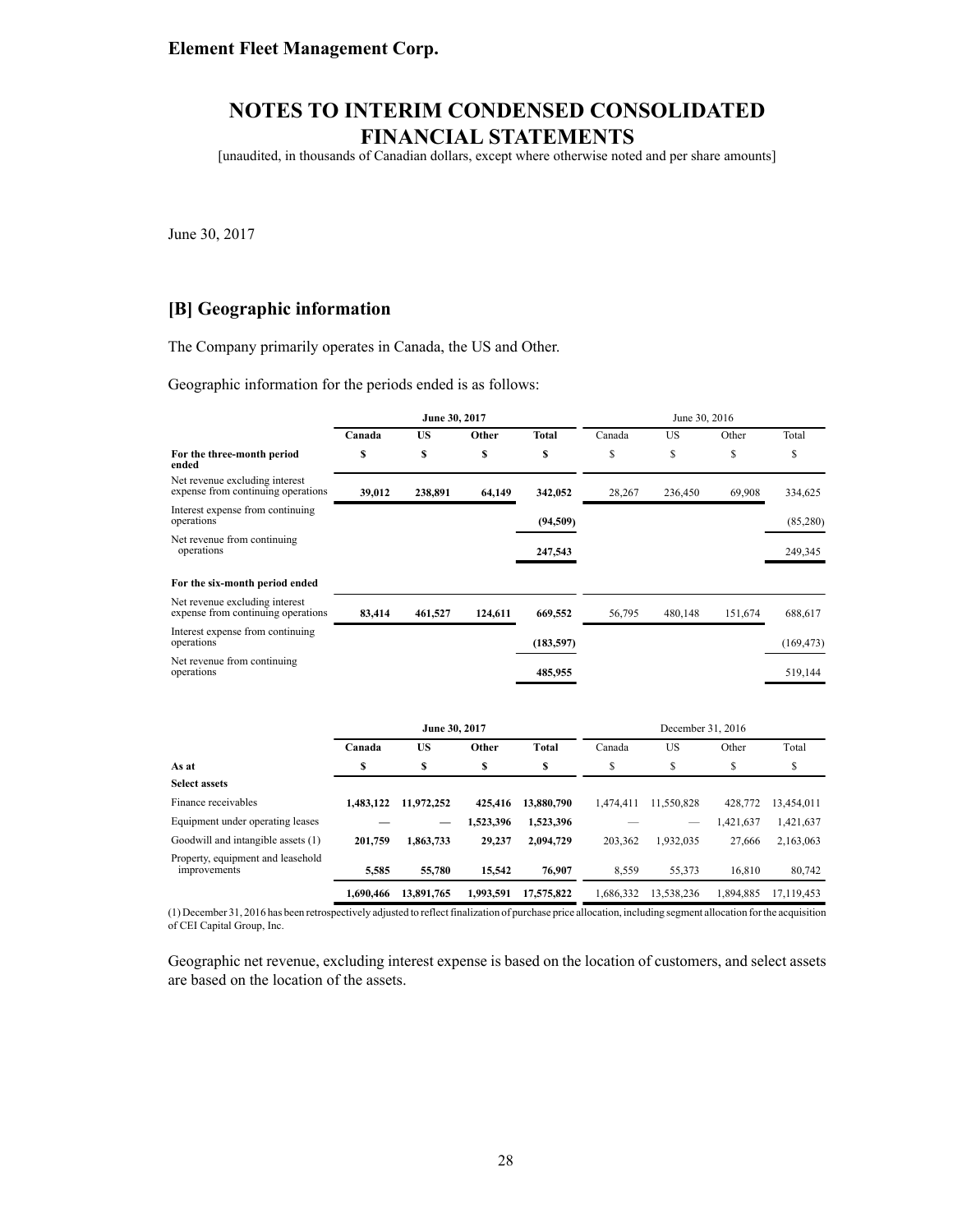[unaudited, in thousands of Canadian dollars, except where otherwise noted and per share amounts]

June 30, 2017

### **16. FAIR VALUE OF FINANCIAL INSTRUMENTS**

For the purposes of fair value disclosures, financial instruments have been separated into the following classes: finance lease receivables, finance loans receivable, secured borrowings on finance receivables, convertible debentures, notes receivable, and derivatives.

#### **Valuation methods and assumptions**

#### **Finance lease receivables**

The carrying value of finance lease receivables approximates fair value. The assertion that the carrying value of the finance receivables approximates fair value requires the use of estimates and significant judgment. Finance receivables are classified as Level 3 financial instruments. The finance receivables were based on an internal model that is not used in market transactions. They comprise a large number of transactions with commercial customers in different businesses, are secured by liens on various types of equipment and may be guaranteed by third parties and cross collateralized. The fair value of any receivable would be affected by a potential buyer's assessment of the transaction's credit quality, collateral value, guarantees, payment history, yield, term, documents and other legal matters, and other subjective considerations. Value received in a fair market sale transaction would be based on the terms of the sale, the buyer's views of the economic and industry conditions, the Company's and the buyer's tax considerations, and other factors.

#### **Finance loans receivables**

The carrying value of finance loans receivables was \$1,059,185 and the estimated fair value was \$1,046,633 at June 30, 2017 [December 31, 2016 -\$888,039 and \$888,039, respectively]. Included in the carrying value at June 30, 2017 is \$824,456 related to loans provided to the 19th Capital joint venture, with an estimated fair value of \$811,904 [December 31, 2016 - \$829,976 and \$829,976, respectively]. The fair value of finance loans receivable is determined by discounting the stream of principal and interest at a rate of interest for instruments of similar terms and credit risks as at June 30, 2017. Finance loans receivables are classified as Level 3 financial instruments, whereby fair value is determined using valuation techniques and inputs not based on observable market data.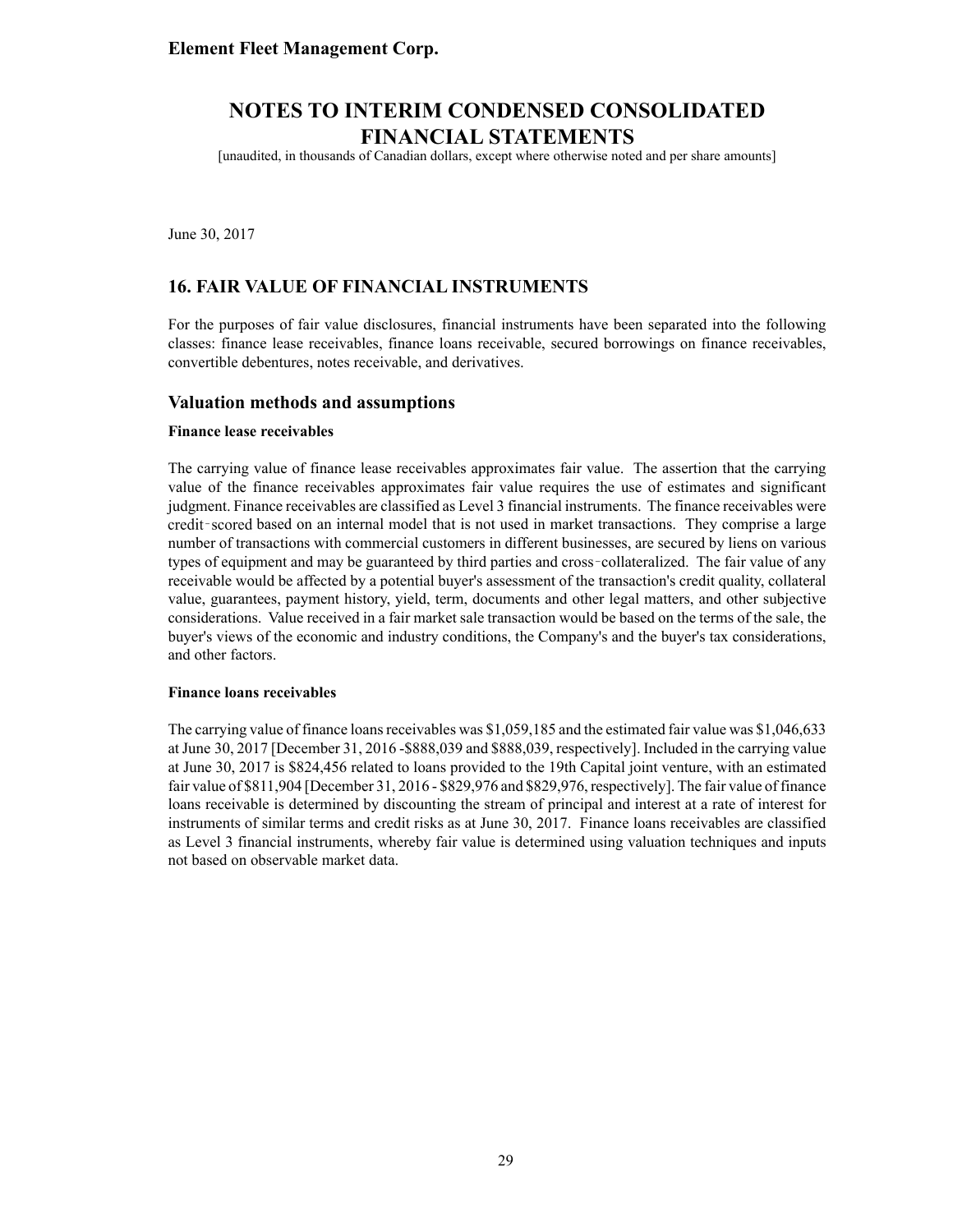# **NOTES TO INTERIM CONDENSED CONSOLIDATED FINANCIAL STATEMENTS**

[unaudited, in thousands of Canadian dollars, except where otherwise noted and per share amounts]

June 30, 2017

#### **Secured borrowings on finance receivables**

The carrying value of secured borrowings on finance receivables approximates fair value. The assertion that the carrying value of the secured borrowings approximates fair value requires the use of estimates and significant judgment. Secured borrowings on finance receivables are classified as Level 3 financial instruments. The finance receivables securing the borrowings were credit-scored based on an internal model that is not used in market transactions. They comprise a large number of transactions with commercial customers in different businesses, are secured by liens on various types of equipment and may be guaranteed by third parties and cross collateralized. The fair value of any receivable would be affected by a potential buyer's assessment of the transaction's credit quality, collateral value, guarantees, payment history, yield, term, documents and other legal matters, and other subjective considerations. Value received in a fair market sale transaction would be based on the terms of the sale, the buyer's views of the economic and industry conditions, the Company's and the buyer's tax considerations, and other factors.

#### **Convertible debentures**

The debt component of convertible debentures is recorded at fair value on initial recognition and subsequently carried at amortized cost as presented in note 7. The fair market value of the debt component as at June 30, 2017was estimated at \$898,324 by discounting the stream of remaining payments at 5.50%, which represents the rate of interest prevailing for instruments of similar terms and risks without the conversion feature. Convertible debentures are classified as Level 2 financial instruments, whereby fair value is determined using valuation techniques and observable inputs.

#### **Notes receivable**

The carrying value of the notes receivable approximates their fair value, as the interest rate on this asset is commensurate with market interest rates for this type of asset with similar duration and credit risk. Notes receivable are classified as Level 2 financial instruments, whereby fair value is determined using valuation techniques and observable inputs.

#### **Derivatives**

The fair values of derivatives are presented in note 13 and are determined by the derivative counterparty using the related interest rate swap curves, foreign exchange forward values, intrinsic values and/or the Company's stock price for the total return swaps. Derivatives are classified as Level 2 financial instruments, whereby fair value is determined using valuation techniques and observable inputs.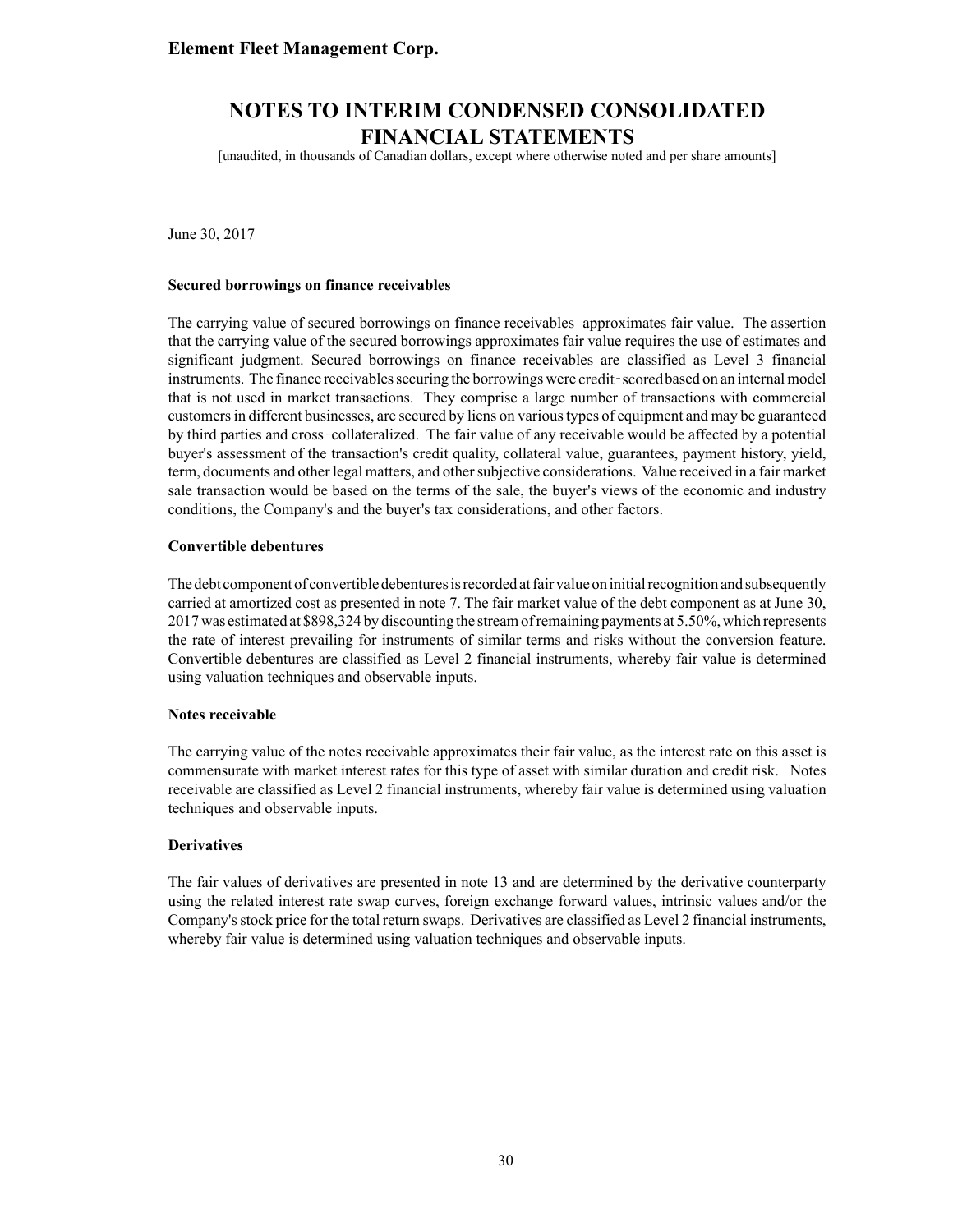[unaudited, in thousands of Canadian dollars, except where otherwise noted and per share amounts]

June 30, 2017

### **17. SUPPLEMENT TO INTERIM CONDENSED CONSOLIDATED STATEMENT OF CASH FLOWS**

Cash flow from other non-cash operating assets and liabilities for the six-month period ended:

|                                                            | <b>June 30, 2017</b> | June 30, 2016 |
|------------------------------------------------------------|----------------------|---------------|
|                                                            | S                    | S             |
| Changes in other non-cash operating assets and liabilities |                      |               |
| Accounts receivable and other assets                       | (32,090)             | (37, 198)     |
| Accounts payable and accrued liabilities                   | 37,995               | (119, 332)    |
| Deferred tax assets                                        | (41, 135)            | (3,040)       |
| Deferred tax liabilities                                   | 5,098                | 10,600        |
| Derivative financial instruments                           | 21,731               | (15,806)      |
|                                                            | (8,401)              | (164, 776)    |

The cash flow of ECN Capital prior to the completion of the distribution has been included in the Company's interim condensed consolidated statements of cash flows as "distributed operations" and comprised the following amounts:

|                                                                 | Six-month<br>period ended<br>June 30, 2016 |
|-----------------------------------------------------------------|--------------------------------------------|
| Cash utilized in operating activities of distributed operations | (169, 591)                                 |
| Cash utilized in investing activities of distributed operations | (10, 418)                                  |
| Cash provided by financing activities of distributed operations | 204,902                                    |
| Net cash provided by distributed operations                     | 24,893                                     |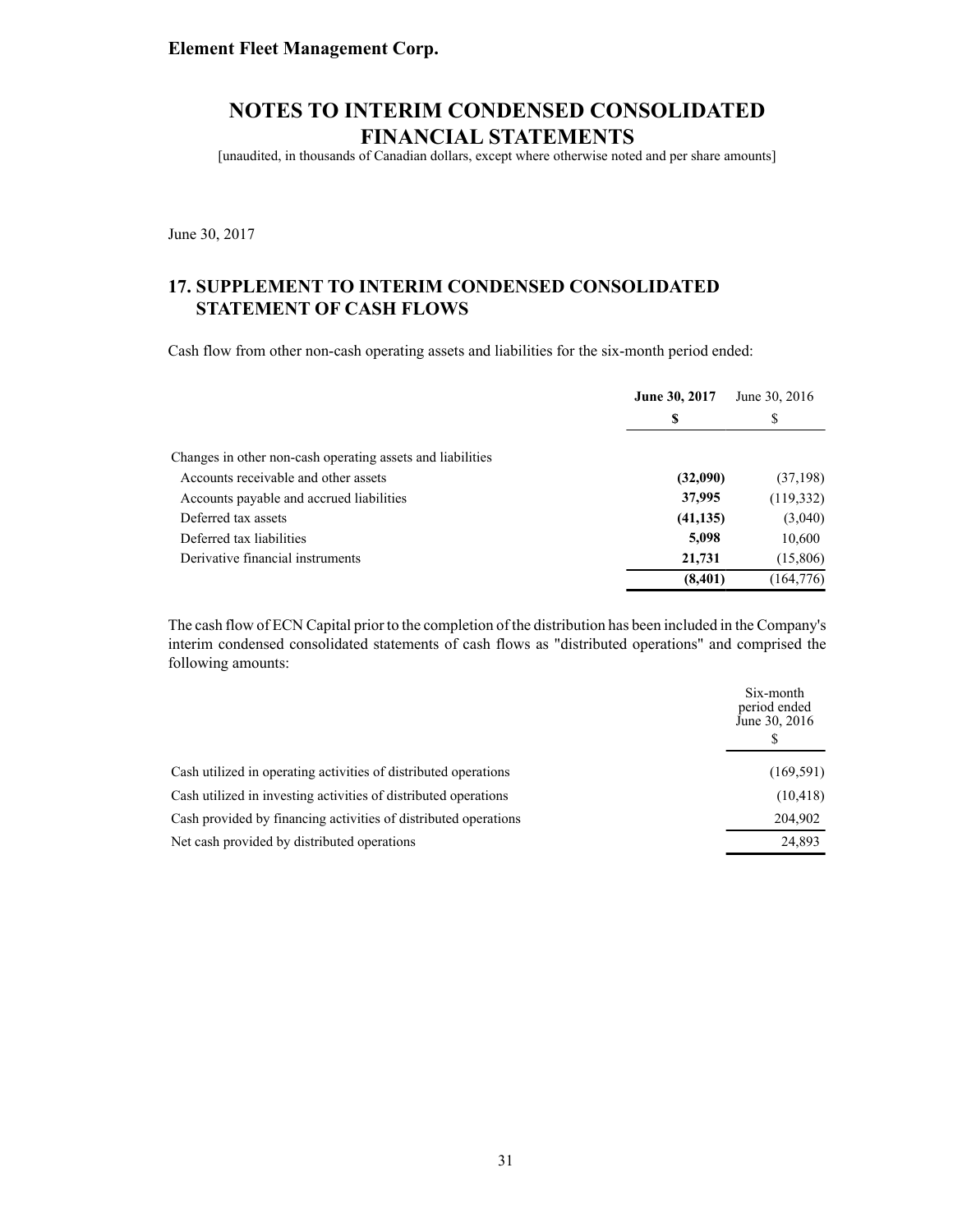# **NOTES TO INTERIM CONDENSED CONSOLIDATED FINANCIAL STATEMENTS**

[unaudited, in thousands of Canadian dollars, except where otherwise noted and per share amounts]

June 30, 2017

The interim condensed consolidated statements of cash flows reflect only the impact of the Company's activities during the period. To simplify understanding of these transactions, and the related non-cash components, the major statement of financial position changes are more fully detailed below with indications as to the amounts included in the interim condensed consolidated statements of cash flows.

|                                                                                            | For the six-<br>month period |
|--------------------------------------------------------------------------------------------|------------------------------|
|                                                                                            | ended June 30,<br>2017       |
|                                                                                            | S                            |
| Finance receivables <i>[note 3]</i>                                                        |                              |
| Balance as at December 31, 2016                                                            | 13,454,011                   |
| Originations [included in cash flows]                                                      | 3,239,421                    |
| Repayments [included in cash flows]                                                        | (2,264,960)                  |
| Assets sold to syndications [included in cash flows]                                       | (158,707)                    |
| Amortization of deferred lease costs [adjustment to income in cash flows]                  | (9, 865)                     |
| Impact of non-cash transfers                                                               | 34,493                       |
| Provision for credit losses [adjustment to income in cash flows]                           | 22                           |
| Impact of foreign exchange translation [excluded from cash flows]                          | (413, 625)                   |
| Balance as at June 30, 2017                                                                | 13,880,790                   |
| Equipment under operating leases <i>[note 4]</i>                                           |                              |
| Balance as at December 31, 2016                                                            | 1,421,637                    |
| Originations [included in cash flows as investment in equipment under<br>operating leases] | 344,916                      |
| Disposals [included in cash flows]                                                         | (114, 188)                   |
| Amounts transferred from inventory                                                         | 9,296                        |
| Amortization of equipment under operating leases [adjustment to income in cash flows]      | (182, 322)                   |
| Impact of foreign exchange translation [excluded from cash flows]                          | 44,057                       |
| Balance as at June 30, 2017                                                                | 1,523,396                    |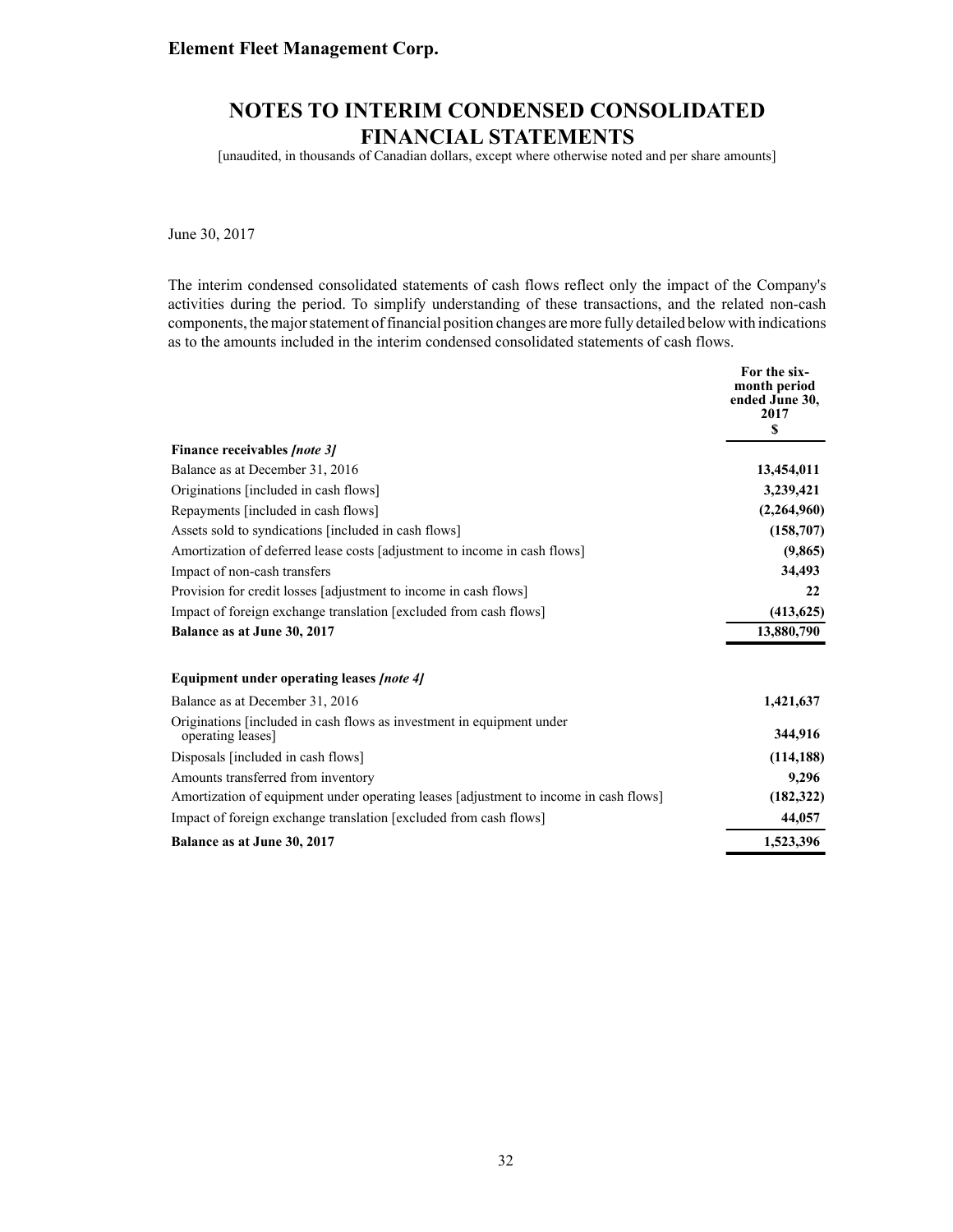# **NOTES TO INTERIM CONDENSED CONSOLIDATED FINANCIAL STATEMENTS**

[unaudited, in thousands of Canadian dollars, except where otherwise noted and per share amounts]

June 30, 2017

|                                                                               | For the six-<br>month period<br>ended June 30,<br>2017<br>S |
|-------------------------------------------------------------------------------|-------------------------------------------------------------|
| Secured borrowings <i>[note 6]</i>                                            |                                                             |
| Balance as at December 31, 2016                                               | 12,983,535                                                  |
| Net issuance [included in cash flows]                                         | 573,374                                                     |
| Increase in deferred financing costs [included in cash flows]                 | (24,203)                                                    |
| Amortization of deferred financing costs [adjustment to income in cash flows] | 15,206                                                      |
| Impact of foreign exchange translation [excluded from cash flows]             | (297, 423)                                                  |
| Balance as at June 30, 2017                                                   | 13,250,489                                                  |